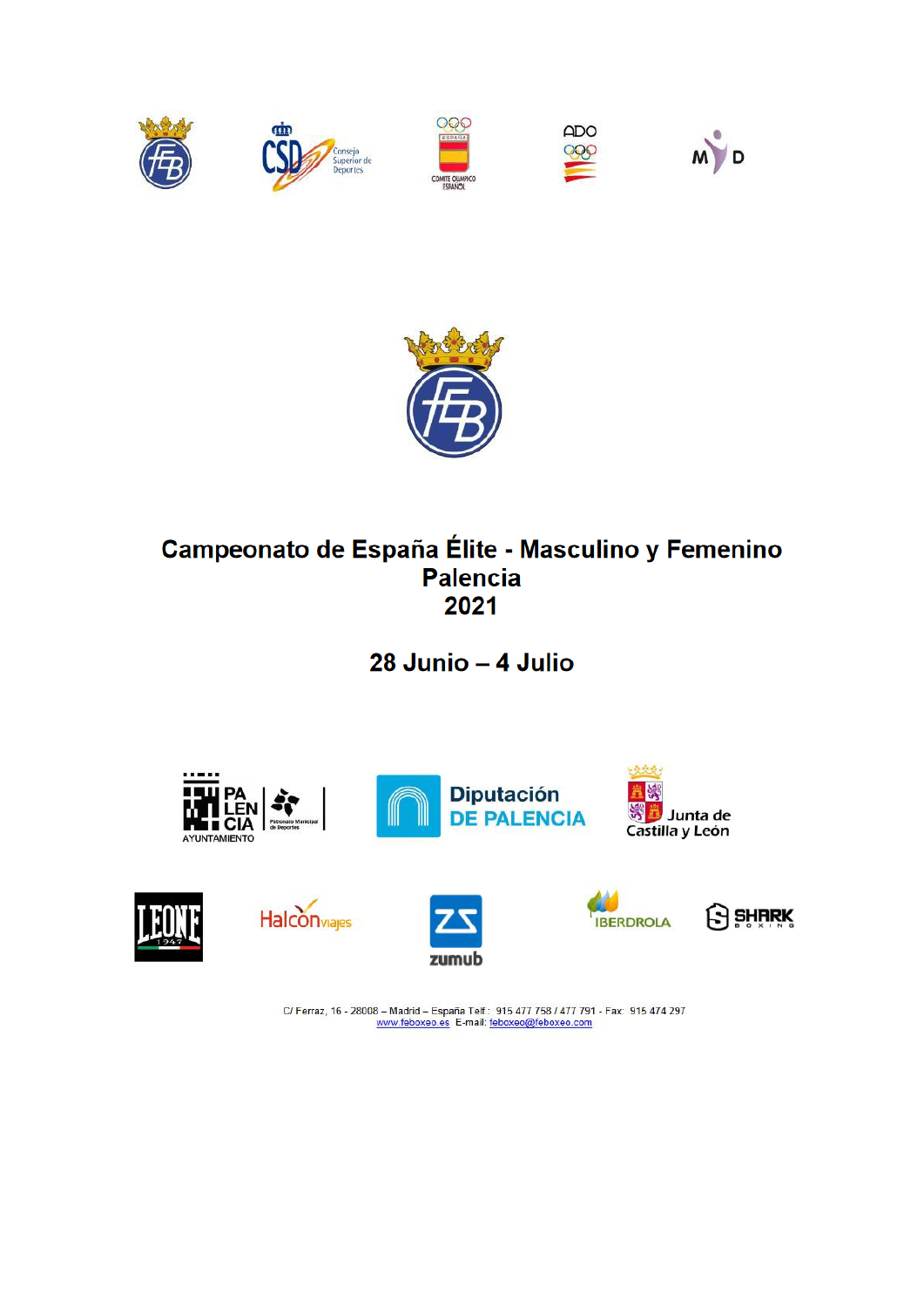



## *RING A*

|                |              | Order Bout Weight Category                 | Corner                    | <b>Name</b>                                                      | Seed                                                                            | Team<br>Code                   | Winner                                                                                                                                        | Result     | <b>Decision</b>                                 |
|----------------|--------------|--------------------------------------------|---------------------------|------------------------------------------------------------------|---------------------------------------------------------------------------------|--------------------------------|-----------------------------------------------------------------------------------------------------------------------------------------------|------------|-------------------------------------------------|
| $\mathbf{1}$   | $\mathbf{1}$ | Élite Femenino -51 (EF51kg)                | <b>RED</b><br><b>BLUE</b> | LÓPEZ DEL ÁRBOL Marta<br>MARTÍNEZ MARTÍN Raquel                  |                                                                                 | <b>AND</b><br><b>PVA</b>       | <b>RED</b>                                                                                                                                    | <b>WP</b>  | 5:0                                             |
|                |              | Referee: GAL                               |                           | FERNÁNDEZ José Ramón                                             | Judge 1: CANT<br>Judge 2: CATA<br>Judge 3: CYL<br>Judge 4: MUR<br>Judge 5:      | CANA                           | LÓPEZ David<br><b>ESQUIVEL César</b><br><b>MOYA Florentino</b><br>ROMERO José Juan<br><b>TORRES Juan Francisco</b>                            |            | 30:27<br>30:27<br>30:25<br>30:26<br>30:27       |
| $\overline{2}$ |              | 2 Élite Masculino -57 (EM57kg)<br>Referee: | <b>RED</b><br><b>BLUE</b> | BARRUL FERNÁNDEZ Antonio<br>CORONEL MUÑOZ Brando                 | Judge 1:<br>Judge 2:                                                            | CYL <sub>1</sub><br><b>MAD</b> | <b>BLUE</b>                                                                                                                                   | <b>WO</b>  |                                                 |
| 3              | 3            | Élite Masculino -57 (EM57kg)               | <b>RED</b><br><b>BLUE</b> | <b>AOUACH Mokhlis</b><br>MOLANO VASQUEZ Duvan Dario              |                                                                                 | <b>CATA</b><br>VAL             | <b>RED</b>                                                                                                                                    | <b>WP</b>  | 4:1                                             |
|                |              | Referee: CANT                              |                           | LÓPEZ David                                                      | Judge 1: GAL<br>Judge 2: CYL<br>Judge 3: CYL<br>Judge 4: AND<br>Judge 5:        | CANA                           | FERNÁNDEZ José Ramón<br><b>MOYA Florentino</b><br><b>ENCINAS Carlos</b><br>JIMÉNEZ Cristina<br><b>TORRES Juan Francisco</b>                   |            | 29:28<br>29:28<br>29:28<br>29:28<br>28:29       |
| 4              | 4            | Élite Masculino -63 (EM63kg)               | <b>RED</b>                | <b>TRABADO RAMÍREZ Sebastián</b>                                 |                                                                                 | <b>EXT</b>                     |                                                                                                                                               |            |                                                 |
|                |              | Referee: CATA                              | <b>BLUE</b>               | <b>BARROS SOBRAL Alexander</b><br>ESQUIVEL César                 | Judge 1: CANA<br>Judge 2: AND<br>Judge 3: MUR<br>Judge 4: CYL<br>Judge 5: CYL   | GAL                            | <b>BLUE</b><br><b>TORRES Juan Francisco</b><br><b>JIMÉNEZ Cristina</b><br>ROMERO José Juan<br><b>ENCINAS Carlos</b><br><b>MOYA Florentino</b> | <b>RSC</b> | R3<br>17:20<br>17:20<br>17:20<br>15:20<br>16:20 |
| 5              | 5            | Élite Masculino -63 (EM63kg)               | <b>RED</b>                | LONGO GALLARDO Ricardo                                           |                                                                                 | CYL1                           | <b>RED</b>                                                                                                                                    | <b>WO</b>  |                                                 |
|                |              | Referee:                                   | <b>BLUE</b>               | <b>ARROYO ETXAIDE Unai</b>                                       | Judge 1:<br>Judge 2:                                                            | <b>NAV</b>                     |                                                                                                                                               |            |                                                 |
|                |              |                                            |                           |                                                                  |                                                                                 |                                |                                                                                                                                               |            |                                                 |
| 6              | 6            | Élite Masculino -63 (EM63kg)               | <b>RED</b><br><b>BLUE</b> | ALFARO LIMA Oliver Alexander<br>CAMACHO FÁBREGAS Kevin           |                                                                                 | <b>CANA</b><br><b>CATA</b>     | <b>BLUE</b>                                                                                                                                   | <b>WP</b>  | 5:0                                             |
|                |              | Referee: CYL                               |                           | <b>MOYA Florentino</b>                                           | Judge 1: CYL<br>Judge 2: AND<br>Judge 3: MUR<br>Judge 4: CANT<br>Judge 5: GAL   |                                | <b>ENCINAS Carlos</b><br>JIMÉNEZ Cristina<br>ROMERO José Juan<br>LÓPEZ David<br>FERNÁNDEZ José Ramón                                          |            | 27:30<br>28:29<br>28:29<br>27:30<br>27:30       |
| $\overline{7}$ |              | 7 Élite Masculino -69 (EM69kg)             | <b>RED</b><br><b>BLUE</b> | PINOARGOTE ANCHUNDA Elías Sebastián<br>ANSOTEGUI ROJAS David     |                                                                                 | <b>CATA</b><br><b>LRJ</b>      | <b>RED</b>                                                                                                                                    | <b>WP</b>  | 5:0                                             |
|                |              | Referee: CYL                               |                           | <b>ENCINAS Carlos</b>                                            | Judge 1: MUR<br>Judge 2: GAL<br>Judge 3: CANT<br>Judge 4: AND<br>Judge 5: CANA  |                                | ROMERO José Juan<br>FERNÁNDEZ José Ramón<br>LÓPEZ David<br>JIMÉNEZ Cristina<br><b>TORRES Juan Francisco</b>                                   |            | 29:28<br>29:28<br>30:27<br>29:28<br>29:28       |
| 8              |              | 8 Élite Masculino -69 (EM69kg)             | <b>RED</b><br><b>BLUE</b> | MATEUS da SILVA RODRIGUES Eric<br>FERRERO MARTÍNEZ Abraham David |                                                                                 | <b>NAV</b><br>CYL <sub>2</sub> | <b>BLUE</b>                                                                                                                                   | WP         | 4:1                                             |
|                |              | Referee: MUR                               |                           | ROMERO José Juan                                                 | Judge 1: CANT<br>Judge 2: CATA<br>Judge 3: AND<br>Judge 4: GAL<br>Judge 5: CANA |                                | LÓPEZ David<br>ESQUIVEL César<br>JIMÉNEZ Cristina<br>FERNÁNDEZ José Ramón<br><b>TORRES Juan Francisco</b>                                     |            | 28:29<br>28:29<br>28:29<br>28:29<br>29:28       |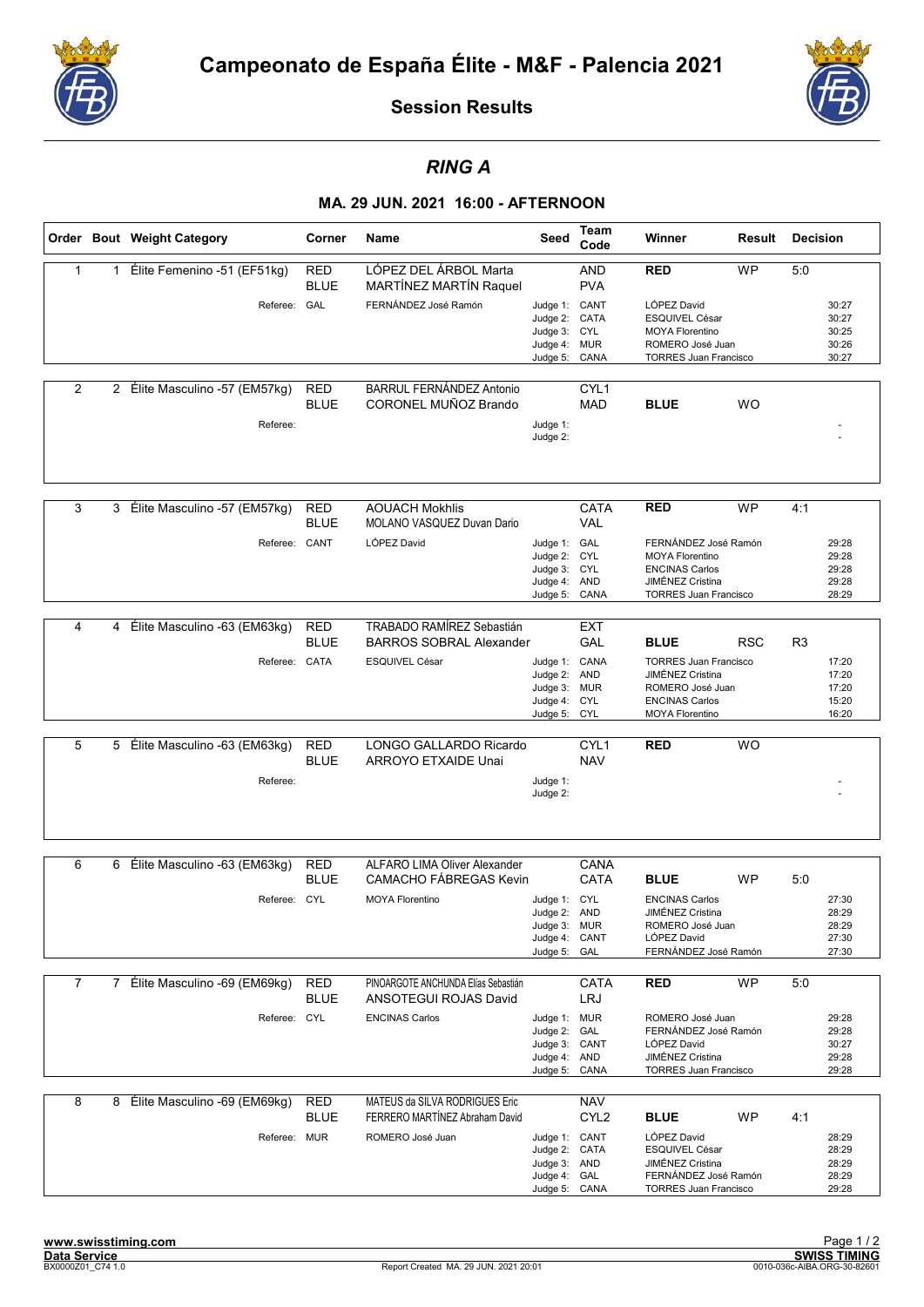



Session 1

|    |    | Order Bout Weight Category      | Corner                    | Name                                                                    | Team<br>Seed<br>Winner<br>Code                                                  |                                |                                                                                                                                | Result     | <b>Decision</b> |                                           |
|----|----|---------------------------------|---------------------------|-------------------------------------------------------------------------|---------------------------------------------------------------------------------|--------------------------------|--------------------------------------------------------------------------------------------------------------------------------|------------|-----------------|-------------------------------------------|
| 9  | 9  | Élite Masculino -69 (EM69kg)    | <b>RED</b><br><b>BLUE</b> | <b>DELGADO CASTILLA Cristian</b><br><b>CAJILIMA ARIAS David Oswaldo</b> |                                                                                 | CANA<br><b>BAL</b>             | <b>RED</b>                                                                                                                     | <b>WP</b>  | 5:0             |                                           |
|    |    | Referee: AND                    |                           | JIMÉNEZ Cristina                                                        | Judge 1: CYL<br>Judge 2: CATA<br>Judge 3: CYL<br>Judge 4: GAL<br>Judge 5: CANT  |                                | <b>ENCINAS Carlos</b><br>ESQUIVEL César<br><b>MOYA Florentino</b><br>FERNÁNDEZ José Ramón<br>LÓPEZ David                       |            |                 | 30:27<br>30:27<br>30:27<br>30:27<br>30:27 |
| 10 |    |                                 |                           |                                                                         |                                                                                 | <b>IND</b>                     |                                                                                                                                |            |                 |                                           |
|    | 10 | Élite Masculino -69 (EM69kg)    | <b>RED</b><br><b>BLUE</b> | MARTÍNEZ MARTÍNEZ Sergio<br><b>GARCÍA GARCÍA Alexis</b>                 |                                                                                 | CYL <sub>1</sub>               | <b>BLUE</b>                                                                                                                    | <b>WO</b>  |                 |                                           |
|    |    | Referee: MUR                    |                           | ROMERO José Juan                                                        | Judge 1: AND<br>Judge 2: CANT<br>Judge 3: GAL<br>Judge 4: CYL<br>Judge 5: CANA  |                                | JIMÉNEZ Cristina<br>LÓPEZ David<br>FERNÁNDEZ José Ramón<br><b>MOYA Florentino</b><br><b>TORRES Juan Francisco</b>              |            |                 |                                           |
| 11 | 11 | Élite Masculino -75 (EM75kg)    | <b>RED</b>                | <b>CUADRADO ENTRENA Miguel</b>                                          |                                                                                 | CYL <sub>1</sub>               | <b>RED</b>                                                                                                                     | <b>RSC</b> | R <sub>2</sub>  |                                           |
|    |    |                                 | <b>BLUE</b>               | <b>SÁNCHEZ Carlos</b>                                                   |                                                                                 | LRJ                            |                                                                                                                                |            |                 |                                           |
|    |    | Referee: GAL                    |                           | FERNÁNDEZ José Ramón                                                    | Judge 1: CATA<br>Judge 2: MUR<br>Judge 3: CANT<br>Judge 4: CANA                 |                                | ESQUIVEL César<br>ROMERO José Juan<br>LÓPEZ David<br><b>TORRES Juan Francisco</b>                                              |            |                 | 10:8<br>10:8<br>10:8<br>10:9              |
|    |    |                                 |                           |                                                                         | Judge 5: AND                                                                    |                                | JIMÉNEZ Cristina                                                                                                               |            |                 | 10:8                                      |
| 12 |    | 12 Élite Masculino -75 (EM75kg) | <b>RED</b><br><b>BLUE</b> | <b>ALMARZA CASTELLS Aitor</b><br><b>MAHUGO Adrián</b>                   |                                                                                 | <b>CATA</b><br><b>EXT</b>      | <b>RED</b>                                                                                                                     | RSC-I      | R1              |                                           |
|    |    | Referee: CANT                   |                           | LÓPEZ David                                                             | Judge 1: CYL<br>Judge 2: CANA<br>Judge 3: AND<br>Judge 4: MUR<br>Judge 5: CYL   |                                | <b>MOYA Florentino</b><br><b>TORRES Juan Francisco</b><br><b>JIMÉNEZ Cristina</b><br>ROMERO José Juan<br><b>ENCINAS Carlos</b> |            |                 |                                           |
| 13 |    | 13 Élite Masculino -75 (EM75kg) |                           | TOCA de CELIS Raúl                                                      |                                                                                 | CANT                           |                                                                                                                                |            |                 |                                           |
|    |    |                                 | <b>RED</b><br><b>BLUE</b> | ROMÁN FERNÁNDEZ Abel                                                    |                                                                                 | <b>AND</b>                     | <b>BLUE</b>                                                                                                                    | <b>WP</b>  | 5:0             |                                           |
|    |    | Referee: CATA                   |                           | ESQUIVEL César                                                          | Judge 1: GAL<br>Judge 2: CYL<br>Judge 3: CANA<br>Judge 4:<br>Judge 5: MUR       | CYL                            | FERNÁNDEZ José Ramón<br><b>MOYA Florentino</b><br><b>TORRES Juan Francisco</b><br><b>ENCINAS Carlos</b><br>ROMERO José Juan    |            |                 | 28:29<br>28:29<br>28:29<br>27:30<br>27:30 |
| 14 | 14 | Élite Masculino -81 (EM81kg)    | <b>RED</b><br><b>BLUE</b> | ZAPATA MORENO Raúl<br>CASTELLANOS FRANCO Rubén                          |                                                                                 | <b>EXT</b><br>CYL <sub>2</sub> | <b>RED</b>                                                                                                                     | <b>WP</b>  | 5:0             |                                           |
|    |    | Referee: AND                    |                           | JIMÉNEZ Cristina                                                        | Judge 1: CANA<br>Judge 2: MUR<br>Judge 3: CATA<br>Judge 4: CANT<br>Judge 5: GAL |                                | <b>TORRES Juan Francisco</b><br>ROMERO José Juan<br>ESQUIVEL César<br>LÓPEZ David<br>FERNÁNDEZ José Ramón                      |            |                 | 30:26<br>30:26<br>30:26<br>30:26<br>30:26 |

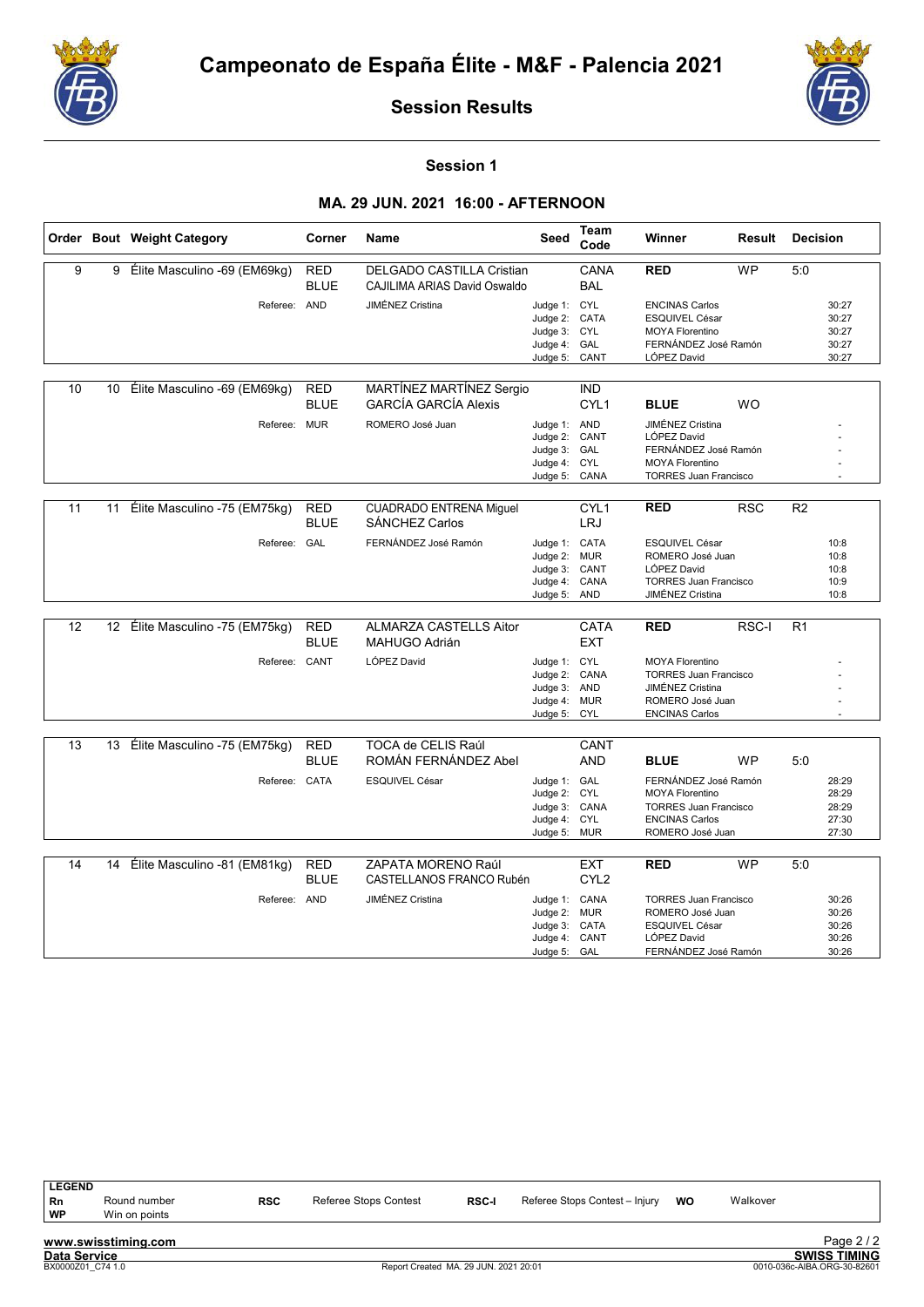



## *RING B*

|                |    | Order Bout Weight Category      | Corner                    | Name                                                             | Seed                                                                          | <b>Team</b><br>Code       | Winner                                                                                                                | Result     | <b>Decision</b> |
|----------------|----|---------------------------------|---------------------------|------------------------------------------------------------------|-------------------------------------------------------------------------------|---------------------------|-----------------------------------------------------------------------------------------------------------------------|------------|-----------------|
| $\mathbf{1}$   | 15 | Élite Femenino -51 (EF51kg)     | <b>RED</b><br><b>BLUE</b> | MARTÍNEZ HERNÁNDEZ Lorena<br><b>FUERTES FERNÁNDEZ Laura</b>      |                                                                               | <b>VAL</b><br><b>AST</b>  | <b>BLUE</b>                                                                                                           | <b>WP</b>  | 5:0             |
|                |    | Referee: AND                    |                           | ÁVILA Francisco                                                  | Judge 1: ARA<br>Judge 2:<br>Judge 3: LRJ<br>Judge 4: CANA<br>Judge 5: ARA     | <b>CYL</b>                | <b>MATAMOROS Alex</b><br><b>AGUILAR Daniel</b><br><b>TORROBA Sergio</b><br>BORDÓN José M.<br>ALMALÉ Jorge             |            |                 |
| $\overline{2}$ | 16 | Élite Masculino -57 (EM57kg)    | <b>RED</b><br><b>BLUE</b> | <b>ZOUAKI Mohamed</b><br><b>TABARES SOUSA Wilson Alberto</b>     |                                                                               | CANT<br>GAL               | <b>BLUE</b>                                                                                                           | <b>RSC</b> | R <sub>3</sub>  |
|                |    | Referee: VAL                    |                           | <b>GARCÍA VIDAL Cristina</b>                                     | Judge 1: AND<br>Judge 2:<br>Judge 3: ARA<br>Judge 4: ARA<br>Judge 5: CYL      | VAL                       | ÁVILA Francisco<br><b>VILLEGAS Enrique</b><br>ALMALÉ Jorge<br><b>MATAMOROS Alex</b><br><b>AGUILAR Daniel</b>          |            |                 |
| 3              | 17 | Élite Masculino -57 (EM57kg)    | <b>RED</b><br><b>BLUE</b> | LÓPEZ QUINTERO Andrés Aníbal<br><b>ESCOBAR MASCUÑANO Gabriel</b> |                                                                               | CANA<br><b>IND</b>        | <b>BLUE</b>                                                                                                           | <b>WP</b>  | 5:0             |
|                |    | Referee: VAL                    |                           | <b>VILLEGAS Enrique</b>                                          | Judge 1: ARA<br>Judge 2:<br>Judge 3: AND<br>Judge 4: VAL<br>Judge 5: ARA      | <b>CYL</b>                | <b>MATAMOROS Alex</b><br><b>AGUILAR Daniel</b><br>ÁVILA Francisco<br><b>GARCÍA VIDAL Cristina</b><br>ALMALÉ Jorge     |            |                 |
|                |    |                                 |                           |                                                                  |                                                                               |                           |                                                                                                                       |            |                 |
| 4              |    | 18 Élite Masculino -60 (EM60kg) | <b>RED</b><br><b>BLUE</b> | <b>MONTESINOS BOUKAR Antonio</b><br><b>TORRES PÉREZ Eduardo</b>  |                                                                               | <b>AND</b><br><b>CATA</b> | <b>BLUE</b>                                                                                                           | <b>WP</b>  | 4:1             |
|                |    | Referee: ARA                    |                           | <b>MATAMOROS Alex</b>                                            | Judge 1: CANA<br>Judge 2: VAL<br>Judge 3: VAL<br>Judge 4: ARA<br>Judge 5: CYL |                           | BORDÓN José M.<br><b>GARCÍA VIDAL Cristina</b><br><b>VILLEGAS Enrique</b><br>ALMALÉ Jorge<br><b>AGUILAR Daniel</b>    |            |                 |
|                |    |                                 |                           |                                                                  |                                                                               |                           |                                                                                                                       |            |                 |
| 5              | 19 | Élite Masculino -63 (EM63kg)    | <b>RED</b><br><b>BLUE</b> | CHAOUI CHEFAI Zine Eddine<br><b>TOVAR MOMBIEDRO Juan</b>         |                                                                               | <b>LRJ</b><br><b>VAL</b>  | <b>RED</b>                                                                                                            | <b>WP</b>  | 5:0             |
|                |    | Referee: CYL                    |                           | <b>AGUILAR Daniel</b>                                            | Judge 1: AND<br>Judge 2:<br>Judge 3: VAL<br>Judge 4: ARA<br>Judge 5: LRJ      | CANA                      | ÁVILA Francisco<br>BORDÓN José M.<br><b>VILLEGAS Enrique</b><br><b>MATAMOROS Alex</b><br><b>TORROBA Sergio</b>        |            |                 |
| 6              | 20 | Élite Masculino -63 (EM63kg)    | <b>RED</b>                | FLORENTINO MEJÍA Enrique José                                    |                                                                               | <b>AST</b>                |                                                                                                                       |            |                 |
|                |    |                                 | <b>BLUE</b>               | ROMERO Jaime                                                     |                                                                               | <b>AND</b>                | <b>BLUE</b>                                                                                                           | <b>WP</b>  | 4:1             |
|                |    | Referee: LRJ                    |                           | <b>TORROBA Sergio</b>                                            | Judge 1: ARA<br>Judge 2: VAL<br>Judge 3: CANA<br>Judge 4: CYL<br>Judge 5: ARA |                           | ALMALÉ Jorge<br><b>GARCÍA VIDAL Cristina</b><br>BORDÓN José M.<br><b>AGUILAR Daniel</b><br>MATAMOROS Alex             |            |                 |
| $\overline{7}$ | 21 | Élite Masculino -69 (EM69kg)    | <b>RED</b><br><b>BLUE</b> | <b>GONZÁLEZ DIZ Aaron</b><br>VIGO RODRÍGUEZ Iván                 |                                                                               | GAL<br><b>PVA</b>         | <b>RED</b>                                                                                                            | <b>WP</b>  | 5:0             |
|                |    | Referee: CANA                   |                           | BORDÓN José M.                                                   | Judge 1: AND<br>Judge 2: LRJ<br>Judge 3: VAL<br>Judge 4: VAL<br>Judge 5: ARA  |                           | ÁVILA Francisco<br><b>TORROBA Sergio</b><br><b>GARCÍA VIDAL Cristina</b><br><b>VILLEGAS Enrique</b><br>ALMALÉ Jorge   |            |                 |
| 8              |    | 22 Élite Masculino -69 (EM69kg) | <b>RED</b><br><b>BLUE</b> | <b>TORRES GUILLÉN Iván</b><br><b>BARBERO SANZ Leopoldo</b>       |                                                                               | <b>EXT</b><br><b>MAD</b>  | <b>BLUE</b>                                                                                                           | <b>WP</b>  | 5:0             |
|                |    | Referee: ARA                    |                           | ALMALÉ Jorge                                                     | Judge 1: VAL<br>Judge 2: VAL<br>Judge 3: CANA<br>Judge 4: LRJ<br>Judge 5: AND |                           | <b>VILLEGAS Enrique</b><br><b>GARCÍA VIDAL Cristina</b><br>BORDÓN José M.<br><b>TORROBA Sergio</b><br>ÁVILA Francisco |            |                 |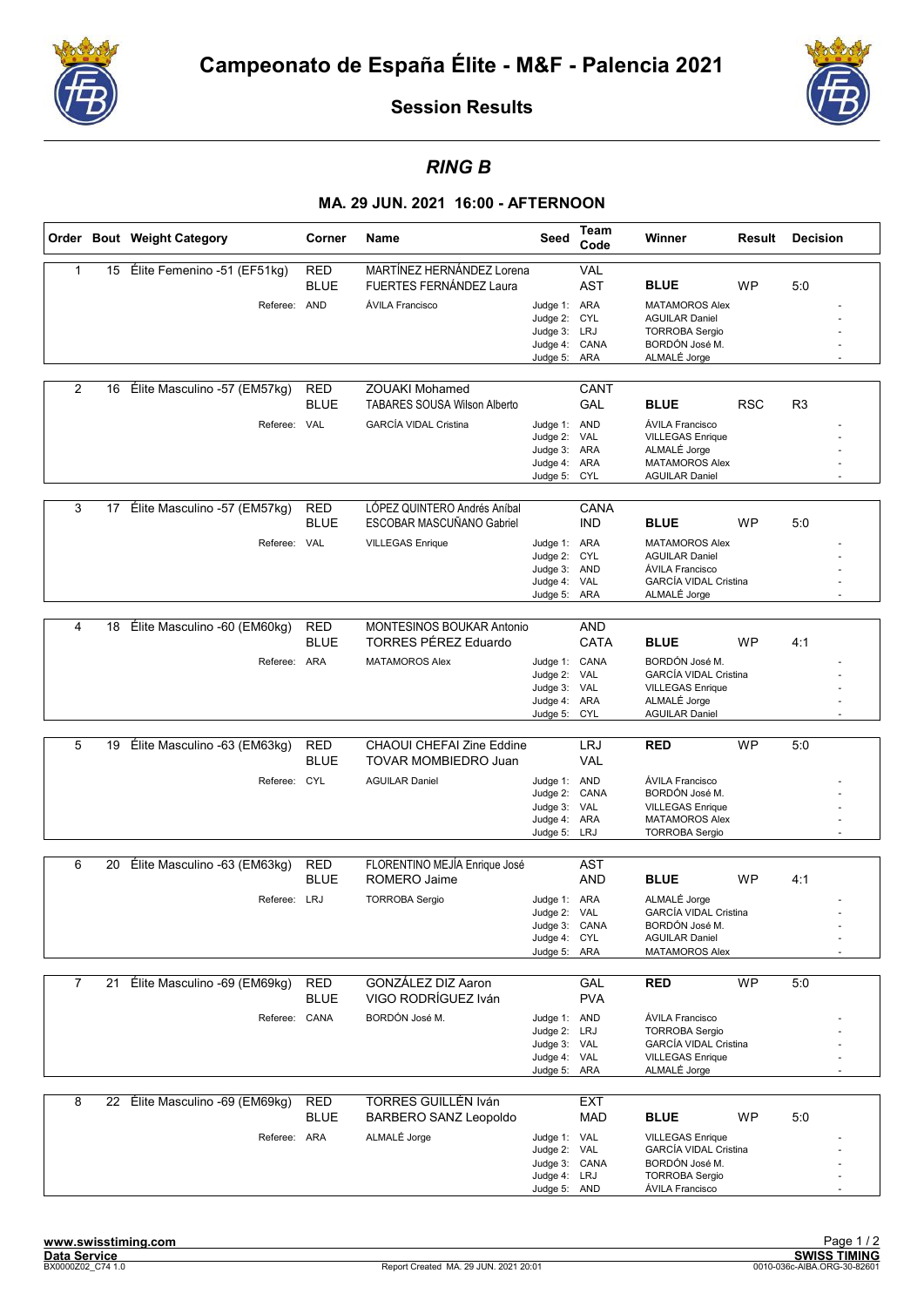



Session 2

#### MA. 29 JUN. 2021 16:00 - AFTERNOON

|    |    | Order Bout Weight Category   | Corner                    | Name                          | Seed                          | Team<br>Code                   | Winner                                                  | <b>Result</b> | <b>Decision</b> |
|----|----|------------------------------|---------------------------|-------------------------------|-------------------------------|--------------------------------|---------------------------------------------------------|---------------|-----------------|
| 9  | 23 | Élite Masculino -69 (EM69kg) | <b>RED</b>                | <b>CONDE LEIROS Ismael</b>    |                               | <b>VAL</b>                     | <b>RED</b>                                              | <b>RSC</b>    | R <sub>1</sub>  |
|    |    |                              | <b>BLUE</b>               | <b>CORADA GIL Felix</b>       |                               | CANT                           |                                                         |               |                 |
|    |    | Referee: AND                 |                           | ÁVILA Francisco               | Judge 1: CYL                  |                                | <b>AGUILAR Daniel</b>                                   |               |                 |
|    |    |                              |                           |                               | Judge 2: ARA                  |                                | <b>MATAMOROS Alex</b>                                   |               |                 |
|    |    |                              |                           |                               | Judge 3: LRJ                  |                                | <b>TORROBA Sergio</b>                                   |               |                 |
|    |    |                              |                           |                               | Judge 4:<br>Judge 5:          | CANA<br>ARA                    | BORDÓN José M.<br>ALMALÉ Jorge                          |               |                 |
|    |    |                              |                           |                               |                               |                                |                                                         |               |                 |
| 10 | 24 | Élite Masculino -69 (EM69kg) | <b>RED</b>                | <b>GARCÍA PEREIRA Manuel</b>  |                               | <b>AST</b>                     | <b>RED</b>                                              | <b>WP</b>     | 4:1             |
|    |    |                              | <b>BLUE</b>               | MONJE BORREGUERO Jaime        |                               | <b>AND</b>                     |                                                         |               |                 |
|    |    | Referee: VAL                 |                           | <b>GARCÍA VIDAL Cristina</b>  | Judge 1: ARA                  |                                | ALMALÉ Jorge                                            |               |                 |
|    |    |                              |                           |                               | Judge 2: VAL                  |                                | <b>VILLEGAS Enrique</b>                                 |               |                 |
|    |    |                              |                           |                               | Judge 3: CANA<br>Judge 4: LRJ |                                | BORDÓN José M.<br><b>TORROBA Sergio</b>                 |               |                 |
|    |    |                              |                           |                               | Judge 5: CYL                  |                                | <b>AGUILAR Daniel</b>                                   |               |                 |
|    |    |                              |                           |                               |                               |                                |                                                         |               |                 |
| 11 | 25 | Élite Masculino -75 (EM75kg) | <b>RED</b>                | <b>ITURBE HUALDE Txomin</b>   |                               | <b>NAV</b>                     |                                                         |               |                 |
|    |    |                              | <b>BLUE</b>               | GUTIÉRREZ GONZÁLEZ Enmanuel   |                               | <b>AST</b>                     | <b>BLUE</b>                                             | <b>WO</b>     |                 |
|    |    | Referee:                     |                           |                               | Judge 1:                      |                                |                                                         |               |                 |
|    |    |                              |                           |                               | Judge 2:                      |                                |                                                         |               |                 |
|    |    |                              |                           |                               |                               |                                |                                                         |               |                 |
|    |    |                              |                           |                               |                               |                                |                                                         |               |                 |
|    |    |                              |                           |                               |                               |                                |                                                         |               |                 |
| 12 | 26 | Élite Masculino -75 (EM75kg) | <b>RED</b>                | <b>LUCEL PERONI Marc</b>      |                               | <b>BAL</b>                     |                                                         |               |                 |
|    |    |                              | <b>BLUE</b>               | ÁLVAREZ DOMÍNGUEZ David       |                               | GAL                            | <b>BLUE</b>                                             | <b>WP</b>     | 5:0             |
|    |    | Referee: VAL                 |                           | <b>VILLEGAS Enrique</b>       | Judge 1: ARA                  |                                | <b>MATAMOROS Alex</b>                                   |               |                 |
|    |    |                              |                           |                               | Judge 2:<br>Judge 3: AND      | <b>CYL</b>                     | <b>AGUILAR Daniel</b><br>ÁVILA Francisco                |               |                 |
|    |    |                              |                           |                               | Judge 4: LRJ                  |                                | <b>TORROBA Sergio</b>                                   |               |                 |
|    |    |                              |                           |                               | Judge 5: CANA                 |                                | BORDÓN José M.                                          |               |                 |
|    |    |                              |                           | MIÑAMBRES GARCÍA AARON        |                               |                                |                                                         |               |                 |
| 13 | 27 | Élite Masculino -75 (EM75kg) | <b>RED</b><br><b>BLUE</b> | <b>COY BERNAL Pablo</b>       |                               | CYL <sub>2</sub><br><b>MUR</b> | <b>BLUE</b>                                             | <b>WP</b>     | 5:0             |
|    |    |                              |                           |                               |                               |                                |                                                         |               |                 |
|    |    | Referee: ARA                 |                           | ALMALÉ Jorge                  | Judge 1: VAL<br>Judge 2: VAL  |                                | <b>VILLEGAS Enrique</b><br><b>GARCÍA VIDAL Cristina</b> |               |                 |
|    |    |                              |                           |                               | Judge 3: CANA                 |                                | BORDÓN José M.                                          |               |                 |
|    |    |                              |                           |                               | Judge 4: LRJ                  |                                | <b>TORROBA Sergio</b>                                   |               |                 |
|    |    |                              |                           |                               | Judge 5: AND                  |                                | ÁVILA Francisco                                         |               |                 |
| 14 | 28 | Élite Masculino -81 (EM81kg) | <b>RED</b>                | LACUNZA JAUREGUI Izan         |                               | <b>NAV</b>                     |                                                         |               |                 |
|    |    |                              | BLUE                      | MENÉNDEZ RAMÍREZ Nicolás      |                               | <b>AST</b>                     | <b>BLUE</b>                                             | <b>WO</b>     |                 |
|    |    | Referee:                     |                           |                               | Judge 1:                      |                                |                                                         |               |                 |
|    |    |                              |                           |                               | Judge 2:                      |                                |                                                         |               |                 |
|    |    |                              |                           |                               |                               |                                |                                                         |               |                 |
|    |    |                              |                           |                               |                               |                                |                                                         |               |                 |
|    |    |                              |                           |                               |                               |                                |                                                         |               |                 |
| 15 | 29 | Élite Masculino -81 (EM81kg) | <b>RED</b>                | GONZÁLEZ MALAVE Iván Ariel    |                               | BAL                            |                                                         |               |                 |
|    |    |                              | BLUE                      | LAMELA VÁZQUEZ Carlos Alberto |                               | <b>CATA</b>                    | <b>BLUE</b>                                             | WP            | 4:1             |
|    |    | Referee: CYL                 |                           | <b>AGUILAR Daniel</b>         | Judge 1: ARA                  |                                | <b>MATAMOROS Alex</b>                                   |               |                 |
|    |    |                              |                           |                               | Judge 2: AND                  |                                | <b>ÁVILA Francisco</b>                                  |               |                 |
|    |    |                              |                           |                               | Judge 3: LRJ<br>Judge 4: CANA |                                | <b>TORROBA Sergio</b><br>BORDÓN José M.                 |               |                 |
|    |    |                              |                           |                               | Judge 5: VAL                  |                                | <b>GARCÍA VIDAL Cristina</b>                            |               |                 |
|    |    |                              |                           |                               |                               |                                |                                                         |               |                 |

www.swisstiming.com Data Service SWISS TIMING Exage 2 / 2<br>
BWISS TIMING<br>
Report Created MA. 29 JUN. 2021 20:01 0010-036c-AIBA.ORG-30-82601 LEGEND Rn Round number RSC Referee Stops Contest WO Walkover WP Win on points Page 2 / 2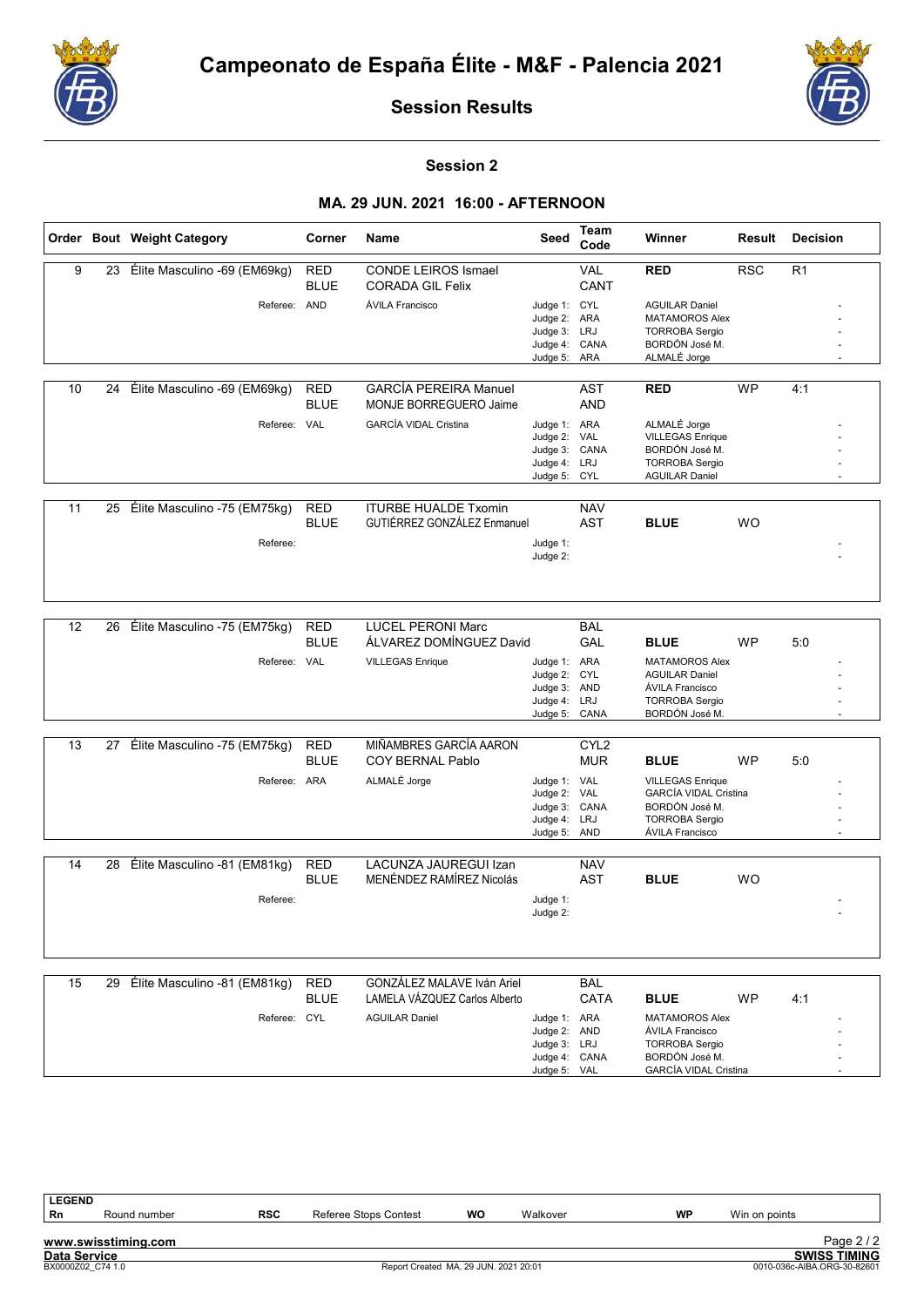



## RING A

|                |    | Order Bout Weight Category  | Corner                    | Name                                                             | Seed                                                                            | Team<br>Code                         | Winner                                                                                                                      | Result    | <b>Decision</b> |                                           |
|----------------|----|-----------------------------|---------------------------|------------------------------------------------------------------|---------------------------------------------------------------------------------|--------------------------------------|-----------------------------------------------------------------------------------------------------------------------------|-----------|-----------------|-------------------------------------------|
| $\mathbf{1}$   | 30 | Élite Femenino -48 (EF48kg) | <b>RED</b><br><b>BLUE</b> | GARCÍA GONZÁLEZ María Ángeles<br><b>BOUNOUAR RAOUGUI Chaimae</b> |                                                                                 | <b>AND</b><br><b>CATA</b>            | <b>BLUE</b>                                                                                                                 | <b>WP</b> | 3:0             |                                           |
|                |    | Referee: CANT               |                           | LÓPEZ David                                                      | Judge 1: GAL<br>Judge 2:<br>Judge 3: CYL<br>Judge 4:<br>Judge 5:                | <b>CYL</b><br><b>MUR</b><br>CANA     | FERNÁNDEZ José Ramón<br><b>MOYA Florentino</b><br><b>ENCINAS Carlos</b><br>ROMERO José Juan<br><b>TORRES Juan Francisco</b> |           |                 | 28:28<br>27:29<br>27:29<br>28:28<br>26:30 |
| $\overline{2}$ | 31 | Élite Femenino -48 (EF48kg) | <b>RED</b><br><b>BLUE</b> | RIVERA TORRES Génesis L.<br>PERAL HERNÁNDEZ Mariluz              |                                                                                 | <b>MAD</b><br>CANT                   | <b>BLUE</b>                                                                                                                 | WP        | 3:1             |                                           |
|                |    | Referee: GAL                |                           | FERNÁNDEZ José Ramón                                             | Judge 1: CATA<br>Judge 2: AND<br>Judge 3: CYL<br>Judge 4: CYL<br>Judge 5: MUR   |                                      | <b>ESQUIVEL César</b><br><b>JIMÉNEZ Cristina</b><br><b>MOYA Florentino</b><br><b>ENCINAS Carlos</b><br>ROMERO José Juan     |           |                 | 26:28<br>26:28<br>26:28<br>27:27<br>29:25 |
|                |    |                             |                           |                                                                  |                                                                                 |                                      |                                                                                                                             |           |                 |                                           |
| 3              | 32 | Élite Femenino -51 (EF51kg) | <b>RED</b><br><b>BLUE</b> | <b>MORELL RAMÍREZ Vanessa</b><br>LÓPEZ DEL ÁRBOL Marta           |                                                                                 | <b>CATA</b><br><b>AND</b>            | <b>BLUE</b>                                                                                                                 | <b>WP</b> | 5:0             |                                           |
|                |    | Referee: CYL                |                           | <b>MOYA Florentino</b>                                           | Judge 1: CANA<br>Judge 2: CANT<br>Judge 3: MUR<br>Judge 4: GAL<br>Judge 5:      | <b>CYL</b>                           | <b>TORRES Juan Francisco</b><br>LÓPEZ David<br>ROMERO José Juan<br>FERNÁNDEZ José Ramón<br><b>ENCINAS Carlos</b>            |           |                 | 27:30<br>27:30<br>27:30<br>27:30<br>27:30 |
|                |    |                             |                           |                                                                  |                                                                                 |                                      |                                                                                                                             |           |                 |                                           |
| 4              | 33 | Élite Femenino -51 (EF51kg) | <b>RED</b><br><b>BLUE</b> | LÓPEZ HERNÁNDEZ Alba<br><b>GONZÁLEZ MIGUEL Paula</b>             |                                                                                 | CYL <sub>2</sub><br>CYL <sub>1</sub> | <b>BLUE</b>                                                                                                                 | <b>WP</b> | 5:0             |                                           |
|                |    | Referee: CANA               |                           | <b>TORRES Juan Francisco</b>                                     | Judge 1: AND<br>Judge 2: MUR<br>Judge 3:<br>Judge 4: CANT<br>Judge 5:           | CATA<br>GAL                          | <b>JIMÉNEZ Cristina</b><br>ROMERO José Juan<br>ESQUIVEL César<br>LÓPEZ David<br>FERNÁNDEZ José Ramón                        |           |                 | 27:30<br>27:30<br>27:30<br>27:30<br>27:30 |
|                |    |                             |                           |                                                                  |                                                                                 |                                      |                                                                                                                             |           |                 |                                           |
| 5              | 34 | Élite Femenino -54 (EF54kg) | <b>RED</b><br><b>BLUE</b> | PÉREZ MENÉNDEZ Paula<br>MADUEÑO CONDE María del Carmen           |                                                                                 | AST<br><b>IND</b>                    | <b>BLUE</b>                                                                                                                 | <b>WP</b> | 5:0             |                                           |
|                |    | Referee: CYL                |                           | <b>ENCINAS Carlos</b>                                            | Judge 1: CATA<br>Judge 2: AND<br>Judge 3: CANT<br>Judge 4: MUR<br>Judge 5: CYL  |                                      | ESQUIVEL César<br><b>JIMÉNEZ Cristina</b><br>LÓPEZ David<br>ROMERO José Juan<br><b>MOYA Florentino</b>                      |           |                 | 28:29<br>28:29<br>27:30<br>27:30<br>27:30 |
| 6              | 35 | Élite Femenino -54 (EF54kg) | <b>RED</b>                | MURUZABAL JAIME Sheila                                           |                                                                                 | <b>NAV</b>                           |                                                                                                                             |           |                 |                                           |
|                |    |                             | <b>BLUE</b>               | RUIZ CAÑADA Paula                                                |                                                                                 | <b>MAD</b>                           | <b>BLUE</b>                                                                                                                 | WP        | 5:0             |                                           |
|                |    | Referee: MUR                |                           | ROMERO José Juan                                                 | Judge 1: GAL<br>Judge 2: CATA<br>Judge 3: CYL<br>Judge 4: AND<br>Judge 5:       | CANA                                 | FERNÁNDEZ José Ramón<br>ESQUIVEL César<br><b>MOYA Florentino</b><br><b>JIMÉNEZ Cristina</b><br><b>TORRES Juan Francisco</b> |           |                 | 26:30<br>27:30<br>27:30<br>26:30<br>27:30 |
| $\overline{7}$ | 36 | Élite Femenino -60 (EF60kg) | RED<br><b>BLUE</b>        | PEQUEÑO LUENGO Laura<br>GARCÍA MARÍA Lara Rebeca                 |                                                                                 | CYL <sub>2</sub><br>CYL1             | <b>BLUE</b>                                                                                                                 | WP        | 4:1             |                                           |
|                |    | Referee: AND                |                           | JIMÉNEZ Cristina                                                 | Judge 1: CATA<br>Judge 2: CANA<br>Judge 3: MUR<br>Judge 4: GAL<br>Judge 5: CANT |                                      | ESQUIVEL César<br><b>TORRES Juan Francisco</b><br>ROMERO José Juan<br>FERNÁNDEZ José Ramón<br>LÓPEZ David                   |           |                 | 29:28<br>27:30<br>27:30<br>28:29<br>27:30 |
| 8              | 37 | Élite Femenino -64 (EF64kg) | <b>RED</b><br><b>BLUE</b> | REOYO BOLAÑOS Laura<br><b>GONZÁLEZ TUDGE Melissa Noemí</b>       |                                                                                 | <b>MAD</b><br>CANA                   | <b>BLUE</b>                                                                                                                 | WP        | 5:0             |                                           |
|                |    | Referee: GAL                |                           | FERNÁNDEZ José Ramón                                             | Judge 1: MUR<br>Judge 2: CYL<br>Judge 3: CYL<br>Judge 4: CATA<br>Judge 5: CANT  |                                      | ROMERO José Juan<br><b>ENCINAS Carlos</b><br><b>MOYA Florentino</b><br>ESQUIVEL César<br>LÓPEZ David                        |           |                 | 27:30<br>28:29<br>28:29<br>27:30<br>27:30 |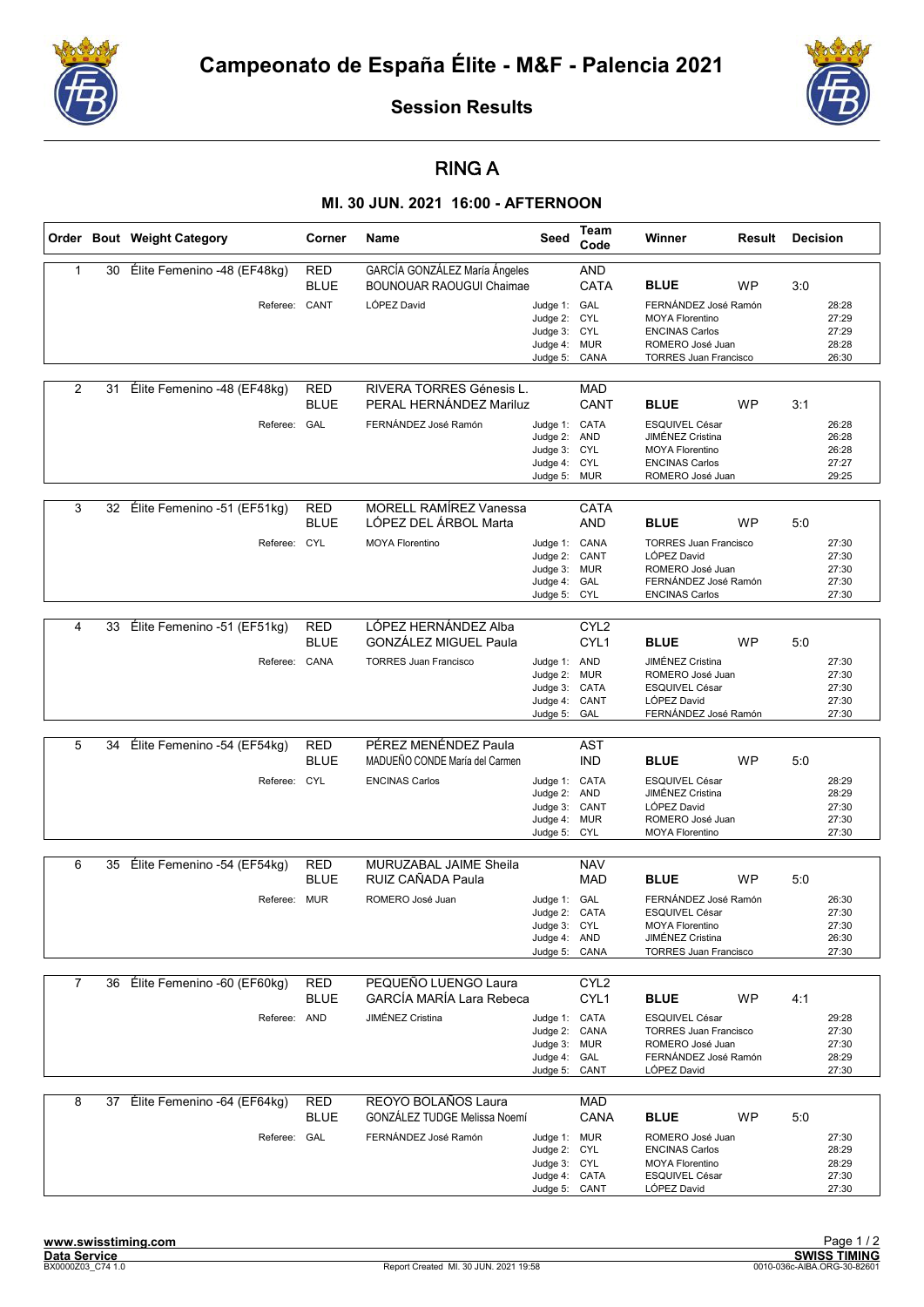



## RING A

#### MI. 30 JUN. 2021 16:00 - AFTERNOON

|    |    | Order Bout Weight Category                    | Corner                    | Name                                                                      | Team<br>Seed<br>Code                                                            |                                | Winner                                                                                                            | Result     | <b>Decision</b> |                                           |
|----|----|-----------------------------------------------|---------------------------|---------------------------------------------------------------------------|---------------------------------------------------------------------------------|--------------------------------|-------------------------------------------------------------------------------------------------------------------|------------|-----------------|-------------------------------------------|
| 9  | 38 | Élite Masculino -75 (EM75kg)<br>Referee: CANT | <b>RED</b><br><b>BLUE</b> | RAMÍREZ GIL Elvis Arturo<br><b>CUADRADO ENTRENA Miguel</b><br>LÓPEZ David | Judge 1: CANA<br>Judge 2: CATA                                                  | CANA<br>CYL <sub>1</sub>       | <b>BLUE</b><br><b>TORRES Juan Francisco</b><br><b>ESQUIVEL César</b>                                              | <b>WP</b>  | 5:0             | 27:30<br>27:30                            |
|    |    |                                               |                           |                                                                           | Judge 3: CYL<br>Judge 4:<br>Judge 5: GAL                                        | AND                            | <b>ENCINAS Carlos</b><br>JIMÉNEZ Cristina<br>FERNÁNDEZ José Ramón                                                 |            |                 | 27:30<br>28:29<br>27:30                   |
| 10 | 39 | Élite Masculino -75 (EM75kg)                  | <b>RED</b><br><b>BLUE</b> | ALMARZA CASTELLS Aitor<br>ROMÁN FERNÁNDEZ Abel                            |                                                                                 | <b>CATA</b><br><b>AND</b>      | <b>BLUE</b>                                                                                                       | <b>WP</b>  | 3:2             |                                           |
|    |    | Referee: CYL                                  |                           | <b>MOYA Florentino</b>                                                    | Judge 1: CYL<br>Judge 2: GAL<br>Judge 3: CANT<br>Judge 4: MUR<br>Judge 5:       | CANA                           | <b>ENCINAS Carlos</b><br>FERNÁNDEZ José Ramón<br>LÓPEZ David<br>ROMERO José Juan<br><b>TORRES Juan Francisco</b>  |            |                 | 27:28<br>27:28<br>27:28<br>29:26<br>29:26 |
| 11 | 40 | Élite Masculino -81 (EM81kg)                  | <b>RED</b><br><b>BLUE</b> | <b>MEJÍAS Francisco</b><br>ZAPATA MORENO Raúl                             |                                                                                 | CANA<br><b>EXT</b>             | <b>RED</b>                                                                                                        | <b>RSC</b> | R <sub>3</sub>  |                                           |
|    |    | Referee: CATA                                 |                           | ESQUIVEL César                                                            | Judge 1: CANT<br>Judge 2: CYL<br>Judge 3: MUR<br>Judge 4: GAL<br>Judge 5: AND   |                                | LÓPEZ David<br><b>ENCINAS Carlos</b><br>ROMERO José Juan<br>FERNÁNDEZ José Ramón<br>JIMÉNEZ Cristina              |            |                 | 20:18<br>20:18<br>20:18<br>19:19<br>20:18 |
| 12 | 41 | Élite Masculino -81 (EM81kg)                  | RED<br><b>BLUE</b>        | PECHE MARTÍNEZ Gabriel<br>VARELA MENÉNDEZ Manuel                          |                                                                                 | <b>MUR</b><br>CYL <sub>1</sub> | <b>BLUE</b>                                                                                                       | RSC-I      | R <sub>2</sub>  |                                           |
|    |    | Referee: AND                                  |                           | <b>JIMÉNEZ Cristina</b>                                                   | Judge 1: CYL<br>Judge 2: CANT<br>Judge 3:<br>Judge 4: MUR<br>Judge 5: CANA      | GAL                            | <b>MOYA Florentino</b><br>LÓPEZ David<br>FERNÁNDEZ José Ramón<br>ROMERO José Juan<br><b>TORRES Juan Francisco</b> |            |                 | 9:10<br>9:10<br>9:10<br>9:10<br>9:10      |
| 13 | 42 | Élite Masculino -91 (EM91kg)                  | <b>RED</b><br><b>BLUE</b> | <b>REYES PLA Emmanuel</b><br>GONZÁLEZ MENÉNDEZ José María                 |                                                                                 | GAL<br><b>AST</b>              | <b>RED</b>                                                                                                        | <b>WO</b>  |                 |                                           |
|    |    | Referee:                                      |                           |                                                                           | Judge 1:<br>Judge 2:                                                            |                                |                                                                                                                   |            |                 |                                           |
| 14 | 43 | Élite Masculino +91 (EM92kg)                  | <b>RED</b><br><b>BLUE</b> | LEAUTAUD QUIROGA Alex Ray<br>BARRENETXEA ZABALA Fermín                    |                                                                                 | <b>CATA</b><br><b>PVA</b>      | <b>RED</b>                                                                                                        | <b>WP</b>  | 5:0             |                                           |
|    |    | Referee: CYL                                  |                           | <b>ENCINAS Carlos</b>                                                     | Judge 1:<br>Judge 2:<br>Judge 3: CYL<br>Judge 4: CANT<br>Judge 5: GAL           | MUR<br>CANA                    | ROMERO José Juan<br><b>TORRES Juan Francisco</b><br><b>MOYA Florentino</b><br>LÓPEZ David<br>FERNÁNDEZ José Ramón |            |                 | 30:27<br>30:27<br>30:27<br>30:27<br>30:26 |
| 15 | 44 | Élite Masculino +91 (EM92kg)                  | <b>RED</b><br><b>BLUE</b> | RODRÍGUEZ SÁNCHEZ Adrián<br>ROMERO BERNARDO David Andrés                  |                                                                                 | AND<br>VAL                     | <b>BLUE</b>                                                                                                       | <b>WP</b>  | 4:1             |                                           |
|    |    | Referee: MUR                                  |                           | ROMERO José Juan                                                          | Judge 1: CYL<br>Judge 2: CATA<br>Judge 3: GAL<br>Judge 4: CANT<br>Judge 5: CANA |                                | <b>MOYA Florentino</b><br>ESQUIVEL César<br>FERNÁNDEZ José Ramón<br>LÓPEZ David<br><b>TORRES Juan Francisco</b>   |            |                 | 18:20<br>20:18<br>18:20<br>18:20<br>18:20 |

www.swisstiming.com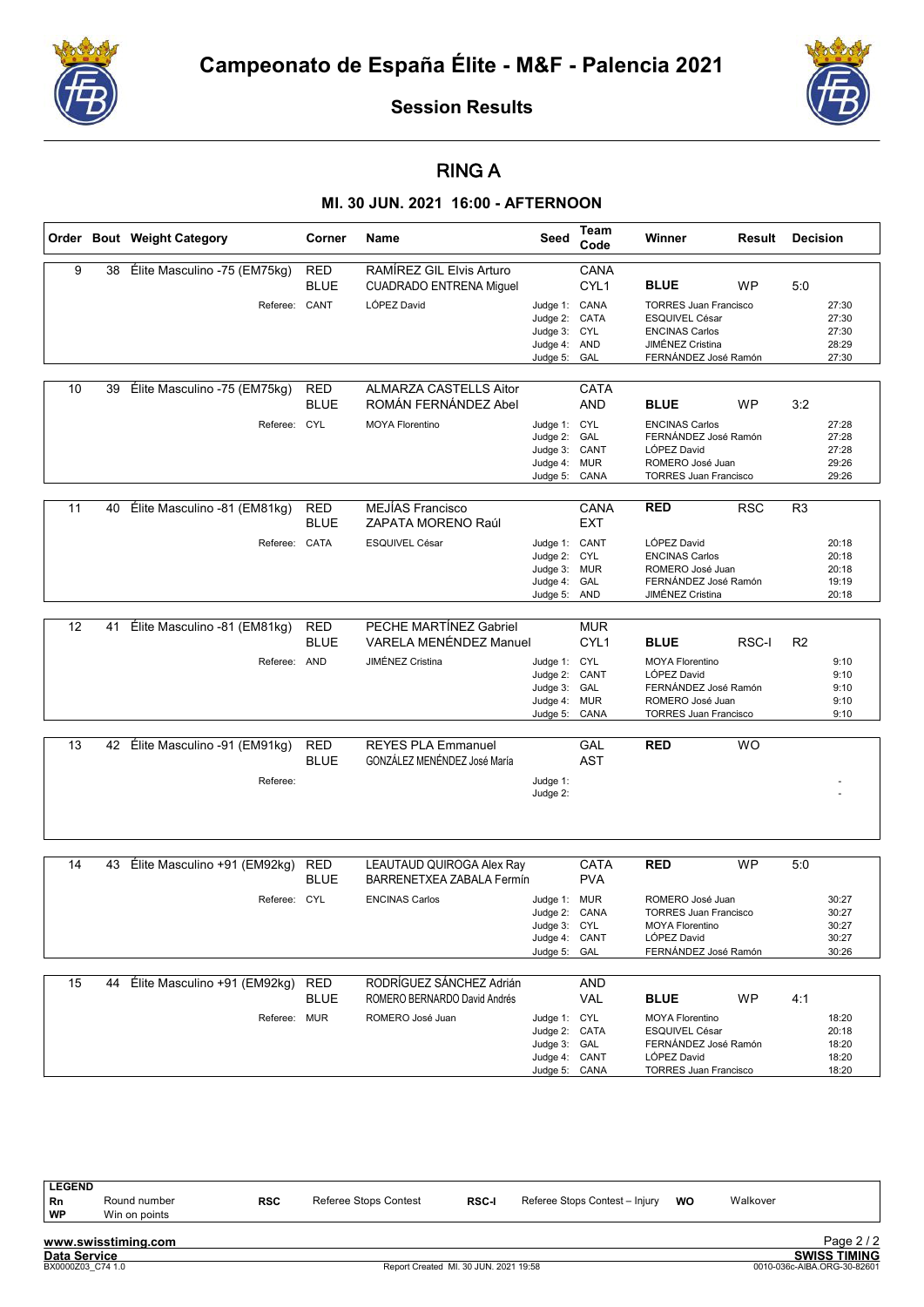



## *RING B*

|                |    | Order Bout Weight Category  | Corner                    | Name                                                             | <b>Seed</b>                                                                   | Team<br>Code                   | Winner                                                                                                                | Result    | <b>Decision</b>                           |
|----------------|----|-----------------------------|---------------------------|------------------------------------------------------------------|-------------------------------------------------------------------------------|--------------------------------|-----------------------------------------------------------------------------------------------------------------------|-----------|-------------------------------------------|
| 1              | 45 | Élite Femenino -48 (EF48kg) | <b>RED</b><br><b>BLUE</b> | RIQUELME GUTIÉRREZ Lucie Elise<br>ERAZO ALBACURA Brenda Michelle |                                                                               | <b>VAL</b><br>CYL <sub>2</sub> | <b>RED</b>                                                                                                            | <b>WP</b> | 5:0                                       |
|                |    | Referee: ARA                |                           | <b>MATAMOROS Alex</b>                                            | Judge 1: CYL<br>Judge 2: AND<br>Judge 3: LRJ<br>Judge 4: ARA<br>Judge 5:      | CANA                           | <b>AGUILAR Daniel</b><br>ÁVILA Francisco<br><b>TORROBA Sergio</b><br>ALMALÉ Jorge<br>BORDÓN José M.                   |           | 30:27<br>30:26<br>30:24<br>30:27<br>30:25 |
| $\overline{2}$ | 46 | Élite Femenino -48 (EF48kg) | <b>RED</b><br><b>BLUE</b> | RIVERO GARCÍA Isabel<br>GONZÁLEZ Carmen                          |                                                                               | CYL <sub>1</sub><br><b>IND</b> | <b>BLUE</b>                                                                                                           | <b>WP</b> | 5:0                                       |
|                |    | Referee: AND                |                           | ÁVILA Francisco                                                  | Judge 1: LRJ<br>Judge 2: ARA<br>Judge 3: VAL<br>Judge 4: CANA<br>Judge 5: VAL |                                | <b>TORROBA Sergio</b><br>ALMALÉ Jorge<br><b>VILLEGAS Enrique</b><br>BORDÓN José M.<br><b>GARCÍA VIDAL Cristina</b>    |           | 28:29<br>27:30<br>27:30<br>27:30<br>27:30 |
| 3              | 47 | Élite Femenino -51 (EF51kg) | <b>RED</b><br><b>BLUE</b> | PÉREZ FERNÁNDEZ Tatiana<br>ACEVEDO GÓMEZ Ana                     |                                                                               | <b>MAD</b><br>GAL              | <b>RED</b>                                                                                                            | <b>WP</b> | 5:0                                       |
|                |    | Referee:                    | CYL                       | <b>AGUILAR Daniel</b>                                            | Judge 1: ARA<br>Judge 2: LRJ<br>Judge 3: AND<br>Judge 4: VAL<br>Judge 5:      | VAL                            | MATAMOROS Alex<br><b>TORROBA Sergio</b><br>ÁVILA Francisco<br><b>GARCÍA VIDAL Cristina</b><br><b>VILLEGAS Enrique</b> |           | 30:26<br>29:28<br>29:28<br>30:27<br>30:27 |
|                |    |                             |                           |                                                                  |                                                                               |                                |                                                                                                                       |           |                                           |
| 4              | 48 | Élite Femenino -51 (EF51kg) | <b>RED</b><br><b>BLUE</b> | <b>FUERTES FERNÁNDEZ Laura</b><br>ROMAÑA PUENTE Sara             |                                                                               | <b>AST</b><br>CANT             | <b>RED</b>                                                                                                            | <b>WP</b> | 5:0                                       |
|                |    | Referee: LRJ                |                           | <b>TORROBA Sergio</b>                                            | Judge 1: CANA<br>Judge 2: ARA<br>Judge 3: VAL<br>Judge 4: VAL<br>Judge 5: AND |                                | BORDÓN José M.<br>ALMALÉ Jorge<br><b>VILLEGAS Enrique</b><br><b>GARCÍA VIDAL Cristina</b><br>ÁVILA Francisco          |           | 30:26<br>30:27<br>30:25<br>30:26<br>30:25 |
|                |    |                             |                           |                                                                  |                                                                               |                                |                                                                                                                       |           |                                           |
| 5              | 49 | Élite Femenino -54 (EF54kg) | <b>RED</b><br><b>BLUE</b> | <b>LASHERAS LLANOS Andrea</b><br><b>BUSTOS PLANELLS Alba</b>     |                                                                               | <b>CATA</b><br><b>VAL</b>      | <b>RED</b>                                                                                                            | <b>WP</b> | 5:0                                       |
|                |    | Referee: ARA                |                           | ALMALÉ Jorge                                                     | Judge 1: ARA<br>Judge 2: CYL<br>Judge 3: AND<br>Judge 4: LRJ<br>Judge 5: CANA |                                | MATAMOROS Alex<br><b>AGUILAR Daniel</b><br>ÁVILA Francisco<br><b>TORROBA Sergio</b><br>BORDÓN José M.                 |           | 30:26<br>30:27<br>30:27<br>30:27<br>29:28 |
| 6              | 50 | Élite Femenino -60 (EF60kg) | <b>RED</b>                | RODRÍGUEZ VENEGAS Patricia                                       |                                                                               | <b>AND</b>                     | <b>RED</b>                                                                                                            | <b>WP</b> | 4:1                                       |
|                |    |                             | <b>BLUE</b>               | CASCAJO ORIA Alba                                                |                                                                               | CANT                           |                                                                                                                       |           |                                           |
|                |    | Referee: VAL                |                           | <b>GARCÍA VIDAL Cristina</b>                                     | Judge 1: CANA<br>Judge 2: VAL<br>Judge 3: LRJ<br>Judge 4: CYL<br>Judge 5: ARA |                                | BORDÓN José M.<br><b>VILLEGAS Enrique</b><br><b>TORROBA Sergio</b><br><b>AGUILAR Daniel</b><br>MATAMOROS Alex         |           | 30:27<br>30:27<br>28:29<br>29:28<br>29:28 |
| $\overline{7}$ | 51 | Élite Femenino -60 (EF60kg) | <b>RED</b>                | ÁLVAREZ de la PUENTE Almudena                                    |                                                                               | <b>MAD</b>                     |                                                                                                                       |           |                                           |
|                |    |                             | <b>BLUE</b>               | <b>EUSEBIO Sara</b>                                              |                                                                               | CANA                           | <b>BLUE</b>                                                                                                           | <b>WP</b> | 3:2                                       |
|                |    | Referee: VAL                |                           | <b>VILLEGAS Enrique</b>                                          | Judge 1: ARA<br>Judge 2: CYL<br>Judge 3: AND<br>Judge 4: LRJ<br>Judge 5: ARA  |                                | <b>MATAMOROS Alex</b><br><b>AGUILAR Daniel</b><br><b>AVILA Francisco</b><br><b>TORROBA Sergio</b><br>ALMALÉ Jorge     |           | 29:28<br>28:29<br>30:27<br>28:29<br>28:29 |
| 8              | 52 | Élite Femenino -69 (EF69kg) | <b>RED</b><br><b>BLUE</b> | SANTOS JUMA Angélica Virginia<br>ALONSO de la PARRA Sheyla       |                                                                               | CYL1<br><b>CLM</b>             | <b>BLUE</b>                                                                                                           | WP        | 4:1                                       |
|                |    | Referee: CANA               |                           | BORDÓN José M.                                                   | Judge 1: ARA<br>Judge 2: VAL<br>Judge 3: LRJ<br>Judge 4: AND<br>Judge 5: ARA  |                                | ALMALÉ Jorge<br><b>GARCÍA VIDAL Cristina</b><br><b>TORROBA Sergio</b><br>ÁVILA Francisco<br>MATAMOROS Alex            |           | 28:29<br>28:29<br>28:29<br>29:28<br>28:29 |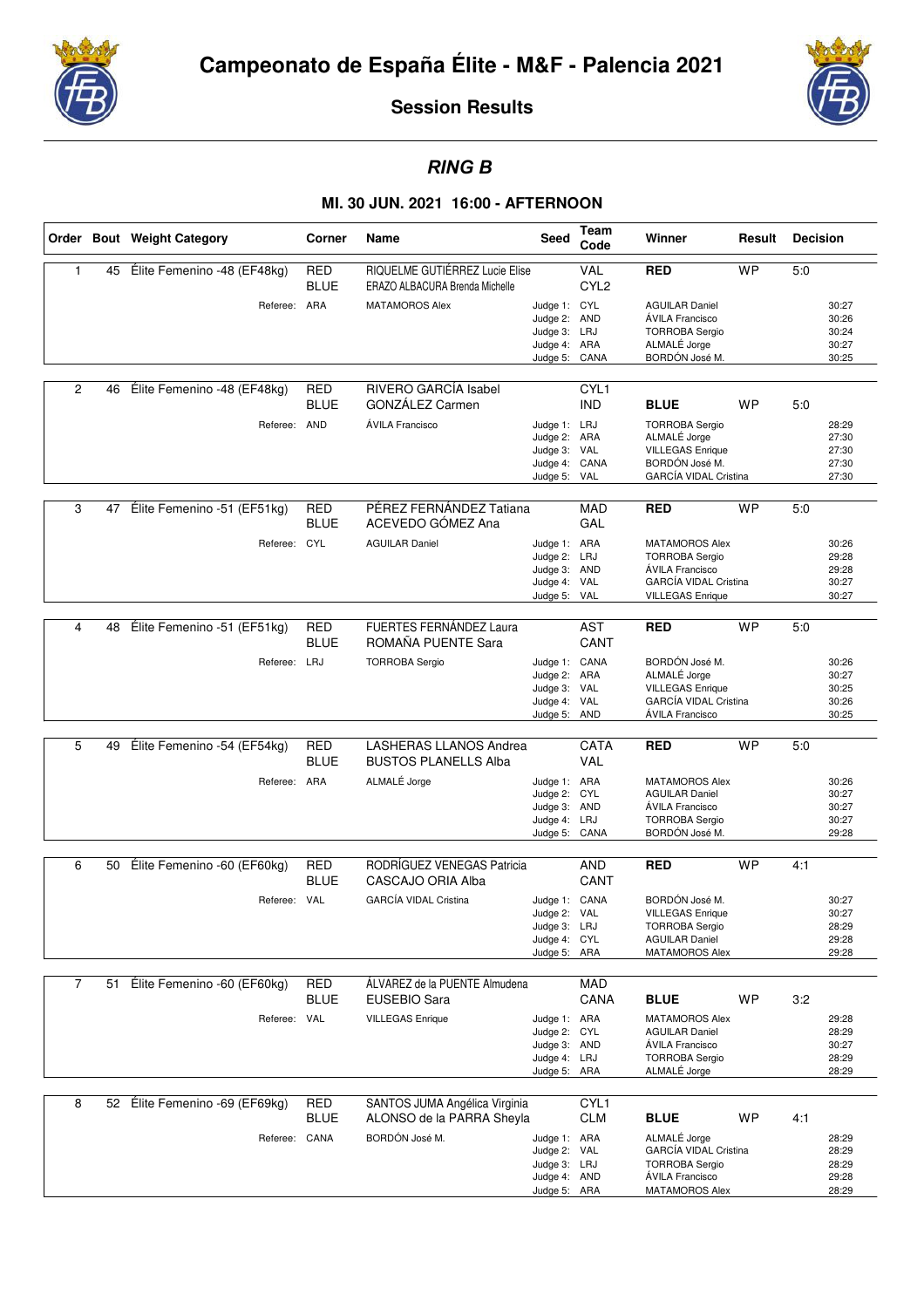



*RING B*

## **MI. 30 JUN. 2021 16:00 - AFTERNOON**

|    |    | Order Bout Weight Category   | Corner                    | <b>Seed</b><br><b>Name</b>                             |                                                                               | Team<br>Code             | Winner                                                                                                                                     | Result     | <b>Decision</b>                                  |  |
|----|----|------------------------------|---------------------------|--------------------------------------------------------|-------------------------------------------------------------------------------|--------------------------|--------------------------------------------------------------------------------------------------------------------------------------------|------------|--------------------------------------------------|--|
| 9  | 53 | Élite Masculino -75 (EM75kg) | <b>RED</b><br><b>BLUE</b> | GUTIÉRREZ GONZÁLEZ Enmanuel<br>ÁLVAREZ DOMÍNGUEZ David |                                                                               | <b>AST</b><br>GAL        | <b>BLUE</b>                                                                                                                                | <b>RSC</b> | R <sub>3</sub>                                   |  |
|    |    | Referee: CYL                 |                           | <b>AGUILAR Daniel</b>                                  | Judge 1: ARA<br>Judge 2: AND<br>Judge 3: VAL<br>Judge 4: LRJ<br>Judge 5: ARA  |                          | MATAMOROS Alex<br>ÁVILA Francisco<br><b>VILLEGAS Enrique</b><br><b>TORROBA Sergio</b><br>ALMALÉ Jorge                                      |            | 17:20<br>17:20<br>18:20<br>17:20<br>18:20        |  |
| 10 | 54 | Élite Masculino -75 (EM75kg) | RED<br><b>BLUE</b>        | COY BERNAL Pablo<br><b>LLINARES CARDENAS Salvador</b>  |                                                                               | <b>MUR</b><br><b>VAL</b> | <b>RED</b>                                                                                                                                 | <b>ABD</b> | R1                                               |  |
|    |    | Referee: AND                 |                           | ÁVILA Francisco                                        | Judge 1: CANA<br>Judge 2: ARA<br>Judge 3: LRJ<br>Judge 4: CYL<br>Judge 5: ARA |                          | BORDÓN José M.<br>ALMALÉ Jorge<br><b>TORROBA Sergio</b><br><b>AGUILAR Daniel</b><br>MATAMOROS Alex                                         |            |                                                  |  |
| 11 | 55 | Élite Masculino -81 (EM81kg) | <b>RED</b><br><b>BLUE</b> | TIMOTHY JEWA K. Almahdi<br>MENÉNDEZ RAMÍREZ Nicolás    |                                                                               | <b>MAD</b><br><b>AST</b> | <b>RED</b>                                                                                                                                 | <b>WP</b>  | 5:0                                              |  |
|    |    | Referee: LRJ                 |                           | <b>TORROBA Sergio</b>                                  | Judge 1: ARA<br>Judge 2: VAL<br>Judge 3: VAL<br>Judge 4: ARA<br>Judge 5: CANA |                          | MATAMOROS Alex<br><b>GARCÍA VIDAL Cristina</b><br><b>VILLEGAS Enrique</b><br>ALMALÉ Jorge<br>BORDÓN José M.                                |            | 30:27<br>30:27<br>30:27<br>30:27<br>30:27        |  |
| 12 | 56 | Élite Masculino -81 (EM81kg) | <b>RED</b><br><b>BLUE</b> | LAMELA VÁZQUEZ Carlos Alberto<br><b>JAMMEH Isarino</b> |                                                                               | <b>CATA</b><br>AND       | <b>RED</b>                                                                                                                                 | <b>RSC</b> | R <sub>3</sub>                                   |  |
|    |    | Referee: VAL                 |                           | <b>GARCÍA VIDAL Cristina</b>                           | Judge 1: CANA<br>Judge 2: ARA<br>Judge 3: CYL<br>Judge 4: VAL<br>Judge 5: ARA |                          | BORDÓN José M.<br>ALMALÉ Jorge<br><b>AGUILAR Daniel</b><br><b>VILLEGAS Enrique</b><br>MATAMOROS Alex                                       |            | 20:18<br>19:19<br>20:18<br>20:18<br>20:18        |  |
| 13 | 57 | Élite Masculino -91 (EM91kg) | <b>RED</b><br><b>BLUE</b> | JIMÉNEZ Engel<br><b>CARRETERO Adrián</b>               |                                                                               | LRJ<br><b>EXT</b>        | <b>BLUE</b>                                                                                                                                | <b>WP</b>  | 4:1                                              |  |
|    |    | Referee: VAL                 |                           | <b>VILLEGAS Enrique</b>                                | Judge 1: ARA<br>Judge 2: AND<br>Judge 3:<br>Judge 4: ARA<br>Judge 5: CANA     | <b>CYL</b>               | <b>MATAMOROS Alex</b><br>ÁVILA Francisco<br><b>AGUILAR Daniel</b><br>ALMALÉ Jorge<br>BORDÓN José M.                                        |            | 29:28<br>28:29<br>28:29<br>27:30<br>28:29        |  |
| 14 | 58 | Élite Masculino -91 (EM91kg) | <b>RED</b>                | <b>MARTINEZ SAEZ Carlos Vicente</b>                    |                                                                               | <b>CLM</b>               |                                                                                                                                            |            |                                                  |  |
|    |    | Referee: CANA                | <b>BLUE</b>               | DOMINGUEZ SEVILLANO Javier<br>BORDÓN José M.           | Judge 1: ARA<br>Judge 2:<br>Judge 3: LRJ<br>Judge 4: AND<br>Judge 5: CYL      | <b>MAD</b><br>VAL        | <b>BLUE</b><br>ALMALÉ Jorge<br><b>GARCÍA VIDAL Cristina</b><br><b>TORROBA Sergio</b><br>ÁVILA Francisco<br><b>AGUILAR Daniel</b>           | <b>ABD</b> | R1                                               |  |
| 15 | 59 | Élite Masculino +91 (EM92kg) | <b>RED</b>                | RÍO GONZÁLEZ Martiño                                   |                                                                               | GAL                      |                                                                                                                                            |            |                                                  |  |
|    |    | Referee: ARA                 | <b>BLUE</b>               | DIOP NIANG Makhtar Ndiaga<br>ALMALÉ Jorge              | Judge 1: VAL<br>Judge 2: ARA<br>Judge 3: CYL<br>Judge 4: LRJ<br>Judge 5: VAL  | CANA                     | <b>BLUE</b><br><b>VILLEGAS Enrique</b><br>MATAMOROS Alex<br><b>AGUILAR Daniel</b><br><b>TORROBA Sergio</b><br><b>GARCÍA VIDAL Cristina</b> | <b>WP</b>  | 5:0<br>28:29<br>27:30<br>27:30<br>27:30<br>27:30 |  |

LEGEND<br>ABD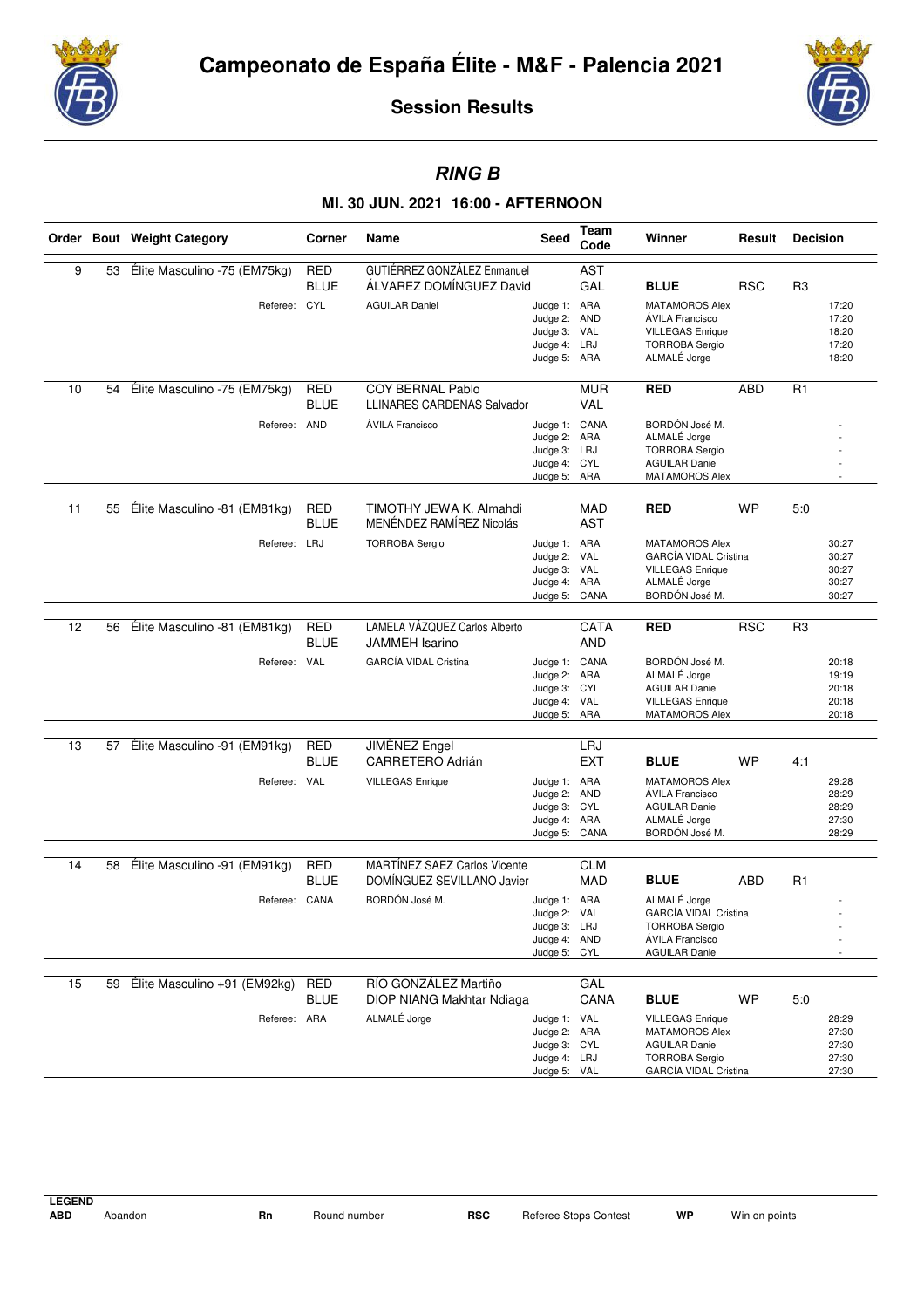



## **RING A**

|                |    | Order Bout Weight Category  | Corner                    | Name                                                        | Seed                                                                           | Team<br>Winner<br>Code         |                                                                                                                                | Result     | <b>Decision</b> |                                           |
|----------------|----|-----------------------------|---------------------------|-------------------------------------------------------------|--------------------------------------------------------------------------------|--------------------------------|--------------------------------------------------------------------------------------------------------------------------------|------------|-----------------|-------------------------------------------|
| $\mathbf{1}$   | 60 | Élite Femenino -48 (EF48kg) | <b>RED</b><br><b>BLUE</b> | <b>BOUNOUAR RAOUGUI Chaimae</b><br>PERAL HERNÁNDEZ Mariluz  |                                                                                | <b>CATA</b><br>CANT            | <b>BLUE</b>                                                                                                                    | <b>WP</b>  | 4:1             |                                           |
|                |    | Referee: GAL                |                           | FERNÁNDEZ José Ramón                                        | Judge 1: CYL<br>Judge 2:<br>Judge 3: MUR<br>Judge 4: AND<br>Judge 5:           | <b>CYL</b><br>CANA             | <b>MOYA Florentino</b><br><b>ENCINAS Carlos</b><br>ROMERO José Juan<br><b>JIMÉNEZ Cristina</b><br><b>TORRES Juan Francisco</b> |            |                 | 28:29<br>28:29<br>27:30<br>26:30<br>29:28 |
| 2              | 61 | Élite Femenino -51 (EF51kg) | <b>RED</b><br><b>BLUE</b> | LÓPEZ DEL ÁRBOL Marta<br><b>GONZÁLEZ MIGUEL Paula</b>       |                                                                                | AND<br>CYL <sub>1</sub>        | <b>RED</b>                                                                                                                     | <b>RSC</b> | R <sub>3</sub>  |                                           |
|                |    | Referee: CATA               |                           | ESQUIVEL César                                              | Judge 1: CANA<br>Judge 2: AND<br>Judge 3: CYL<br>Judge 4: CANT<br>Judge 5: MUR |                                | <b>TORRES Juan Francisco</b><br>JIMÉNEZ Cristina<br><b>MOYA Florentino</b><br>LÓPEZ David<br>ROMERO José Juan                  |            |                 | 20:18<br>20:17<br>20:16<br>20:17<br>20:17 |
| 3              | 62 | Élite Femenino -54 (EF54kg) | <b>RED</b><br><b>BLUE</b> | SÁNCHEZ GARCÍA Paula<br>MADUEÑO CONDE María del Carmen      |                                                                                | <b>AND</b><br><b>IND</b>       | <b>BLUE</b>                                                                                                                    | <b>RSC</b> | R <sub>2</sub>  |                                           |
|                |    | Referee: CYL                |                           | <b>MOYA Florentino</b>                                      | Judge 1: GAL<br>Judge 2:<br>Judge 3: CYL<br>Judge 4: MUR<br>Judge 5:           | CANT<br>CANA                   | FERNÁNDEZ José Ramón<br>LÓPEZ David<br><b>ENCINAS Carlos</b><br>ROMERO José Juan<br><b>TORRES Juan Francisco</b>               |            |                 | 9:10<br>9:10<br>9:10<br>9:10<br>9:10      |
| 4              | 63 | Élite Femenino -57 (EF57kg) | <b>RED</b><br><b>BLUE</b> | ESTEVEZ BARTOLOMÉ Sara<br>RUZ CORONADO Irene                |                                                                                | <b>MAD</b><br><b>VAL</b>       | <b>RED</b>                                                                                                                     | <b>WP</b>  | 5:0             |                                           |
|                |    | Referee: MUR                |                           | ROMERO José Juan                                            | Judge 1: CANA<br>Judge 2: AND<br>Judge 3: CATA<br>Judge 4: CYL<br>Judge 5: GAL |                                | <b>TORRES Juan Francisco</b><br>JIMÉNEZ Cristina<br>ESQUIVEL César<br><b>ENCINAS Carlos</b><br>FERNÁNDEZ José Ramón            |            |                 | 30:27<br>29:27<br>30:27<br>30:27<br>29:28 |
|                |    |                             |                           |                                                             |                                                                                |                                |                                                                                                                                |            |                 |                                           |
| 5              | 64 | Élite Femenino -60 (EF60kg) | <b>RED</b><br><b>BLUE</b> | GONÇALVEZ PACHECO Claudia<br>GARCÍA MARÍA Lara Rebeca       |                                                                                | <b>VAL</b><br>CYL <sub>1</sub> | <b>BLUE</b>                                                                                                                    | <b>WP</b>  | 5:0             |                                           |
|                |    | Referee: CANA               |                           | <b>TORRES Juan Francisco</b>                                | Judge 1: GAL<br>Judge 2:<br>Judge 3: CATA<br>Judge 4: AND<br>Judge 5: MUR      | CANT                           | FERNÁNDEZ José Ramón<br>LÓPEZ David<br>ESQUIVEL César<br><b>JIMÉNEZ Cristina</b><br>ROMERO José Juan                           |            |                 | 26:30<br>26:30<br>27:30<br>26:30<br>26:30 |
| 6              | 65 | Élite Femenino -64 (EF64kg) | <b>RED</b>                | <b>OYA STEINGRUGGEN Christine</b>                           |                                                                                | GAL                            |                                                                                                                                |            |                 |                                           |
|                |    |                             | <b>BLUE</b>               | GONZÁLEZ TUDGE Melissa Noemí                                |                                                                                | CANA                           | <b>BLUE</b>                                                                                                                    | <b>WP</b>  | 5:0             |                                           |
|                |    | Referee: CANT               |                           | LÓPEZ David                                                 | Judge 1: AND<br>Judge 2: MUR<br>Judge 3: CYL<br>Judge 4: CYL<br>Judge 5: CATA  |                                | <b>JIMÉNEZ Cristina</b><br>ROMERO José Juan<br><b>ENCINAS Carlos</b><br><b>MOYA Florentino</b><br>ESQUIVEL César               |            |                 | 24:30<br>24:30<br>24:30<br>25:30<br>24:30 |
| $\overline{7}$ | 66 | Élite Femenino -69 (EF69kg) | <b>RED</b><br><b>BLUE</b> | <b>MARTÍN CABRERA Patricia</b><br>ALONSO de la PARRA Sheyla |                                                                                | CANA<br><b>CLM</b>             | <b>RED</b>                                                                                                                     | <b>WP</b>  | 4:0             |                                           |
|                |    | Referee: CYL                |                           | <b>ENCINAS Carlos</b>                                       | Judge 1: GAL<br>Judge 2: CATA<br>Judge 3: CYL<br>Judge 4: MUR<br>Judge 5: AND  |                                | FERNÁNDEZ José Ramón<br>ESQUIVEL César<br><b>MOYA Florentino</b><br>ROMERO José Juan<br>JIMÉNEZ Cristina                       |            |                 | 30:26<br>30:25<br>30:27<br>28:28<br>30:26 |
| 8              | 67 | Élite Femenino +81 (EF82kg) | <b>RED</b><br><b>BLUE</b> | FERREIRA da SILVA Daiane<br><b>GARCÍA GARAY Zaira</b>       |                                                                                | GAL<br><b>AND</b>              | <b>RED</b>                                                                                                                     | <b>WP</b>  | 3:2             |                                           |
|                |    | Referee: CATA               |                           | ESQUIVEL César                                              | Judge 1: CANA<br>Judge 2: MUR<br>Judge 3: CYL<br>Judge 4: CANT<br>Judge 5: CYL |                                | <b>TORRES Juan Francisco</b><br>ROMERO José Juan<br><b>MOYA Florentino</b><br>LÓPEZ David<br><b>ENCINAS Carlos</b>             |            |                 | 27:30<br>30:27<br>28:29<br>30:27<br>29:28 |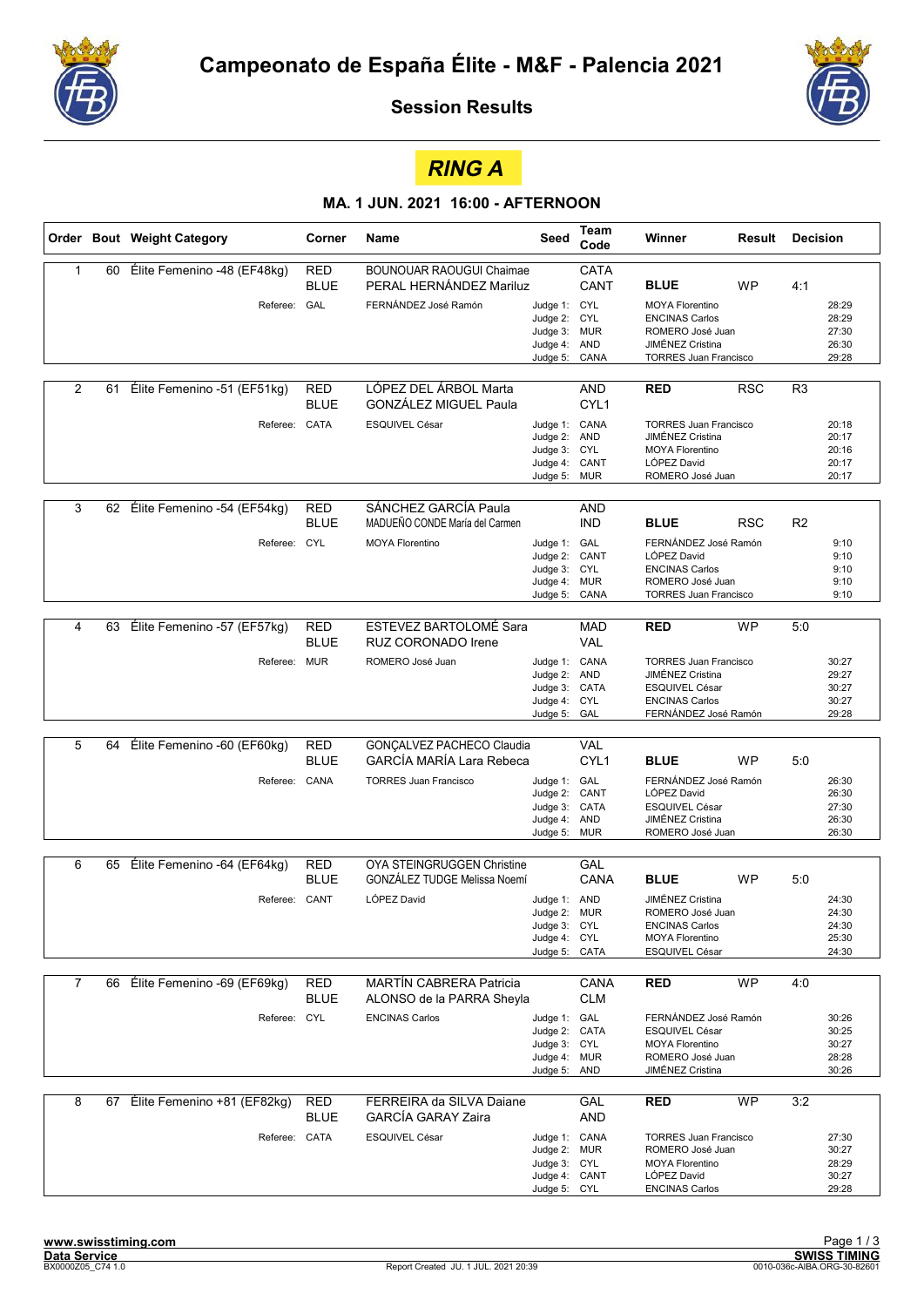



Session 5

|    |    | Order Bout Weight Category      | Corner                    | Name                                                                  | Seed                                                                           | Team<br>Code                    | Winner                                                                                                                                 | Result     | <b>Decision</b> |                                               |
|----|----|---------------------------------|---------------------------|-----------------------------------------------------------------------|--------------------------------------------------------------------------------|---------------------------------|----------------------------------------------------------------------------------------------------------------------------------------|------------|-----------------|-----------------------------------------------|
| 9  | 68 | Élite Masculino -52 (EM52kg)    | <b>RED</b><br><b>BLUE</b> | <b>GÓMEZ MORATALLA Erik</b><br>CASTEJÓN HERNÁNDEZ Thomas Slavick      |                                                                                | <b>MAD</b><br><b>CATA</b>       | <b>BLUE</b>                                                                                                                            | <b>RSC</b> | R <sub>3</sub>  |                                               |
|    |    | Referee: AND                    |                           | JIMÉNEZ Cristina                                                      | Judge 1: GAL<br>Judge 2: CANT<br>Judge 3: CYL<br>Judge 4: CYL<br>Judge 5:      | CANA                            | FERNÁNDEZ José Ramón<br>LÓPEZ David<br><b>MOYA Florentino</b><br><b>ENCINAS Carlos</b><br><b>TORRES Juan Francisco</b>                 |            |                 | 16:20<br>17:20<br>17:20<br>16:20<br>17:20     |
| 10 | 69 | Élite Masculino -57 (EM57kg)    | <b>RED</b><br><b>BLUE</b> | ESCUDERO JIMÉNEZ Raúl<br>CORONEL MUÑOZ Brando                         |                                                                                | <b>NAV</b><br><b>MAD</b>        | <b>RED</b>                                                                                                                             | <b>WP</b>  | 4:1             |                                               |
|    |    | Referee: GAL                    |                           | FERNÁNDEZ José Ramón                                                  | Judge 1: CANA<br>Judge 2: MUR<br>Judge 3: CYL<br>Judge 4: CYL<br>Judge 5: CATA |                                 | <b>TORRES Juan Francisco</b><br>ROMERO José Juan<br><b>ENCINAS Carlos</b><br><b>MOYA Florentino</b><br>ESQUIVEL César                  |            |                 | * 28:28<br>29:27<br>27:29<br>29:27<br>* 28:28 |
| 11 | 70 | Élite Masculino -57 (EM57kg)    | <b>RED</b><br><b>BLUE</b> | <b>AOUACH Mokhlis</b><br>GONZÁLEZ MARTÍNEZ Johan                      |                                                                                | <b>CATA</b><br><b>PVA</b>       | <b>BLUE</b>                                                                                                                            | <b>WP</b>  | 4:1             |                                               |
|    |    | Referee: CYL                    |                           | <b>MOYA Florentino</b>                                                | Judge 1: CANT<br>Judge 2: CYL<br>Judge 3: MUR<br>Judge 4: AND<br>Judge 5:      | CANA                            | LÓPEZ David<br><b>ENCINAS Carlos</b><br>ROMERO José Juan<br><b>JIMÉNEZ Cristina</b><br><b>TORRES Juan Francisco</b>                    |            |                 | 30:27<br>27:30<br>28:29<br>28:29<br>27:30     |
| 12 | 71 | Élite Masculino -60 (EM60kg)    | <b>RED</b>                | GÓMEZ CONTENTO Leonardo Javier                                        |                                                                                | <b>VAL</b>                      |                                                                                                                                        |            |                 |                                               |
|    |    | Referee: MUR                    | <b>BLUE</b>               | <b>TORRES PÉREZ Eduardo</b><br>ROMERO José Juan                       | Judge 1: GAL<br>Judge 2: CANT<br>Judge 3: CYL<br>Judge 4: CANA<br>Judge 5: AND | <b>CATA</b>                     | <b>BLUE</b><br>FERNÁNDEZ José Ramón<br>LÓPEZ David<br><b>ENCINAS Carlos</b><br><b>TORRES Juan Francisco</b><br><b>JIMÉNEZ Cristina</b> | DSQ        | R <sub>3</sub>  | 16:20<br>16:20<br>16:20<br>16:20<br>16:20     |
| 13 | 72 | Élite Masculino -60 (EM60kg)    | <b>RED</b>                | CRESPO VILLASOL Diego                                                 |                                                                                | CYL <sub>1</sub>                |                                                                                                                                        |            |                 |                                               |
|    |    |                                 | <b>BLUE</b>               | <b>BARROSO FERRER Javier</b>                                          |                                                                                | CANA                            | <b>BLUE</b>                                                                                                                            | WP         | 5:0             |                                               |
|    |    | Referee: AND                    |                           | <b>JIMÉNEZ Cristina</b>                                               | Judge 1: CANA<br>Judge 2:<br>Judge 3: CATA<br>Judge 4: CANT<br>Judge 5: GAL    | <b>CYL</b>                      | <b>TORRES Juan Francisco</b><br><b>ENCINAS Carlos</b><br><b>ESQUIVEL César</b><br>LÓPEZ David<br>FERNÁNDEZ José Ramón                  |            |                 | 27:30<br>27:30<br>27:30<br>27:30<br>27:30     |
| 14 | 73 | Élite Masculino -63 (EM63kg)    | <b>RED</b>                | <b>MONTERO SENA Jael Enrique</b>                                      |                                                                                | <b>MAD</b>                      | <b>RED</b>                                                                                                                             | <b>WP</b>  | 5:0             |                                               |
|    |    | Referee: CYL                    | <b>BLUE</b>               | <b>BARROS SOBRAL Alexander</b><br><b>ENCINAS Carlos</b>               | Judge 1: CANT<br>Judge 2: CATA<br>Judge 3: CYL<br>Judge 4: MUR<br>Judge 5:     | GAL<br>CANA                     | LÓPEZ David<br>ESQUIVEL César<br><b>MOYA Florentino</b><br>ROMERO José Juan<br><b>TORRES Juan Francisco</b>                            |            |                 | 29:28<br>30:27<br>29:28<br>29:28<br>30:27     |
| 15 | 74 | Élite Masculino -63 (EM63kg)    | RED<br><b>BLUE</b>        | LONGO GALLARDO Ricardo<br>CAMACHO FÁBREGAS Kevin                      |                                                                                | CYL1<br><b>CATA</b>             | <b>BLUE</b>                                                                                                                            | WP         | 5:0             |                                               |
|    |    | Referee: CANT                   |                           | LÓPEZ David                                                           | Judge 1: CATA<br>Judge 2: GAL<br>Judge 3: MUR<br>Judge 4: AND<br>Judge 5:      | CANA                            | ESQUIVEL César<br>FERNÁNDEZ José Ramón<br>ROMERO José Juan<br><b>JIMÉNEZ Cristina</b><br><b>TORRES Juan Francisco</b>                  |            |                 | 26:30<br>26:30<br>26:30<br>27:29<br>26:30     |
| 16 |    | 75 Élite Masculino -69 (EM69kg) | <b>RED</b><br><b>BLUE</b> | PINOARGOTE ANCHUNDA Elías Sebastián<br>FERRERO MARTÍNEZ Abraham David |                                                                                | <b>CATA</b><br>CYL <sub>2</sub> | <b>RED</b>                                                                                                                             | <b>RSC</b> | R <sub>1</sub>  |                                               |
|    |    | Referee: AND                    |                           | <b>JIMÉNEZ Cristina</b>                                               | Judge 1: CANA<br>Judge 2: MUR<br>Judge 3: CATA<br>Judge 4: CYL<br>Judge 5: GAL |                                 | <b>TORRES Juan Francisco</b><br>ROMERO José Juan<br>ESQUIVEL César<br><b>MOYA Florentino</b><br>FERNÁNDEZ José Ramón                   |            |                 |                                               |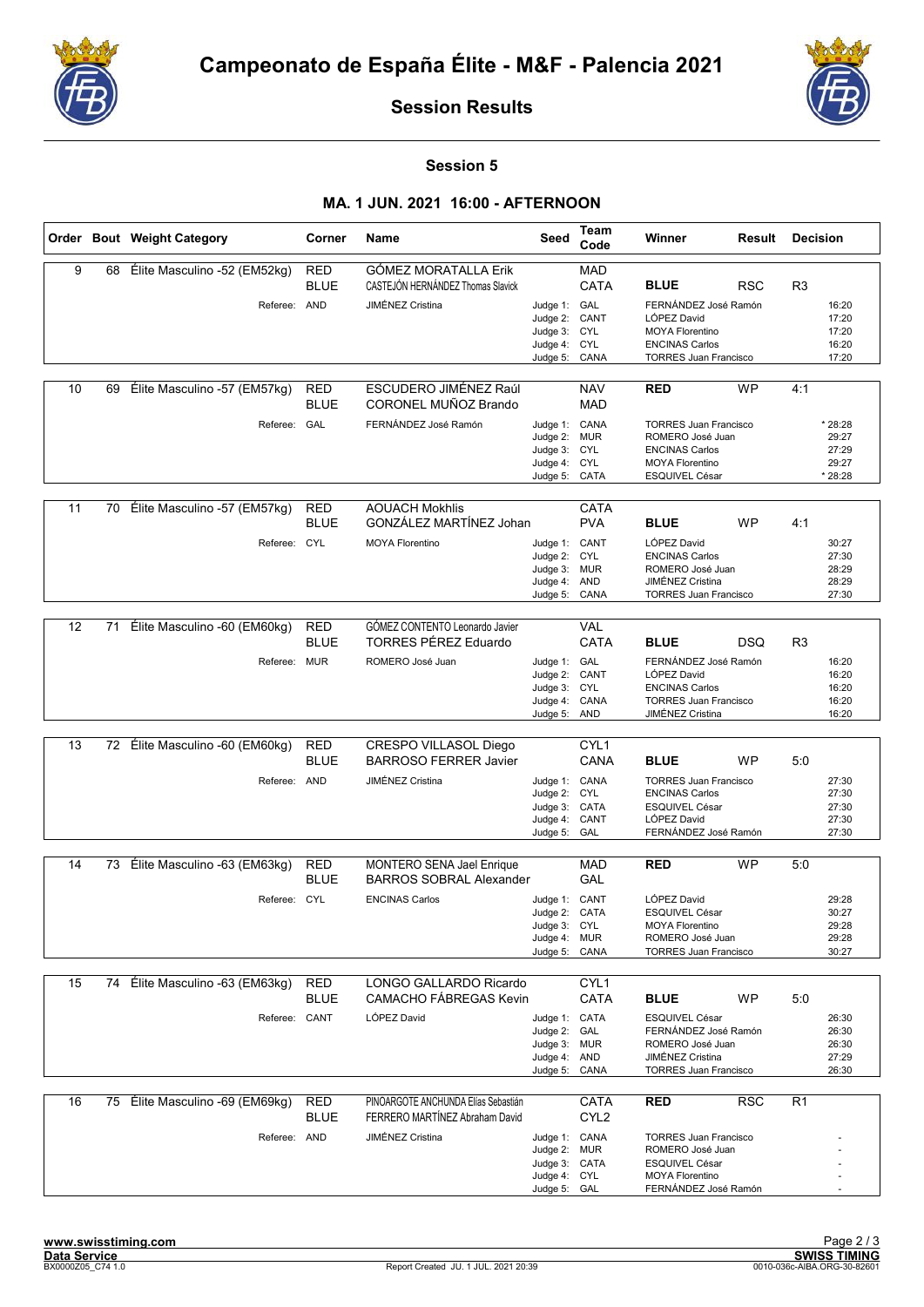



Session 5

|    |    | Order Bout Weight Category   | Corner                    | Name                                                            | Seed                                                                            | Team<br>Code             | Winner                                                                                                                | Result | <b>Decision</b>                           |
|----|----|------------------------------|---------------------------|-----------------------------------------------------------------|---------------------------------------------------------------------------------|--------------------------|-----------------------------------------------------------------------------------------------------------------------|--------|-------------------------------------------|
| 17 | 76 | Élite Masculino -69 (EM69kg) | <b>RED</b><br><b>BLUE</b> | <b>DELGADO CASTILLA Cristian</b><br><b>GARCÍA GARCÍA Alexis</b> |                                                                                 | CANA<br>CYL <sub>1</sub> | <b>BLUE</b>                                                                                                           | WP     | 5:0                                       |
|    |    | Referee:                     | <b>MUR</b>                | ROMERO José Juan                                                | Judge 1: GAL<br>Judge 2: CANT<br>Judge 3: CANA<br>Judge 4: CATA<br>Judge 5: CYL |                          | FERNÁNDEZ José Ramón<br>LÓPEZ David<br><b>TORRES Juan Francisco</b><br><b>ESQUIVEL César</b><br><b>ENCINAS Carlos</b> |        | 28:29<br>27:30<br>27:30<br>27:30<br>27:30 |

| <b>LEGEND</b>       |                     |            |                         |                                      |              |            |                             |
|---------------------|---------------------|------------|-------------------------|--------------------------------------|--------------|------------|-----------------------------|
|                     | Preferred winner    | <b>DSQ</b> | <b>Disqualification</b> | Rn                                   | Round number | <b>RSC</b> | Referee Stops Contest       |
| WP                  | Win on points       |            |                         |                                      |              |            |                             |
|                     |                     |            |                         |                                      |              |            |                             |
|                     | www.swisstiming.com |            |                         |                                      |              |            | Page $3/3$                  |
| <b>Data Service</b> |                     |            |                         |                                      |              |            | <b>SWISS TIMING</b>         |
| BX0000Z05 C74 1.0   |                     |            |                         | Report Created JU. 1 JUL. 2021 20:39 |              |            | 0010-036c-AIBA.ORG-30-82601 |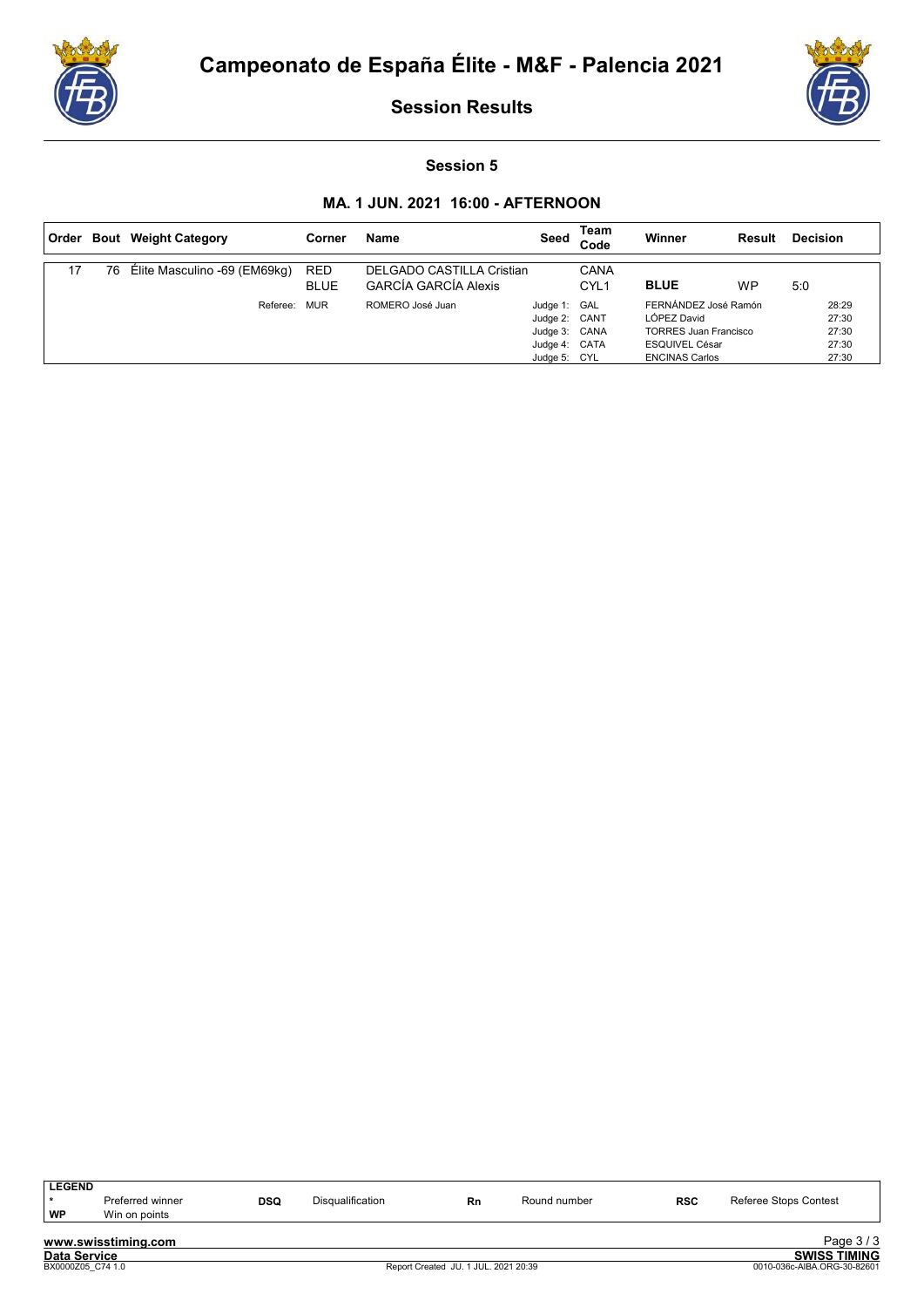



RING B

|                |    | Order Bout Weight Category     | Corner                    | Name                                                      | Seed                                                                          | Team<br>Code              | Winner                                                                                                                       | Result     | <b>Decision</b> |                                           |
|----------------|----|--------------------------------|---------------------------|-----------------------------------------------------------|-------------------------------------------------------------------------------|---------------------------|------------------------------------------------------------------------------------------------------------------------------|------------|-----------------|-------------------------------------------|
| $\mathbf{1}$   | 77 | Élite Femenino -48 (EF48kg)    | <b>RED</b><br><b>BLUE</b> | RIQUELME GUTIÉRREZ Lucie Elise<br>GONZÁLEZ Carmen         |                                                                               | <b>VAL</b><br><b>IND</b>  | <b>BLUE</b>                                                                                                                  | <b>WP</b>  | 5:0             |                                           |
|                |    | Referee: CYL                   |                           | <b>AGUILAR Daniel</b>                                     | Judge 1: ARA<br>Judge 2: AND<br>Judge 3: LRJ<br>Judge 4: CANA<br>Judge 5: ARA |                           | <b>MATAMOROS Alex</b><br>ÁVILA Francisco<br><b>TORROBA Sergio</b><br>BORDÓN José M.<br>ALMALÉ Jorge                          |            |                 | 28:29<br>27:30<br>28:29<br>27:30<br>28:29 |
| 2              | 78 | Élite Femenino -51 (EF51kg)    | RED<br><b>BLUE</b>        | PÉREZ FERNÁNDEZ Tatiana<br><b>FUERTES FERNÁNDEZ Laura</b> |                                                                               | <b>MAD</b><br><b>AST</b>  | <b>BLUE</b>                                                                                                                  | <b>WP</b>  | 5:0             |                                           |
|                |    | Referee: ARA                   |                           | ALMALÉ Jorge                                              | Judge 1: VAL<br>Judge 2: VAL<br>Judge 3: CANA<br>Judge 4: LRJ<br>Judge 5: AND |                           | <b>VILLEGAS Enrique</b><br><b>GARCÍA VIDAL Cristina</b><br>BORDÓN José M.<br><b>TORROBA Sergio</b><br><b>AVILA Francisco</b> |            |                 | 27:30<br>27:30<br>27:30<br>27:30<br>26:30 |
| 3              | 79 | Élite Femenino -54 (EF54kg)    | <b>RED</b><br><b>BLUE</b> | RUIZ CAÑADA Paula<br><b>LASHERAS LLANOS Andrea</b>        |                                                                               | <b>MAD</b><br><b>CATA</b> | <b>BLUE</b>                                                                                                                  | <b>WP</b>  | 5:0             |                                           |
|                |    | Referee: AND                   |                           | ÁVILA Francisco                                           | Judge 1: CANA<br>Judge 2: VAL<br>Judge 3: VAL<br>Judge 4: CYL<br>Judge 5: ARA |                           | BORDÓN José M.<br><b>VILLEGAS Enrique</b><br><b>GARCÍA VIDAL Cristina</b><br><b>AGUILAR Daniel</b><br>MATAMOROS Alex         |            |                 | 26:30<br>28:29<br>26:30<br>27:30<br>25:30 |
| 4              | 80 | Élite Femenino -57 (EF57kg)    | <b>RED</b><br><b>BLUE</b> | <b>HERRERIA ORTIZ Marian</b><br>FERNÁNDEZ ROMERO Jenifer  |                                                                               | CANT<br><b>AND</b>        | <b>BLUE</b>                                                                                                                  | <b>WP</b>  | 5:0             |                                           |
|                |    | Referee: VAL                   |                           | <b>VILLEGAS Enrique</b>                                   | Judge 1: CANA<br>Judge 2: LRJ<br>Judge 3: CYL<br>Judge 4: VAL<br>Judge 5: ARA |                           | BORDÓN José M.<br><b>TORROBA Sergio</b><br><b>AGUILAR Daniel</b><br><b>GARCÍA VIDAL Cristina</b><br>ALMALÉ Jorge             |            |                 | 27:30<br>28:29<br>27:30<br>27:30<br>27:30 |
|                |    |                                |                           |                                                           |                                                                               |                           |                                                                                                                              |            |                 |                                           |
| 5              | 81 | Élite Femenino -60 (EF60kg)    | RED<br><b>BLUE</b>        | RODRÍGUEZ VENEGAS Patricia<br><b>EUSEBIO Sara</b>         |                                                                               | <b>AND</b><br>CANA        | <b>RED</b>                                                                                                                   | <b>WP</b>  | 3:2             |                                           |
|                |    | Referee: ARA                   |                           | MATAMOROS Alex                                            | Judge 1: ARA<br>Judge 2: LRJ<br>Judge 3: VAL<br>Judge 4: VAL<br>Judge 5: CYL  |                           | ALMALÉ Jorge<br><b>TORROBA Sergio</b><br><b>GARCÍA VIDAL Cristina</b><br><b>VILLEGAS Enrique</b><br><b>AGUILAR Daniel</b>    |            |                 | 29:28<br>28:29<br>28:29<br>29:28<br>30:27 |
| 6              |    | 82 Élite Femenino -64 (EF64kg) | <b>RED</b>                | <b>AGGIO Fabiola</b>                                      |                                                                               | <b>VAL</b>                | <b>RED</b>                                                                                                                   | <b>WP</b>  | 5:0             |                                           |
|                |    |                                | <b>BLUE</b>               | GABARRA HIGUERAS Desirée                                  |                                                                               | CYL <sub>2</sub>          |                                                                                                                              |            |                 |                                           |
|                |    | Referee: LRJ                   |                           | <b>TORROBA Sergio</b>                                     | Judge 1: CYL<br>Judge 2: AND<br>Judge 3: CANA<br>Judge 4: ARA<br>Judge 5: VAL |                           | <b>AGUILAR Daniel</b><br>ÁVILA Francisco<br>BORDÓN José M.<br>ALMALÉ Jorge<br><b>VILLEGAS Enrique</b>                        |            |                 | 30:27<br>30:26<br>30:25<br>30:27<br>30:26 |
| $\overline{7}$ | 83 | Élite Femenino -69 (EF69kg)    | <b>RED</b><br><b>BLUE</b> | CASTELLO MUÑOZ Ana<br>PEINADO TROYADO Lucía               |                                                                               | <b>VAL</b><br>AND         | <b>RED</b>                                                                                                                   | <b>RSC</b> | R <sub>1</sub>  |                                           |
|                |    | Referee: CANA                  |                           | BORDÓN José M.                                            | Judge 1: AND<br>Judge 2: VAL<br>Judge 3: CYL<br>Judge 4: ARA<br>Judge 5: ARA  |                           | ÁVILA Francisco<br><b>GARCÍA VIDAL Cristina</b><br><b>AGUILAR Daniel</b><br>MATAMOROS Alex<br>ALMALÉ Jorge                   |            |                 |                                           |
| 8              | 84 | Élite Femenino -75 (EF75kg)    | <b>RED</b><br><b>BLUE</b> | VÁZQUEZ CARO Olga<br><b>HUMBRÍAS AYMERICH Andrea</b>      |                                                                               | GAL<br><b>MAD</b>         | <b>RED</b>                                                                                                                   | <b>WP</b>  | 3:2             |                                           |
|                |    | Referee: VAL                   |                           | <b>GARCÍA VIDAL Cristina</b>                              | Judge 1: ARA<br>Judge 2: ARA<br>Judge 3: VAL<br>Judge 4: LRJ<br>Judge 5: AND  |                           | <b>MATAMOROS Alex</b><br>ALMALÉ Jorge<br><b>VILLEGAS Enrique</b><br><b>TORROBA Sergio</b><br>ÁVILA Francisco                 |            |                 | 29:28<br>30:27<br>27:30<br>29:28<br>28:29 |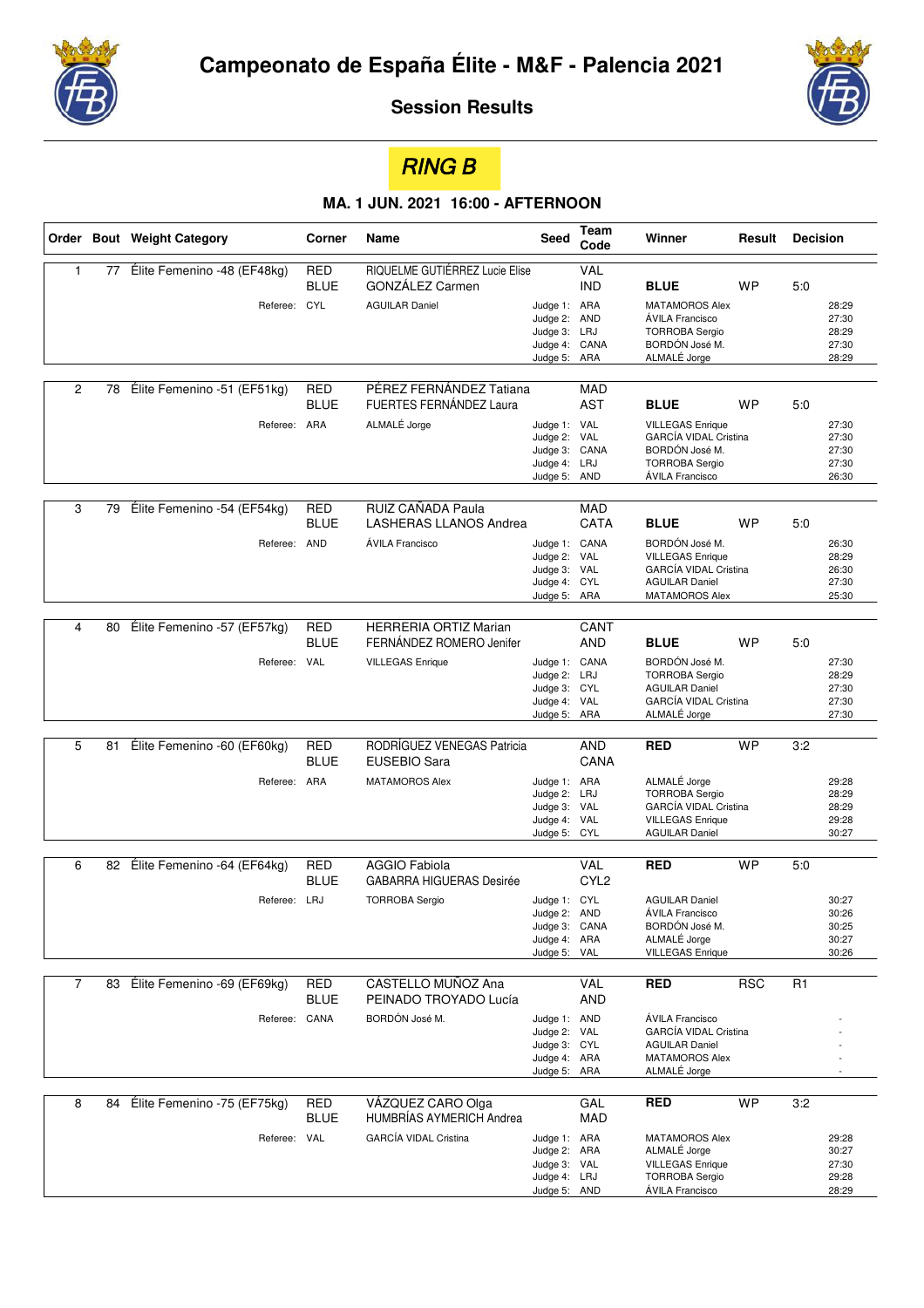



**Session 6**

|    |    | Order Bout Weight Category   | Corner                    | <b>Name</b>                                                             | <b>Seed</b>                                                                   | <b>Team</b><br>Code            | Winner                                                                                                                       | Result     | <b>Decision</b>                           |
|----|----|------------------------------|---------------------------|-------------------------------------------------------------------------|-------------------------------------------------------------------------------|--------------------------------|------------------------------------------------------------------------------------------------------------------------------|------------|-------------------------------------------|
| 9  | 85 | Élite Masculino -52 (EM52kg) | <b>RED</b><br><b>BLUE</b> | LOYOLA JIMÉNEZ Isaac David<br>TIRADO GUTIÉRREZ Alex Fernando            |                                                                               | <b>EXT</b><br><b>CLM</b>       | <b>BLUE</b>                                                                                                                  | <b>RSC</b> | R1                                        |
|    |    | Referee: CYL                 |                           | <b>AGUILAR Daniel</b>                                                   | Judge 1: ARA<br>Judge 2:<br>Judge 3: AND<br>Judge 4: ARA<br>Judge 5: LRJ      | CANA                           | MATAMOROS Alex<br>BORDÓN José M.<br>ÁVILA Francisco<br>ALMALÉ Jorge<br><b>TORROBA Sergio</b>                                 |            |                                           |
| 10 | 86 | Élite Masculino -52 (EM52kg) | <b>RED</b><br><b>BLUE</b> | URRUTIKOETXEA NICOLÁS Xabier<br>MACHO PRADO Bruno                       |                                                                               | <b>PVA</b><br>CANT             | <b>RED</b>                                                                                                                   | <b>WP</b>  | 5:0                                       |
|    |    | Referee: ARA                 |                           | ALMALÉ Jorge                                                            | Judge 1: VAL<br>Judge 2: ARA<br>Judge 3: LRJ<br>Judge 4: AND<br>Judge 5: VAL  |                                | <b>GARCÍA VIDAL Cristina</b><br>MATAMOROS Alex<br><b>TORROBA Sergio</b><br><b>AVILA Francisco</b><br><b>VILLEGAS Enrique</b> |            | 29:28<br>30:27<br>30:27<br>30:27<br>29:28 |
| 11 | 87 | Élite Masculino -57 (EM57kg) | <b>RED</b><br><b>BLUE</b> | <b>TORRES VALDEZ Joan Manuel</b><br><b>TABARES SOUSA Wilson Alberto</b> |                                                                               | <b>AST</b><br>GAL              | <b>RED</b>                                                                                                                   | <b>WP</b>  | 5:0                                       |
|    |    | Referee: AND                 |                           | ÁVILA Francisco                                                         | Judge 1: VAL<br>Judge 2: VAL<br>Judge 3: CANA<br>Judge 4: CYL<br>Judge 5: ARA |                                | <b>VILLEGAS Enrique</b><br>GARCÍA VIDAL Cristina<br>BORDÓN José M.<br><b>AGUILAR Daniel</b><br><b>MATAMOROS Alex</b>         |            | 30:27<br>30:27<br>30:27<br>29:28<br>30:27 |
| 12 | 88 | Élite Masculino -57 (EM57kg) | <b>RED</b>                | ESCOBAR MASCUÑANO Gabriel                                               |                                                                               | <b>IND</b>                     | <b>RED</b>                                                                                                                   | <b>WP</b>  | 5:0                                       |
|    |    | Referee: VAL                 | <b>BLUE</b>               | EZZAIDANI BERRABHA Yazid<br><b>VILLEGAS Enrique</b>                     | Judge 1: LRJ                                                                  | CYL <sub>2</sub>               | <b>TORROBA Sergio</b>                                                                                                        |            | 30:27                                     |
|    |    |                              |                           |                                                                         | Judge 2: CANA<br>Judge 3: VAL<br>Judge 4: ARA<br>Judge 5: ARA                 |                                | BORDÓN José M.<br><b>GARCÍA VIDAL Cristina</b><br>ALMALÉ Jorge<br>MATAMOROS Alex                                             |            | 30:27<br>30:27<br>30:27<br>30:27          |
|    |    |                              |                           |                                                                         |                                                                               |                                |                                                                                                                              |            |                                           |
| 13 | 89 | Élite Masculino -60 (EM60kg) | <b>RED</b><br><b>BLUE</b> | AIZPÚN ARRUIZ Unai<br>SÁNCHEZ Ander                                     |                                                                               | <b>NAV</b><br>LRJ              | <b>BLUE</b>                                                                                                                  | <b>WP</b>  | 5:0                                       |
|    |    | Referee: ARA                 |                           | <b>MATAMOROS Alex</b>                                                   | Judge 1: CYL<br>Judge 2: AND<br>Judge 3:<br>Judge 4: CANA<br>Judge 5: VAL     | ARA                            | <b>AGUILAR Daniel</b><br>ÁVILA Francisco<br>ALMALÉ Jorge<br>BORDÓN José M.<br><b>GARCÍA VIDAL Cristina</b>                   |            | 25:29<br>25:29<br>26:29<br>25:29<br>26:29 |
| 14 | 90 | Élite Masculino -60 (EM60kg) | <b>RED</b>                | TIRADO GUTIÉRREZ Ronny Cristopher                                       |                                                                               | <b>MAD</b>                     | <b>RED</b>                                                                                                                   | <b>WP</b>  | 3:2                                       |
|    |    | Referee: LRJ                 | <b>BLUE</b>               | ALONSO ALCARAZ Franicisco Javier<br><b>TORROBA Sergio</b>               | Judge 1: VAL                                                                  | <b>MUR</b>                     | <b>VILLEGAS Enrique</b>                                                                                                      |            | 30:27                                     |
|    |    |                              |                           |                                                                         | Judge 2: VAL<br>Judge 3: CANA<br>Judge 4: AND<br>Judge 5: CYL                 |                                | <b>GARCÍA VIDAL Cristina</b><br>BORDÓN José M.<br>ÁVILA Francisco<br><b>AGUILAR Daniel</b>                                   |            | 29:28<br>30:27<br>27:30<br>28:29          |
| 15 | 91 | Élite Masculino -63 (EM63kg) | <b>RED</b>                | AMMARI ABDELLAOUI Radoune                                               |                                                                               | <b>MUR</b>                     |                                                                                                                              |            |                                           |
|    |    |                              | <b>BLUE</b>               | <b>CHAOUI CHEFAI Zine Eddine</b>                                        |                                                                               | LRJ                            | <b>BLUE</b>                                                                                                                  | KO         | R1                                        |
|    |    | Referee: CANA                |                           | BORDÓN José M.                                                          | Judge 1: AND<br>Judge 2: CYL<br>Judge 3: ARA<br>Judge 4: ARA<br>Judge 5: VAL  |                                | ÁVILA Francisco<br><b>AGUILAR Daniel</b><br>MATAMOROS Alex<br>ALMALÉ Jorge<br><b>VILLEGAS Enrique</b>                        |            |                                           |
| 16 | 92 | Élite Masculino -63 (EM63kg) | <b>RED</b><br><b>BLUE</b> | ROMERO Jaime<br><b>MATILLA DELGADO Jesús</b>                            |                                                                               | <b>AND</b><br>CYL <sub>2</sub> | <b>RED</b>                                                                                                                   | <b>RSC</b> | R <sub>2</sub>                            |
|    |    | Referee: VAL                 |                           | <b>GARCÍA VIDAL Cristina</b>                                            | Judge 1: ARA<br>Judge 2: LRJ<br>Judge 3: CANA<br>Judge 4: VAL<br>Judge 5: ARA |                                | MATAMOROS Alex<br><b>TORROBA Sergio</b><br>BORDÓN José M.<br><b>VILLEGAS Enrique</b><br>ALMALÉ Jorge                         |            | 10:9<br>10:9<br>9:10<br>10:9<br>10:9      |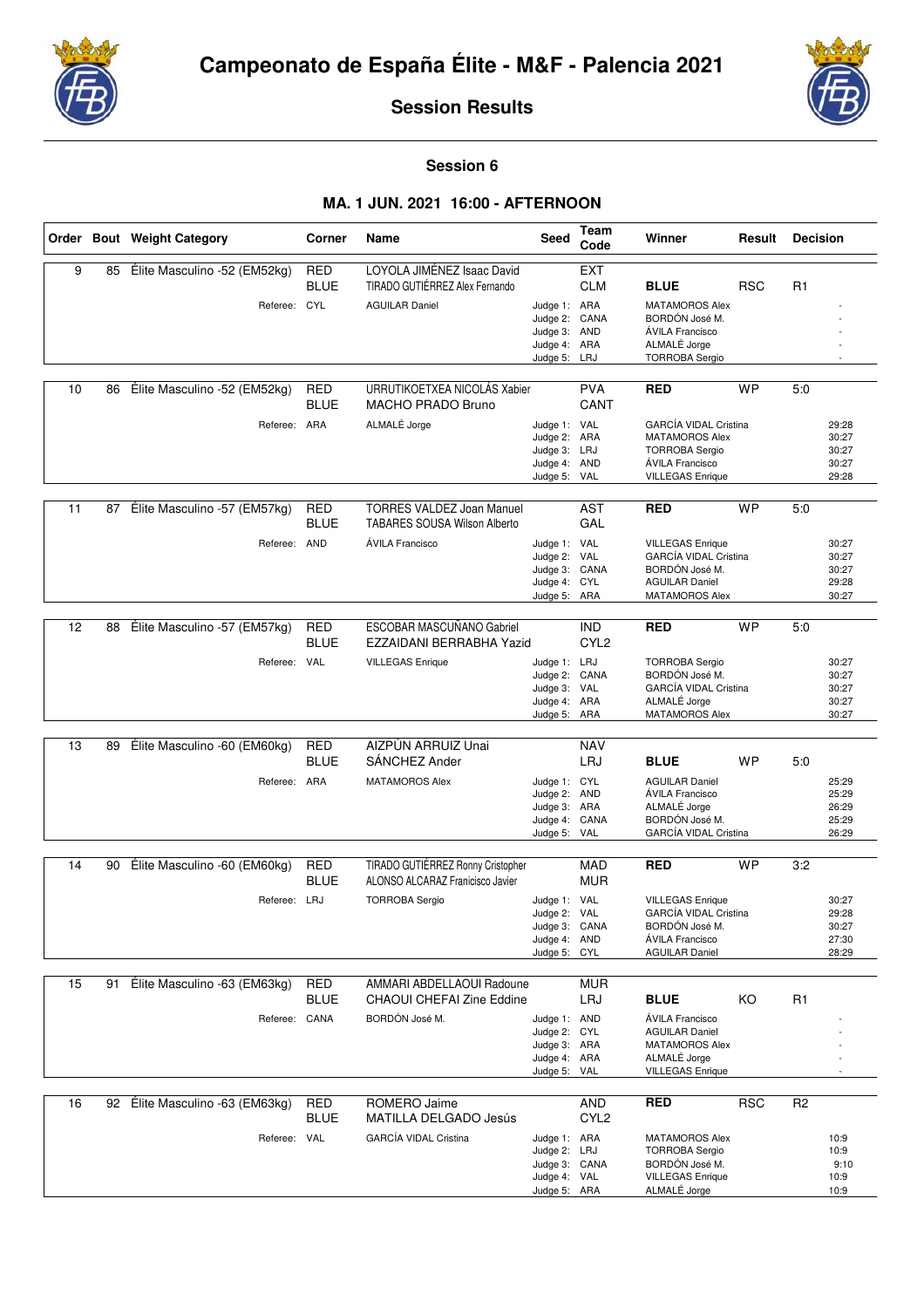



**Session 6**

| l Order | Bout | <b>Weight Category</b>       | Corner                    | <b>Name</b>                                                | Seed                                                                      | Team<br>Code             | Winner                                                                                                    | Result    | <b>Decision</b> |                                           |
|---------|------|------------------------------|---------------------------|------------------------------------------------------------|---------------------------------------------------------------------------|--------------------------|-----------------------------------------------------------------------------------------------------------|-----------|-----------------|-------------------------------------------|
| 17      | 93   | Elite Masculino -69 (EM69kg) | <b>RED</b><br><b>BLUE</b> | GONZÁLEZ DIZ Aaron<br><b>BARBERO SANZ Leopoldo</b>         |                                                                           | GAL<br><b>MAD</b>        | <b>RED</b>                                                                                                | <b>WP</b> | 5:0             |                                           |
|         |      | Referee:                     | <b>VAL</b>                | <b>VILLEGAS Enrique</b>                                    | Judge 1: ARA<br>Judge 2: CANA<br>Judge 3: LRJ<br>Judge 4:<br>Judge 5: CYL | AND                      | ALMALÉ Jorge<br>BORDÓN José M.<br><b>TORROBA Sergio</b><br>ÁVILA Francisco<br><b>AGUILAR Daniel</b>       |           |                 | 30:27<br>29:28<br>30:27<br>30:27<br>30:27 |
| 18      | 94   | Élite Masculino -69 (EM69kg) | <b>RED</b><br><b>BLUE</b> | <b>CONDE LEIROS Ismael</b><br><b>GARCÍA PEREIRA Manuel</b> |                                                                           | <b>VAL</b><br><b>AST</b> | <b>RED</b>                                                                                                | <b>WP</b> | 5:0             |                                           |
|         |      | Referee:                     | <b>AND</b>                | ÁVILA Francisco                                            | Judge 1: LRJ<br>Judge 2: CYL<br>Judge 3:<br>Judge 4: CANA<br>Judge 5: ARA | ARA                      | <b>TORROBA Sergio</b><br><b>AGUILAR Daniel</b><br><b>MATAMOROS Alex</b><br>BORDÓN José M.<br>ALMALÉ Jorge |           |                 | 29:28<br>30:27<br>29:28<br>30:27<br>30:27 |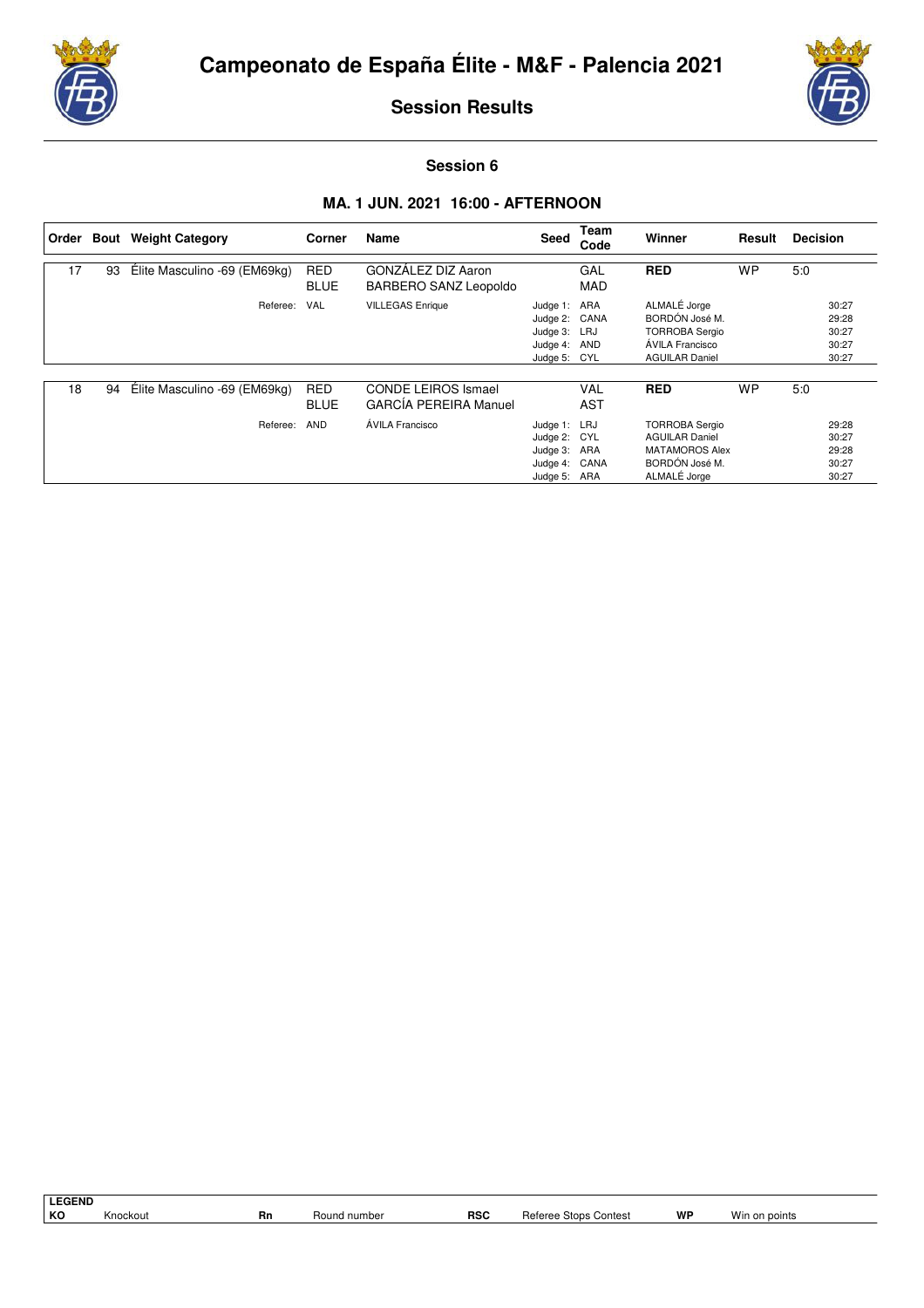



RING A

Session 7

## MI. 2 JUN. 2021 11:00 - MORNING

|                |     | Order Bout Weight Category       | Corner                    | Name                                                               | Seed                                                                          | Team<br>Code                    | Winner                                                                                                                  | Result     | <b>Decision</b> |                                           |
|----------------|-----|----------------------------------|---------------------------|--------------------------------------------------------------------|-------------------------------------------------------------------------------|---------------------------------|-------------------------------------------------------------------------------------------------------------------------|------------|-----------------|-------------------------------------------|
| $\mathbf{1}$   | 95  | Élite Masculino -52 (EM52kg)     | <b>RED</b><br><b>BLUE</b> | MOLINA SALVADOR Martín<br>CASTEJÓN HERNÁNDEZ Thomas Slavick        |                                                                               | <b>IND</b><br><b>CATA</b>       | <b>RED</b>                                                                                                              | <b>WP</b>  | 5:0             |                                           |
|                |     | Referee: CYL                     |                           | <b>MOYA Florentino</b>                                             | Judge 1: GAL<br>Judge 2:<br>Judge 3: CYL<br>Judge 4: MUR<br>Judge 5: AND      | CANT                            | FERNÁNDEZ José Ramón<br>LÓPEZ David<br><b>ENCINAS Carlos</b><br>ROMERO José Juan<br>JIMÉNEZ Cristina                    |            |                 | 30:27<br>30:27<br>30:27<br>30:27<br>29:28 |
| 2              | 96  | Élite Masculino -57 (EM57kg)     | <b>RED</b><br><b>BLUE</b> | ESCUDERO JIMÉNEZ Raúl<br>GONZÁLEZ MARTÍNEZ Johan                   |                                                                               | <b>NAV</b><br><b>PVA</b>        | <b>BLUE</b>                                                                                                             | WP         | 5:0             |                                           |
|                |     | Referee: CYL                     |                           | <b>MOYA Florentino</b>                                             | Judge 1: AND<br>Judge 2:<br>Judge 3: CANT<br>Judge 4:<br>Judge 5: CATA        | <b>MUR</b><br>CYL               | <b>JIMÉNEZ Cristina</b><br>ROMERO José Juan<br>LÓPEZ David<br><b>ENCINAS Carlos</b><br>ESQUIVEL César                   |            |                 | 28:29<br>27:30<br>28:29<br>27:30<br>27:30 |
| 3              | 97  | Élite Masculino -60 (EM60kg)     | <b>RED</b><br><b>BLUE</b> | <b>TORRES PÉREZ Eduardo</b><br><b>BARROSO FERRER Javier</b>        |                                                                               | CATA<br><b>CANA</b>             | <b>BLUE</b>                                                                                                             | WP         | 4:1             |                                           |
|                |     | Referee: GAL                     |                           | FERNÁNDEZ José Ramón                                               | Judge 1: CYL<br>Judge 2: CYL<br>Judge 3: MUR<br>Judge 4: AND<br>Judge 5:      | CANT                            | <b>MOYA Florentino</b><br><b>ENCINAS Carlos</b><br>ROMERO José Juan<br>JIMÉNEZ Cristina<br>LÓPEZ David                  |            |                 | 28:27<br>25:30<br>27:28<br>27:28<br>26:29 |
|                |     |                                  |                           |                                                                    |                                                                               |                                 |                                                                                                                         |            |                 |                                           |
| 4              | 98  | Élite Masculino -63 (EM63kg)     | <b>RED</b><br><b>BLUE</b> | MONTERO SENA Jael Enrique<br><b>CAMACHO FÁBREGAS Kevin</b>         |                                                                               | <b>MAD</b><br><b>CATA</b>       | <b>BLUE</b>                                                                                                             | WP         | 3:2             |                                           |
|                |     | Referee: MUR                     |                           | ROMERO José Juan                                                   | Judge 1: CANA<br>Judge 2: CYL<br>Judge 3: AND<br>Judge 4: CANT<br>Judge 5:    | <b>CYL</b>                      | <b>TORRES Juan Francisco</b><br><b>MOYA Florentino</b><br>JIMÉNEZ Cristina<br>LÓPEZ David<br><b>ENCINAS Carlos</b>      |            |                 | 27:30<br>29:28<br>29:28<br>27:30<br>28:29 |
|                |     |                                  |                           |                                                                    |                                                                               |                                 |                                                                                                                         |            |                 |                                           |
| 5              | 99  | Élite Masculino -69 (EM69kg)     | <b>RED</b><br><b>BLUE</b> | PINOARGOTE ANCHUNDA Elías Sebastián<br><b>GARCÍA GARCÍA Alexis</b> |                                                                               | <b>CATA</b><br>CYL <sub>1</sub> | <b>RED</b>                                                                                                              | <b>WP</b>  | 5:0             |                                           |
|                |     | Referee: AND                     |                           | JIMÉNEZ Cristina                                                   | Judge 1: GAL<br>Judge 2: CATA<br>Judge 3: CYL<br>Judge 4:<br>Judge 5:         | MUR<br>CANT                     | FERNÁNDEZ José Ramón<br>ESQUIVEL César<br><b>MOYA Florentino</b><br>ROMERO José Juan<br>LÓPEZ David                     |            |                 | 30:27<br>30:27<br>30:27<br>30:27<br>30:27 |
| 6              | 100 | Élite Masculino -75 (EM75kg)     | <b>RED</b>                | <b>CUADRADO ENTRENA Miguel</b>                                     |                                                                               | CYL <sub>1</sub>                | <b>RED</b>                                                                                                              | <b>WP</b>  | 5:0             |                                           |
|                |     |                                  | <b>BLUE</b>               | ROMÁN FERNÁNDEZ Abel                                               |                                                                               | AND                             |                                                                                                                         |            |                 |                                           |
|                |     | Referee: CANT                    |                           | LÓPEZ David                                                        | Judge 1: CYL<br>Judge 2: AND<br>Judge 3: MUR<br>Judge 4: CATA<br>Judge 5:     | GAL                             | <b>ENCINAS Carlos</b><br>JIMÉNEZ Cristina<br>ROMERO José Juan<br>ESQUIVEL César<br>FERNÁNDEZ José Ramón                 |            |                 | 30:27<br>30:26<br>30:26<br>30:26<br>30:27 |
| $\overline{7}$ | 101 | Élite Masculino -81 (EM81kg)     | <b>RED</b>                | MEJÍAS Francisco                                                   |                                                                               | CANA                            | <b>RED</b>                                                                                                              | <b>RSC</b> | R <sub>3</sub>  |                                           |
|                |     |                                  | <b>BLUE</b>               | VARELA MENÉNDEZ Manuel                                             |                                                                               | CYL <sub>1</sub>                |                                                                                                                         |            |                 |                                           |
|                |     | Referee: CATA                    |                           | ESQUIVEL César                                                     | Judge 1: CANA<br>Judge 2: CYL<br>Judge 3: GAL<br>Judge 4: AND<br>Judge 5:     | MUR                             | <b>TORRES Juan Francisco</b><br><b>MOYA Florentino</b><br>FERNÁNDEZ José Ramón<br>JIMÉNEZ Cristina<br>ROMERO José Juan  |            |                 | 18:20<br>18:20<br>18:20<br>17:20<br>18:20 |
| 8              |     | 102 Élite Masculino -91 (EM91kg) | <b>RED</b>                | PÉREZ GARCÍA Alejandro                                             |                                                                               | AND                             |                                                                                                                         |            |                 |                                           |
|                |     | Referee: CYL                     | <b>BLUE</b>               | <b>REYES PLA Emmanuel</b><br><b>ENCINAS Carlos</b>                 | Judge 1: GAL<br>Judge 2: MUR<br>Judge 3: AND<br>Judge 4: CATA<br>Judge 5: CYL | GAL                             | <b>BLUE</b><br>FERNÁNDEZ José Ramón<br>ROMERO José Juan<br>JIMÉNEZ Cristina<br>ESQUIVEL César<br><b>MOYA Florentino</b> | <b>RSC</b> | R <sub>2</sub>  | 9:10<br>9:10<br>9:10<br>8:10<br>8:10      |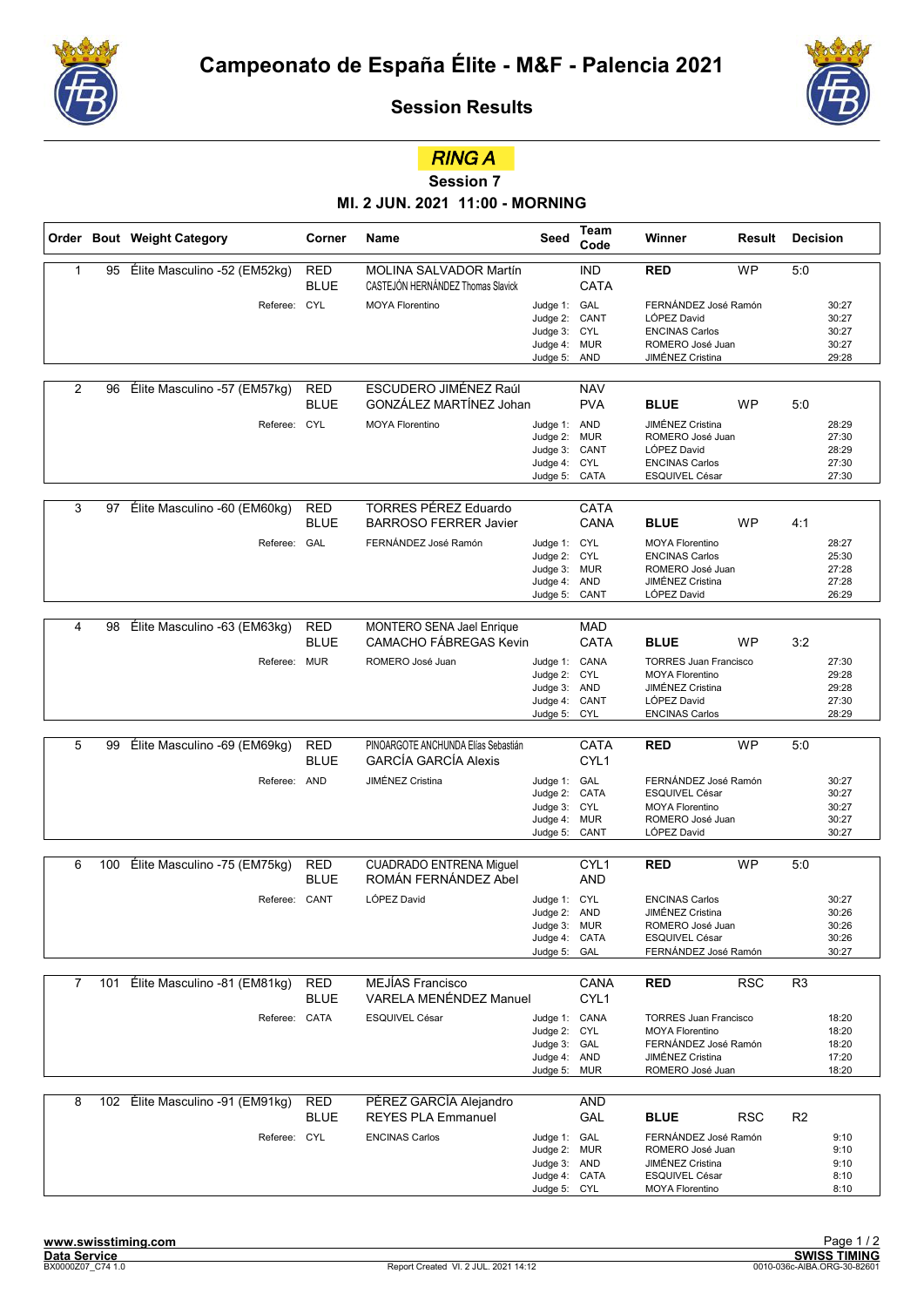



Session 7

## MI. 2 JUN. 2021 11:00 - MORNING

|   |     | Order Bout Weight Category       | Corner      | <b>Name</b>                                                  | Seed                                                                           | Team<br>Code              | Winner                                                                                                            | Result     | <b>Decision</b>                           |
|---|-----|----------------------------------|-------------|--------------------------------------------------------------|--------------------------------------------------------------------------------|---------------------------|-------------------------------------------------------------------------------------------------------------------|------------|-------------------------------------------|
| 9 | 103 | Elite Masculino +91 (EM92kg) RED | <b>BLUE</b> | GHADFA DRISSI EL AISSAOUI Ayoub<br>LEAUTAUD QUIROGA Alex Ray |                                                                                | <b>MAD</b><br><b>CATA</b> | <b>RED</b>                                                                                                        | <b>RSC</b> | R <sub>3</sub>                            |
|   |     | Referee: MUR                     |             | ROMERO José Juan                                             | Judge 1: AND<br>Judge 2: CANT<br>Judge 3: CYL<br>Judge 4: GAL<br>Judge 5: CANA |                           | JIMÉNEZ Cristina<br>LÓPEZ David<br><b>MOYA Florentino</b><br>FERNÁNDEZ José Ramón<br><b>TORRES Juan Francisco</b> |            | 20:17<br>20:16<br>20:17<br>20:16<br>19:19 |

LEGEND

Rn Round number RSC Referee Stops Contest WP Win on points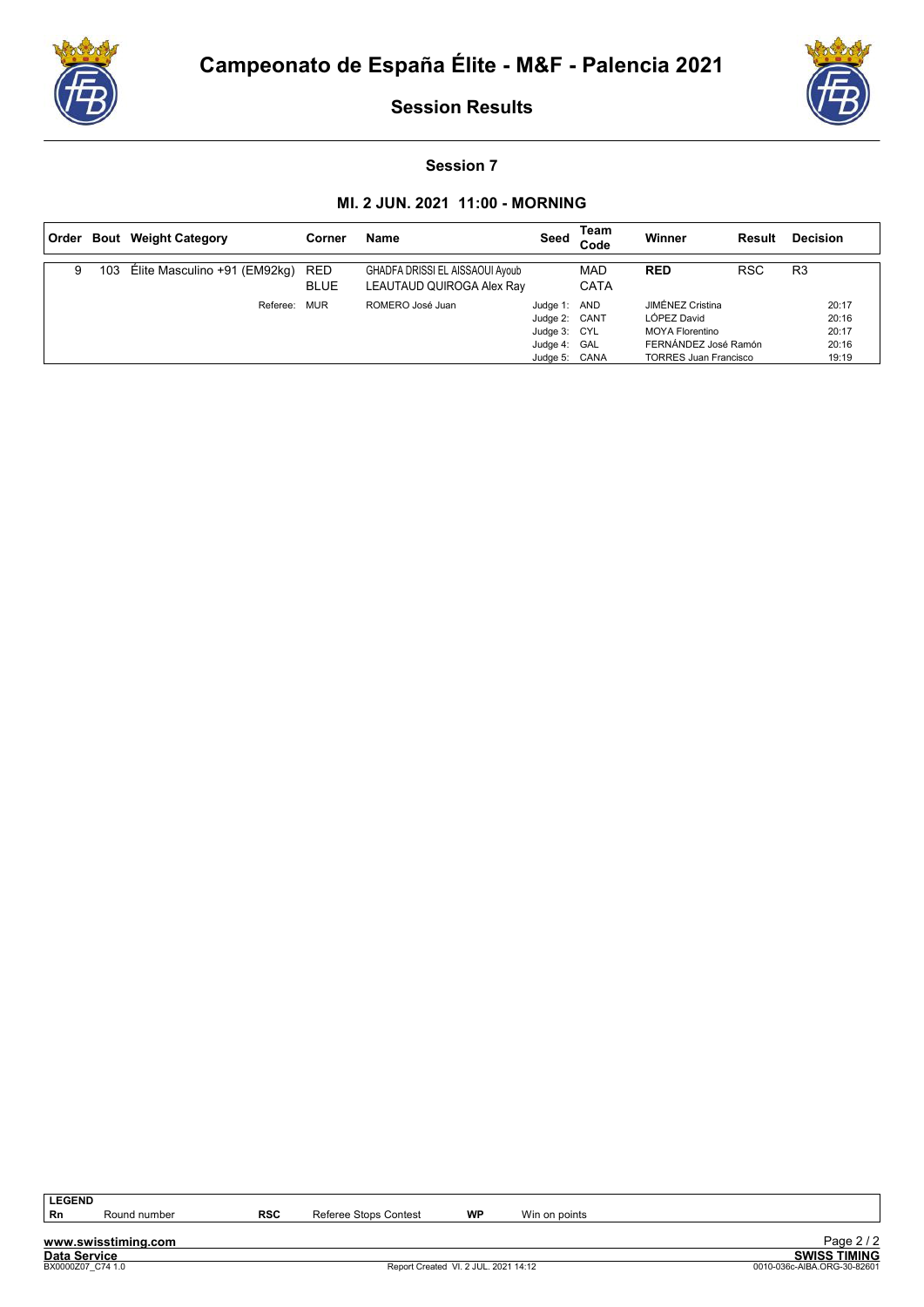



RING B

**Session 8**

## **MI. 2 JUN. 2021 11:00 - MORNING**

|                |     | Order Bout Weight Category   | Corner                    | Name                                                           | <b>Seed</b>                                                                   | Team<br>Code             | Winner                                                                                                                      | Result     | <b>Decision</b> |                                                               |
|----------------|-----|------------------------------|---------------------------|----------------------------------------------------------------|-------------------------------------------------------------------------------|--------------------------|-----------------------------------------------------------------------------------------------------------------------------|------------|-----------------|---------------------------------------------------------------|
| $\mathbf{1}$   | 104 | Élite Masculino -52 (EM52kg) | <b>RED</b><br><b>BLUE</b> | TIRADO GUTIÉRREZ Alex Fernando<br>URRUTIKOETXEA NICOLÁS Xabier |                                                                               | <b>CLM</b><br><b>PVA</b> | <b>RED</b>                                                                                                                  | <b>WP</b>  | 5:0             |                                                               |
|                |     | Referee: AND                 |                           | ÁVILA Francisco                                                | Judge 1: ARA<br>Judge 2: LRJ<br>Judge 3: CANA<br>Judge 4: VAL<br>Judge 5: VAL |                          | <b>MATAMOROS Alex</b><br><b>TORROBA Sergio</b><br>BORDÓN José M.<br><b>GARCÍA VIDAL Cristina</b><br><b>VILLEGAS Enrique</b> |            |                 | $30 - 27$<br>$29 - 28$<br>$30 - 27$<br>$29 - 28$<br>$30 - 27$ |
| $\overline{c}$ | 105 | Élite Masculino -57 (EM57kg) | <b>RED</b><br><b>BLUE</b> | <b>TORRES VALDEZ Joan Manuel</b><br>ESCOBAR MASCUÑANO Gabriel  |                                                                               | <b>AST</b><br><b>IND</b> | <b>BLUE</b>                                                                                                                 | WP         | 5:0             |                                                               |
|                |     | Referee: VAL                 |                           | <b>VILLEGAS Enrique</b>                                        | Judge 1: ARA<br>Judge 2: VAL<br>Judge 3: CYL<br>Judge 4: CANA<br>Judge 5: LRJ |                          | ALMALÉ Jorge<br><b>GARCÍA VIDAL Cristina</b><br><b>AGUILAR Daniel</b><br>BORDÓN José M.<br><b>TORROBA Sergio</b>            |            |                 | 27:30<br>27:30<br>28:29<br>27:30<br>27:30                     |
| 3              | 106 | Élite Masculino -60 (EM60kg) | <b>RED</b><br><b>BLUE</b> | SÁNCHEZ Ander<br>TIRADO GUTIÉRREZ Ronny Cristopher             |                                                                               | LRJ<br><b>MAD</b>        | <b>BLUE</b>                                                                                                                 | <b>WP</b>  | 5:0             |                                                               |
|                |     | Referee: ARA                 |                           | ALMALÉ Jorge                                                   | Judge 1: CYL<br>Judge 2: ARA<br>Judge 3: AND<br>Judge 4: VAL<br>Judge 5:      | CANA                     | <b>AGUILAR Daniel</b><br><b>MATAMOROS Alex</b><br>ÁVILA Francisco<br><b>GARCÍA VIDAL Cristina</b><br>BORDÓN José M.         |            |                 | 26:29<br>25:30<br>25:30<br>26:29<br>25:30                     |
| 4              | 107 | Élite Masculino -63 (EM63kg) | <b>RED</b><br><b>BLUE</b> | <b>CHAOUI CHEFAI Zine Eddine</b><br>ROMERO Jaime               |                                                                               | LRJ<br><b>AND</b>        | <b>BLUE</b>                                                                                                                 | KO         | R <sub>3</sub>  |                                                               |
|                |     | Referee: CYL                 |                           | <b>AGUILAR Daniel</b>                                          | Judge 1: ARA<br>Judge 2: VAL<br>Judge 3: VAL<br>Judge 4: CANA<br>Judge 5: ARA |                          | MATAMOROS Alex<br><b>VILLEGAS Enrique</b><br><b>GARCÍA VIDAL Cristina</b><br>BORDÓN José M.<br>ALMALÉ Jorge                 |            |                 | 18:20<br>19:19<br>18:20<br>18:20<br>19:19                     |
| 5              | 108 | Élite Masculino -69 (EM69kg) | <b>RED</b>                | GONZÁLEZ DIZ Aaron                                             |                                                                               | GAL                      | <b>RED</b>                                                                                                                  | RSC-I      | R <sub>2</sub>  |                                                               |
|                |     |                              | <b>BLUE</b>               | <b>CONDE LEIROS Ismael</b>                                     |                                                                               | <b>VAL</b>               |                                                                                                                             |            |                 |                                                               |
|                |     | Referee: ARA                 |                           | MATAMOROS Alex                                                 | Judge 1: CANA<br>Judge 2: ARA<br>Judge 3: LRJ<br>Judge 4: AND<br>Judge 5:     | <b>CYL</b>               | BORDÓN José M.<br>ALMALÉ Jorge<br><b>TORROBA Sergio</b><br>ÁVILA Francisco<br><b>AGUILAR Daniel</b>                         |            |                 | 10:9<br>9:10<br>10:9<br>10:9<br>9:10                          |
| 6              | 109 | Élite Masculino -75 (EM75kg) | RED                       | ÁLVAREZ DOMÍNGUEZ David                                        |                                                                               | GAL                      |                                                                                                                             |            |                 |                                                               |
|                |     |                              | <b>BLUE</b>               | <b>COY BERNAL Pablo</b>                                        |                                                                               | <b>MUR</b>               | <b>BLUE</b>                                                                                                                 | <b>WP</b>  | 4:1             |                                                               |
|                |     | Referee: VAL                 |                           | <b>VILLEGAS Enrique</b>                                        | Judge 1: LRJ<br>Judge 2:<br>Judge 3: ARA<br>Judge 4: CANA<br>Judge 5: VAL     | AND                      | <b>TORROBA Sergio</b><br><b>AVILA Francisco</b><br>ALMALÉ Jorge<br><b>TORRES Juan Francisco</b><br>GARCÍA VIDAL Cristina    |            |                 | 29:27<br>28:28 *<br>28:28 *<br>27:29<br>27:29                 |
| 7              | 110 | Élite Masculino -81 (EM81kg) | <b>RED</b>                | TIMOTHY JEWA K. Almahdi                                        |                                                                               | MAD                      |                                                                                                                             |            |                 |                                                               |
|                |     | Referee: VAL                 | <b>BLUE</b>               | LAMELA VÁZQUEZ Carlos Alberto<br><b>GARCÍA VIDAL Cristina</b>  | Judge 1: AND                                                                  | CATA                     | <b>BLUE</b><br>ÁVILA Francisco                                                                                              | <b>ABD</b> | R <sub>3</sub>  | 17:20                                                         |
|                |     |                              |                           |                                                                | Judge 2: CANA<br>Judge 3: ARA<br>Judge 4: VAL<br>Judge 5: ARA                 |                          | BORDÓN José M.<br><b>MATAMOROS Alex</b><br><b>VILLEGAS Enrique</b><br>ALMALÉ Jorge                                          |            |                 | 18:20<br>17:20<br>18:20<br>18:20                              |
| 8              | 111 | Élite Masculino -91 (EM91kg) | <b>RED</b><br><b>BLUE</b> | <b>CARRETERO Adrián</b><br>DOMÍNGUEZ SEVILLANO Javier          |                                                                               | <b>EXT</b><br>MAD        | <b>BLUE</b>                                                                                                                 | KO         | R <sub>1</sub>  |                                                               |
|                |     | Referee: CANA                |                           | BORDÓN José M.                                                 | Judge 1: LRJ<br>Judge 2: CYL<br>Judge 3: VAL<br>Judge 4: ARA<br>Judge 5: AND  |                          | <b>TORROBA Sergio</b><br><b>AGUILAR Daniel</b><br><b>VILLEGAS Enrique</b><br>MATAMOROS Alex<br><b>AVILA Francisco</b>       |            |                 |                                                               |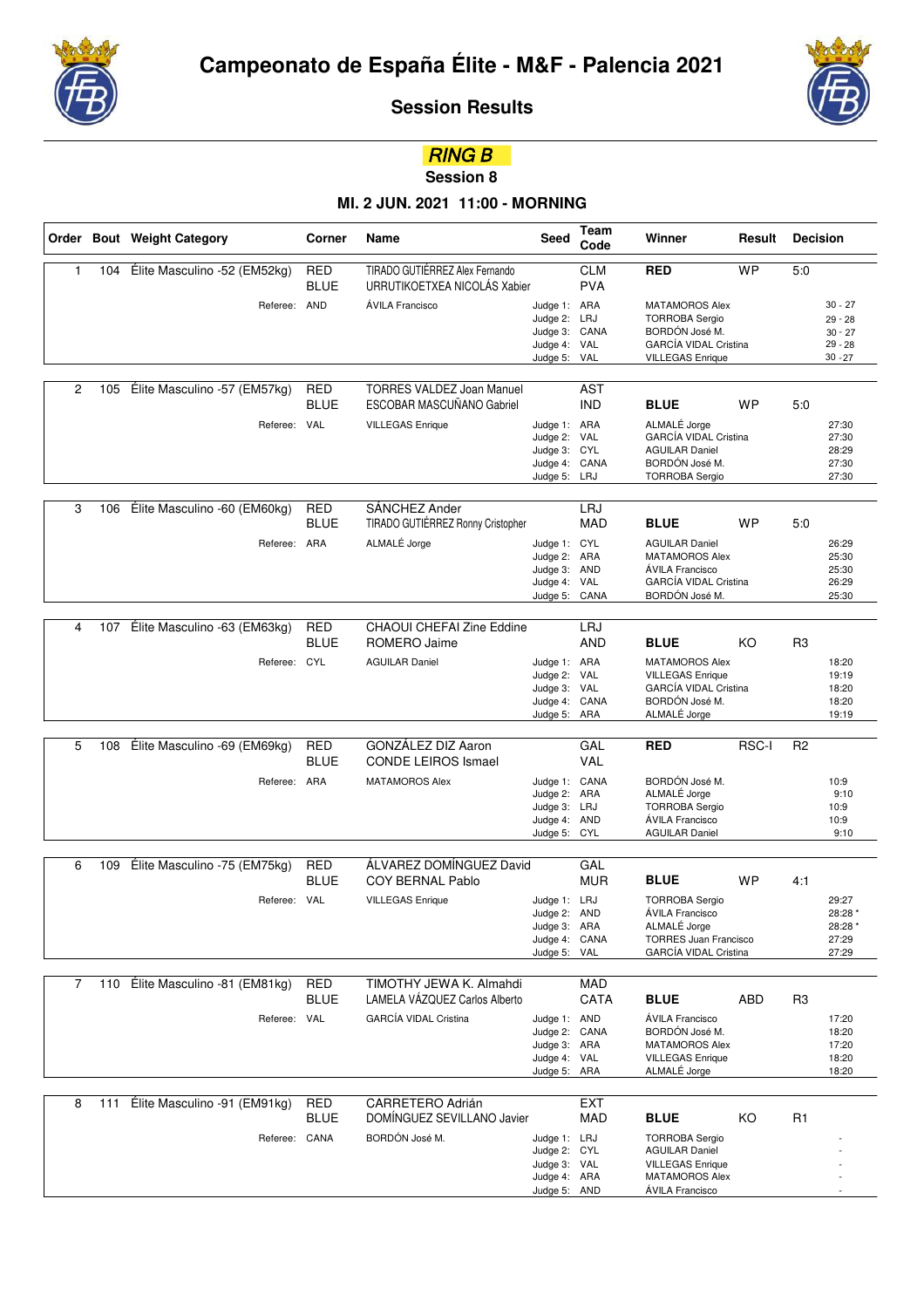



#### **Session 8**

#### **MI. 2 JUN. 2021 11:00 - MORNING**

|   |     | Order Bout Weight Category   | Corner                    | Name                                                      | Seed                                                                          | Team<br>Code       | Winner                                                                                                         | Result | <b>Decision</b>                           |
|---|-----|------------------------------|---------------------------|-----------------------------------------------------------|-------------------------------------------------------------------------------|--------------------|----------------------------------------------------------------------------------------------------------------|--------|-------------------------------------------|
| 9 | 112 | Elite Masculino +91 (EM92kg) | <b>RED</b><br><b>BLUE</b> | ROMERO BERNARDO David Andrés<br>DIOP NIANG Makhtar Ndiaga |                                                                               | <b>VAL</b><br>CANA | <b>BLUE</b>                                                                                                    | WP     | 5:0                                       |
|   |     | Referee: LRJ                 |                           | <b>TORROBA Sergio</b>                                     | Judge 1: AND<br>Judge 2: CANA<br>Judge 3: CYL<br>Judge 4: VAL<br>Judge 5: ARA |                    | ÁVILA Francisco<br>BORDÓN José M.<br><b>AGUILAR Daniel</b><br><b>VILLEGAS Enrique</b><br><b>MATAMOROS Alex</b> |        | 27:30<br>28:29<br>28:29<br>28:29<br>28:29 |

|              | <b>LEGEND</b> |                                  |            |               |    |          |    |              |
|--------------|---------------|----------------------------------|------------|---------------|----|----------|----|--------------|
|              |               | Preferred winner                 | <b>ABD</b> | Abandon       | ĸо | Knockout | Rn | Round number |
| <b>RSC-I</b> |               | Referee Stops Contest-<br>Iniury | WP         | Win on points |    |          |    |              |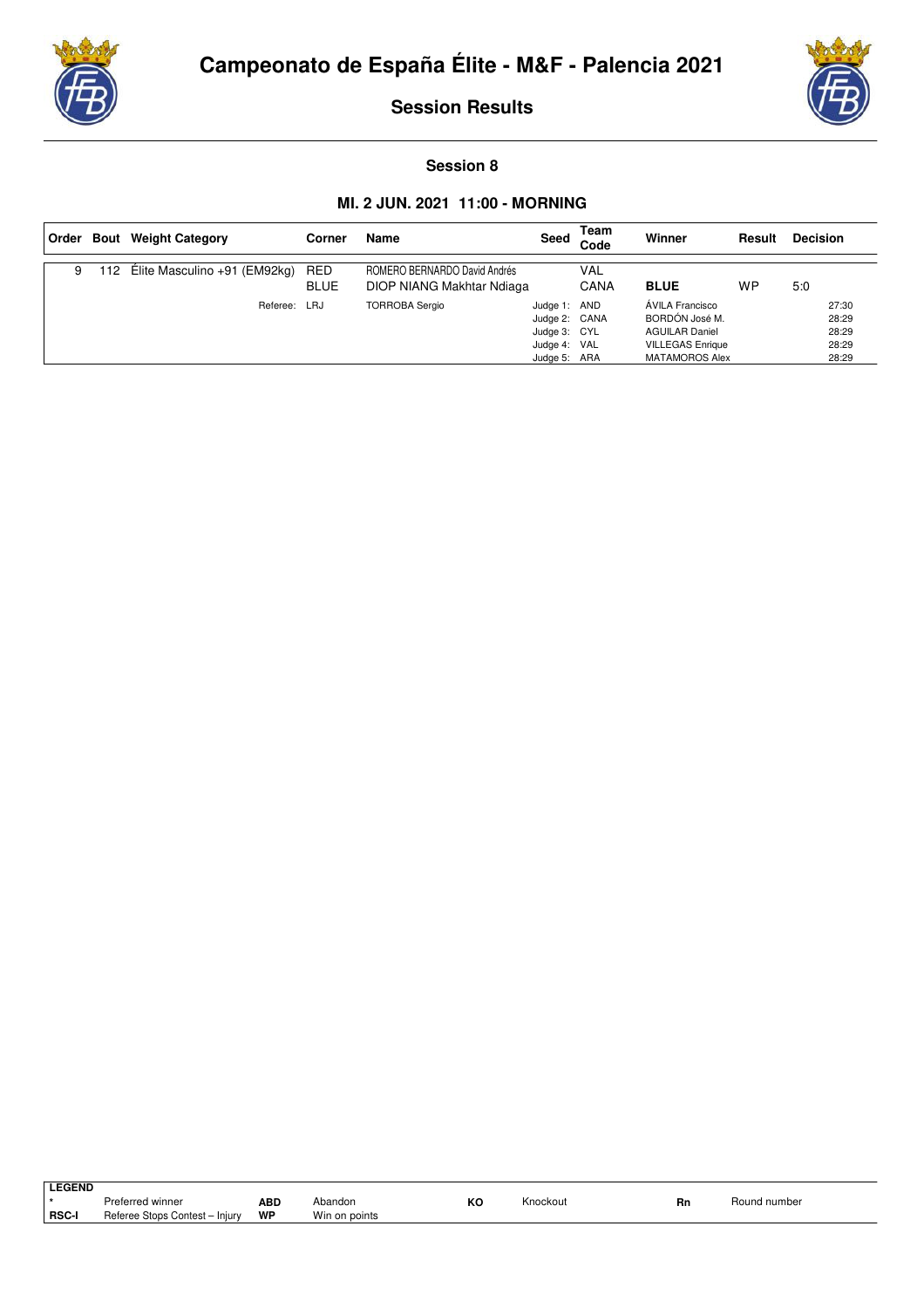



## FINALES CATEGORÍAS FEMENINAS

Session 9

## MI. 2 JUN. 2021 21:00 - EVENING

|                |     | Order Bout Weight Category      | Corner                    | Name                                                            | Seed                           | Team<br>Code                   | Winner                                                       | Result     | <b>Decision</b> |                |
|----------------|-----|---------------------------------|---------------------------|-----------------------------------------------------------------|--------------------------------|--------------------------------|--------------------------------------------------------------|------------|-----------------|----------------|
| $\mathbf{1}$   | 113 | Élite Femenino -48 (EF48kg)     | <b>RED</b><br><b>BLUE</b> | PERAL HERNÁNDEZ Mariluz<br><b>GONZÁLEZ Carmen</b>               |                                | CANT<br><b>IND</b>             | <b>RED</b>                                                   | <b>WP</b>  | 3:2             |                |
|                |     | Referee: CYL                    |                           | <b>MOYA Florentino</b>                                          | Judge 1: GAL                   |                                | FERNÁNDEZ José Ramón                                         |            |                 | 29:28          |
|                |     |                                 |                           |                                                                 | Judge 2: CATA<br>Judge 3: CYL  |                                | <b>ESQUIVEL César</b><br><b>ENCINAS Carlos</b>               |            |                 | 29:28<br>28:29 |
|                |     |                                 |                           |                                                                 | Judge 4: MUR                   |                                | ROMERO José Juan<br><b>JIMÉNEZ Cristina</b>                  |            |                 | 28:29          |
|                |     |                                 |                           |                                                                 | Judge 5: AND                   |                                |                                                              |            |                 | 30:27          |
| 2              | 114 | Élite Femenino -51 (EF51kg)     | <b>RED</b><br><b>BLUE</b> | LÓPEZ DEL ÁRBOL Marta<br><b>FUERTES FERNÁNDEZ Laura</b>         |                                | <b>AND</b><br><b>AST</b>       | <b>RED</b>                                                   | <b>WP</b>  | 3:2             |                |
|                |     | Referee: VAL                    |                           | <b>GARCÍA VIDAL Cristina</b>                                    | Judge 1: LRJ                   |                                | <b>TORROBA Sergio</b>                                        |            |                 | 28:29          |
|                |     |                                 |                           |                                                                 | Judge 2: CANA<br>Judge 3: CANA |                                | BORDÓN José M.<br><b>TORRES Juan Francisco</b>               |            |                 | 30:27<br>27:30 |
|                |     |                                 |                           |                                                                 | Judge 4: CYL                   |                                | <b>ENCINAS Carlos</b>                                        |            |                 | 29:28          |
|                |     |                                 |                           |                                                                 | Judge 5: VAL                   |                                | <b>VILLEGAS Enrique</b>                                      |            |                 | 30:27          |
| 3              | 115 | Élite Femenino -54 (EF54kg)     | <b>RED</b><br><b>BLUE</b> | MADUEÑO CONDE María del Carmen<br><b>LASHERAS LLANOS Andrea</b> |                                | <b>IND</b><br><b>CATA</b>      | <b>RED</b>                                                   | <b>WP</b>  | 3:2             |                |
|                |     | Referee:                        | GAL                       | FERNÁNDEZ José Ramón                                            | Judge 1: ARA                   |                                | ALMALÉ Jorge                                                 |            |                 | 30:27          |
|                |     |                                 |                           |                                                                 | Judge 2: AND<br>Judge 3: ARA   |                                | ÁVILA Francisco<br><b>MATAMOROS Alex</b>                     |            |                 | 29:28<br>28:29 |
|                |     |                                 |                           |                                                                 | Judge 4: CYL                   |                                | <b>MOYA Florentino</b>                                       |            |                 | 28:29          |
|                |     |                                 |                           |                                                                 | Judge 5:                       | CYL                            | <b>ENCINAS Carlos</b>                                        |            |                 | 30:27          |
| 4              |     | 116 Élite Femenino -57 (EF57kg) | <b>RED</b>                | ESTEVEZ BARTOLOMÉ Sara                                          |                                | <b>MAD</b>                     |                                                              |            |                 |                |
|                |     |                                 | <b>BLUE</b>               | FERNÁNDEZ ROMERO Jenifer                                        |                                | <b>AND</b>                     | <b>BLUE</b>                                                  | <b>WP</b>  | 5:0             |                |
|                |     | Referee: ARA                    |                           | <b>MATAMOROS Alex</b>                                           | Judge 1: VAL<br>Judge 2: CANA  |                                | <b>GARCÍA VIDAL Cristina</b><br><b>TORRES Juan Francisco</b> |            |                 | 27:30<br>27:30 |
|                |     |                                 |                           |                                                                 | Judge 3: VAL                   |                                | <b>VILLEGAS Enrique</b>                                      |            |                 | 27:30          |
|                |     |                                 |                           |                                                                 | Judge 4: CANA<br>Judge 5: LRJ  |                                | BORDÓN José M.<br><b>TORROBA Sergio</b>                      |            |                 | 26:30<br>27:30 |
|                |     |                                 |                           |                                                                 |                                |                                |                                                              |            |                 |                |
| 5              | 117 | Élite Femenino -60 (EF60kg)     | <b>RED</b><br><b>BLUE</b> | GARCÍA MARÍA Lara Rebeca<br>RODRÍGUEZ VENEGAS Patricia          |                                | CYL <sub>1</sub><br><b>AND</b> | <b>BLUE</b>                                                  | <b>WP</b>  | 3:2             |                |
|                |     | Referee: MUR                    |                           | ROMERO José Juan                                                | Judge 1: ARA                   |                                | ALMALÉ Jorge                                                 |            |                 | 28:29          |
|                |     |                                 |                           |                                                                 | Judge 2:<br>Judge 3: CANT      | GAL                            | FERNÁNDEZ José Ramón<br>LÓPEZ David                          |            |                 | 28:29<br>28:29 |
|                |     |                                 |                           |                                                                 | Judge 4: ARA                   |                                | <b>MATAMOROS Alex</b>                                        |            |                 | 30:27          |
|                |     |                                 |                           |                                                                 | Judge 5: CANA                  |                                | <b>TORRES Juan Francisco</b>                                 |            |                 | 29:28          |
| 6              | 118 | Élite Femenino -64 (EF64kg)     | <b>RED</b>                | GONZÁLEZ TUDGE Melissa Noemí                                    |                                | CANA                           | <b>RED</b>                                                   | <b>WP</b>  | 5:0             |                |
|                |     |                                 | <b>BLUE</b>               | <b>AGGIO Fabiola</b>                                            |                                | <b>VAL</b>                     |                                                              |            |                 |                |
|                |     | Referee: AND                    |                           | <b>JIMÉNEZ Cristina</b>                                         | Judge 1: CATA                  |                                | <b>ESQUIVEL César</b><br><b>MOYA Florentino</b>              |            |                 | 30:27<br>30:26 |
|                |     |                                 |                           |                                                                 | Judge 2: CYL<br>Judge 3: LRJ   |                                | <b>TORROBA Sergio</b>                                        |            |                 | 30:27          |
|                |     |                                 |                           |                                                                 | Judge 4: CYL<br>Judge 5: ARA   |                                | <b>ENCINAS Carlos</b><br>ALMALÉ Jorge                        |            |                 | 30:27<br>30:25 |
|                |     |                                 |                           |                                                                 |                                |                                |                                                              |            |                 |                |
| $\overline{7}$ | 119 | Élite Femenino -69 (EF69kg)     | <b>RED</b><br><b>BLUE</b> | <b>MARTÍN CABRERA Patricia</b><br>CASTELLO MUÑOZ Ana            |                                | CANA<br>VAL                    | <b>RED</b>                                                   | <b>WP</b>  | 5:0             |                |
|                |     | Referee: ARA                    |                           | ALMALÉ Jorge                                                    | Judge 1: AND                   |                                | <b>JIMÉNEZ Cristina</b>                                      |            |                 | 30:25          |
|                |     |                                 |                           |                                                                 | Judge 2: MUR<br>Judge 3: GAL   |                                | ROMERO José Juan<br>FERNÁNDEZ José Ramón                     |            |                 | 30:27<br>30:27 |
|                |     |                                 |                           |                                                                 | Judge 4: CANT                  |                                | LÓPEZ David                                                  |            |                 | 30:27          |
|                |     |                                 |                           |                                                                 | Judge 5: ARA                   |                                | MATAMOROS Alex                                               |            |                 | 30:26          |
| 8              | 120 | Élite Femenino -75 (EF75kg)     | <b>RED</b><br><b>BLUE</b> | DÍEZ GUTIÉRREZ Ondiz<br>VÁZQUEZ CARO Olga                       |                                | CANT<br>GAL                    | <b>BLUE</b>                                                  | <b>RSC</b> | R <sub>1</sub>  |                |
|                |     | Referee: VAL                    |                           | <b>VILLEGAS Enrique</b>                                         | Judge 1: CANA                  |                                | BORDÓN José M.                                               |            |                 |                |
|                |     |                                 |                           |                                                                 | Judge 2: VAL                   |                                | <b>GARCÍA VIDAL Cristina</b>                                 |            |                 |                |
|                |     |                                 |                           |                                                                 | Judge 3: CATA<br>Judge 4: AND  |                                | <b>ESQUIVEL César</b><br>ÁVILA Francisco                     |            |                 |                |
|                |     |                                 |                           |                                                                 | Judge 5: CYL                   |                                | <b>MOYA Florentino</b>                                       |            |                 |                |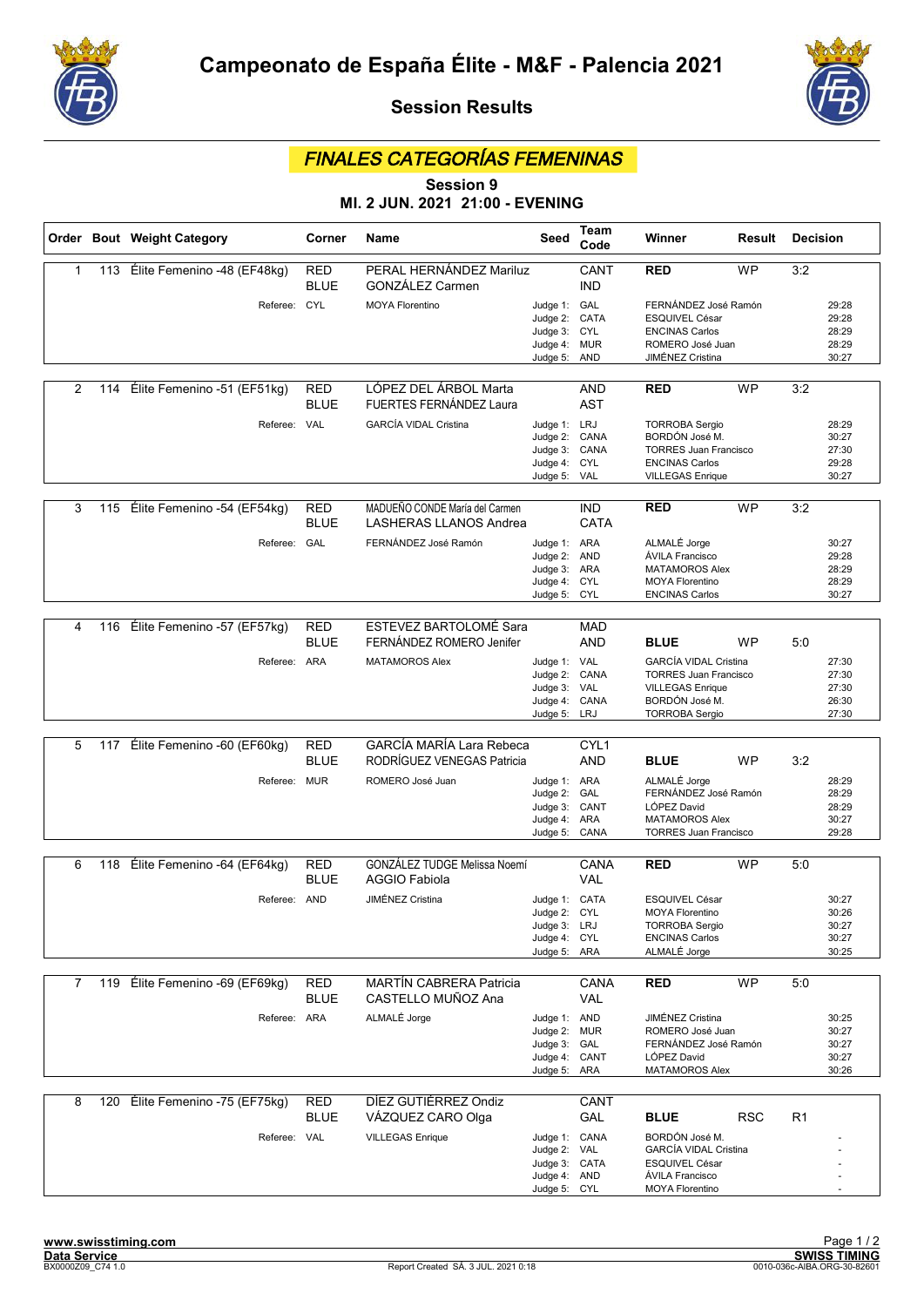



#### Session 9

#### MI. 2 JUN. 2021 21:00 - EVENING

|   |     | <b>Order Bout Weight Category</b> | Corner                    | <b>Name</b>                                        | Seed                                                                           | Team<br>Code | Winner                                                                                                         | Result    | <b>Decision</b>                           |
|---|-----|-----------------------------------|---------------------------|----------------------------------------------------|--------------------------------------------------------------------------------|--------------|----------------------------------------------------------------------------------------------------------------|-----------|-------------------------------------------|
| 9 | 121 | Élite Femenino +81 (EF82kg)       | <b>RED</b><br><b>BLUE</b> | PARAÍSO MARTÍNEZ Clara<br>FERREIRA da SILVA Daiane |                                                                                | LRJ<br>GAL   | <b>RED</b>                                                                                                     | <b>WP</b> | 4:1                                       |
|   |     | Referee:                          | AND                       | ÁVILA Francisco                                    | Judge 1: AND<br>Judge 2: VAL<br>Judge 3: MUR<br>Judge 4: CANA<br>Judge 5: CANT |              | JIMÉNEZ Cristina<br><b>VILLEGAS Enrique</b><br>ROMERO José Juan<br><b>TORRES Juan Francisco</b><br>LÓPEZ David |           | 29:28<br>29:28<br>29:28<br>27:30<br>29:28 |

LEGEND<br>Rn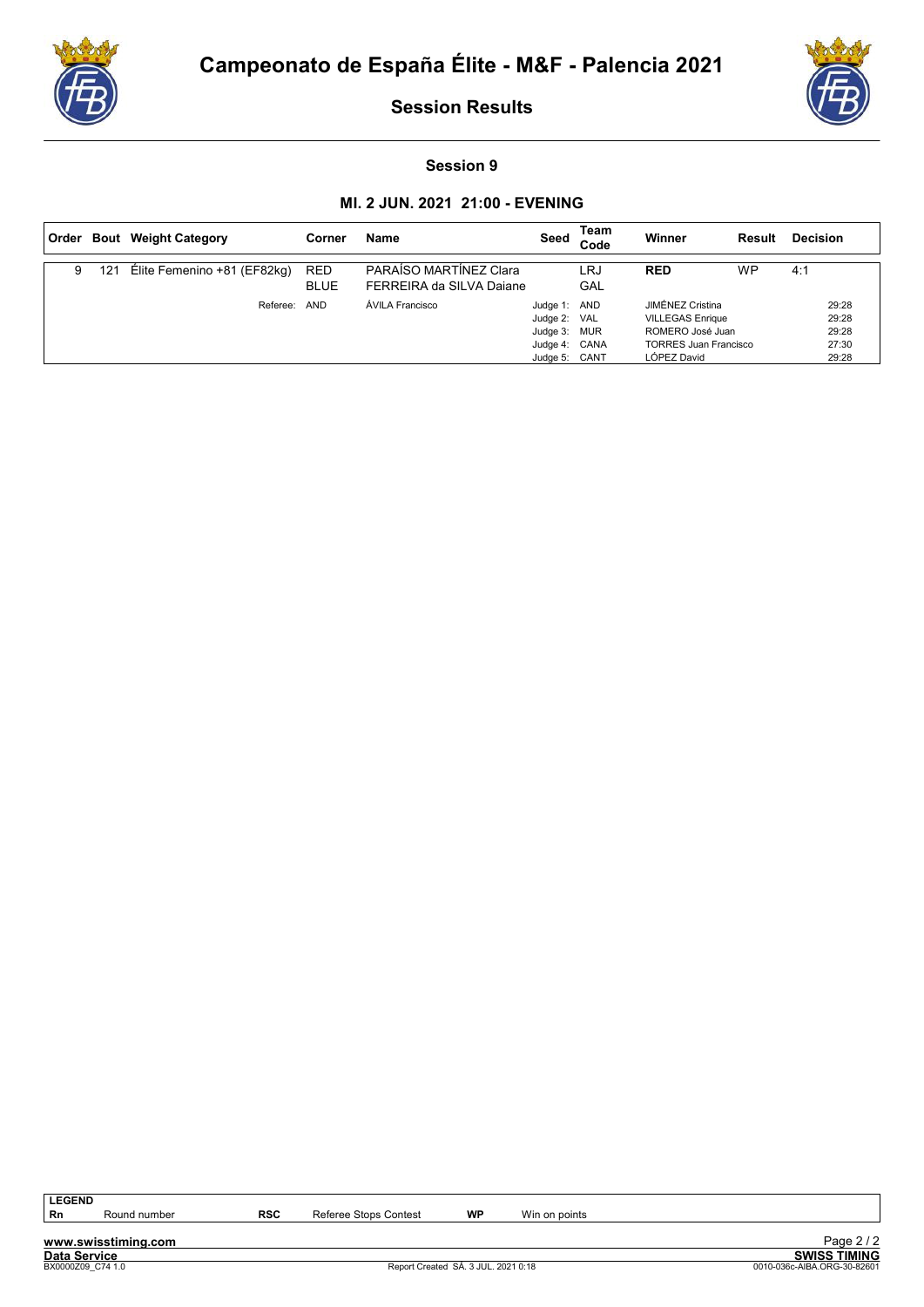



## FINALES CATEGORÍAS MASCULINAS

Session 10

## JU. 3 JUN. 2021 21:00 - EVENING

|                |     | Order Bout Weight Category       | Corner                    | Name                                                              | Seed                                                                           | Team<br>Code              | Winner                                                                                                                   | Result    | <b>Decision</b> |                                           |
|----------------|-----|----------------------------------|---------------------------|-------------------------------------------------------------------|--------------------------------------------------------------------------------|---------------------------|--------------------------------------------------------------------------------------------------------------------------|-----------|-----------------|-------------------------------------------|
| $\mathbf{1}$   |     | 122 Élite Masculino -52 (EM52kg) | <b>RED</b><br><b>BLUE</b> | MOLINA SALVADOR Martín<br>TIRADO GUTIÉRREZ Alex Fernando          |                                                                                | <b>IND</b><br><b>CLM</b>  | <b>RED</b>                                                                                                               | <b>WP</b> | 5:0             |                                           |
|                |     | Referee: GAL                     |                           | FERNÁNDEZ José Ramón                                              | Judge 1: CANT<br>Judge 2: CATA<br>Judge 3: ARA<br>Judge 4: CYL<br>Judge 5:     | CYL                       | LÓPEZ David<br>ESQUIVEL César<br><b>MATAMOROS Alex</b><br><b>MOYA Florentino</b><br><b>AGUILAR Daniel</b>                |           |                 | 30:26<br>30:26<br>30:26<br>30:26<br>30:26 |
| 2              | 123 | Élite Masculino -57 (EM57kg)     | <b>RED</b><br><b>BLUE</b> | GONZÁLEZ MARTÍNEZ Johan<br>ESCOBAR MASCUÑANO Gabriel              |                                                                                | <b>PVA</b><br><b>IND</b>  | <b>BLUE</b>                                                                                                              | <b>WP</b> | 5:0             |                                           |
|                |     | Referee: CATA                    |                           | ESQUIVEL César                                                    | Judge 1: CYL<br>Judge 2: MUR<br>Judge 3: AND<br>Judge 4: AND<br>Judge 5: LRJ   |                           | <b>ENCINAS Carlos</b><br>ROMERO José Juan<br><b>JIMÉNEZ Cristina</b><br>ÁVILA Francisco<br><b>TORROBA Sergio</b>         |           |                 | 27:30<br>27:30<br>27:30<br>27:30<br>27:30 |
| 3              | 124 | Élite Masculino -60 (EM60kg)     | <b>RED</b><br><b>BLUE</b> | <b>BARROSO FERRER Javier</b><br>TIRADO GUTIÉRREZ Ronny Cristopher |                                                                                | <b>CANA</b><br><b>MAD</b> | <b>RED</b>                                                                                                               | <b>WP</b> | 4:1             |                                           |
|                |     | Referee: CYL                     |                           | <b>MOYA Florentino</b>                                            | Judge 1: VAL<br>Judge 2: VAL<br>Judge 3: ARA<br>Judge 4:<br>Judge 5:           | GAL<br>CANT               | <b>GARCÍA VIDAL Cristina</b><br><b>VILLEGAS Enrique</b><br>ALMALÉ Jorge<br>FERNÁNDEZ José Ramón<br>LÓPEZ David           |           |                 | 29:28<br>30:27<br>29:28<br>28:29<br>30:27 |
| 4              | 125 | Élite Masculino -63 (EM63kg)     | <b>RED</b><br><b>BLUE</b> | <b>CAMACHO FÁBREGAS Kevin</b><br>ROMERO Jaime                     |                                                                                | <b>CATA</b><br><b>AND</b> | <b>BLUE</b>                                                                                                              | <b>WP</b> | 5:0             |                                           |
|                |     | Referee: VAL                     |                           | <b>VILLEGAS Enrique</b>                                           | Judge 1: ARA<br>Judge 2:<br>Judge 3: CYL<br>Judge 4: MUR<br>Judge 5: LRJ       | CYL                       | <b>MATAMOROS Alex</b><br><b>AGUILAR Daniel</b><br><b>ENCINAS Carlos</b><br>ROMERO José Juan<br><b>TORROBA Sergio</b>     |           |                 | 27:30<br>28:29<br>28:29<br>28:29<br>28:29 |
|                |     |                                  |                           |                                                                   |                                                                                |                           |                                                                                                                          |           |                 |                                           |
| 5              | 126 | Élite Masculino -69 (EM69kg)     | <b>RED</b><br><b>BLUE</b> | PINOARGOTE ANCHUNDA Elías Sebastián<br>GONZÁLEZ DIZ Aaron         |                                                                                | <b>CATA</b><br><b>GAL</b> | <b>RED</b>                                                                                                               | <b>WP</b> | 5:0             |                                           |
|                |     | Referee: MUR                     |                           | ROMERO José Juan                                                  | Judge 1: ARA<br>Judge 2: VAL<br>Judge 3: CANA<br>Judge 4: CANA<br>Judge 5:     | CYL                       | ALMALÉ Jorge<br><b>GARCÍA VIDAL Cristina</b><br><b>TORRES Juan Francisco</b><br>BORDÓN José M.<br><b>MOYA Florentino</b> |           |                 | 29:26<br>29:26<br>29:26<br>28:27<br>28:27 |
| 6              | 127 | Élite Masculino -75 (EM75kg)     | <b>RED</b>                | <b>CUADRADO ENTRENA Miquel</b>                                    |                                                                                | CYL1                      | <b>RED</b>                                                                                                               | <b>WP</b> | 5:0             |                                           |
|                |     |                                  | <b>BLUE</b>               | COY BERNAL Pablo                                                  |                                                                                | <b>MUR</b>                |                                                                                                                          |           |                 |                                           |
|                |     | Referee: AND                     |                           | <b>JIMÉNEZ Cristina</b>                                           | Judge 1: GAL<br>Judge 2:<br>Judge 3: CATA<br>Judge 4: VAL<br>Judge 5: AND      | CANT                      | FERNÁNDEZ José Ramón<br>LÓPEZ David<br>ESQUIVEL César<br><b>VILLEGAS Enrique</b><br>ÁVILA Francisco                      |           |                 | 30:24<br>30:25<br>29:26<br>30:25<br>30:24 |
| $\overline{7}$ | 128 | Élite Masculino -81 (EM81kg)     | <b>RED</b>                | MEJÍAS Francisco                                                  |                                                                                | CANA                      |                                                                                                                          |           |                 |                                           |
|                |     |                                  | <b>BLUE</b>               | LAMELA VÁZQUEZ Carlos Alberto                                     |                                                                                | <b>CATA</b>               | <b>BLUE</b>                                                                                                              | <b>WP</b> | 3:2             |                                           |
|                |     | Referee: AND                     |                           | ÁVILA Francisco                                                   | Judge 1: CYL<br>Judge 2: ARA<br>Judge 3: VAL<br>Judge 4: LRJ<br>Judge 5: MUR   |                           | <b>AGUILAR Daniel</b><br>ALMALÉ Jorge<br><b>GARCÍA VIDAL Cristina</b><br><b>TORROBA Sergio</b><br>ROMERO José Juan       |           |                 | 28:29<br>29:28<br>28:29<br>29:28<br>28:29 |
| 8              | 129 | Élite Masculino -91 (EM91kg)     | <b>RED</b>                | <b>REYES PLA Emmanuel</b>                                         |                                                                                | GAL                       | <b>RED</b>                                                                                                               | <b>WP</b> | 5:0             |                                           |
|                |     |                                  | <b>BLUE</b>               | DOMÍNGUEZ SEVILLANO Javier                                        |                                                                                | <b>MAD</b>                |                                                                                                                          |           |                 |                                           |
|                |     | Referee: CANA                    |                           | BORDÓN José M.                                                    | Judge 1: CYL<br>Judge 2: CYL<br>Judge 3: CANT<br>Judge 4: CATA<br>Judge 5: ARA |                           | <b>MOYA Florentino</b><br><b>ENCINAS Carlos</b><br>LÓPEZ David<br>ESQUIVEL César<br>MATAMOROS Alex                       |           |                 | 30:25<br>30:27<br>30:27<br>30:25<br>30:26 |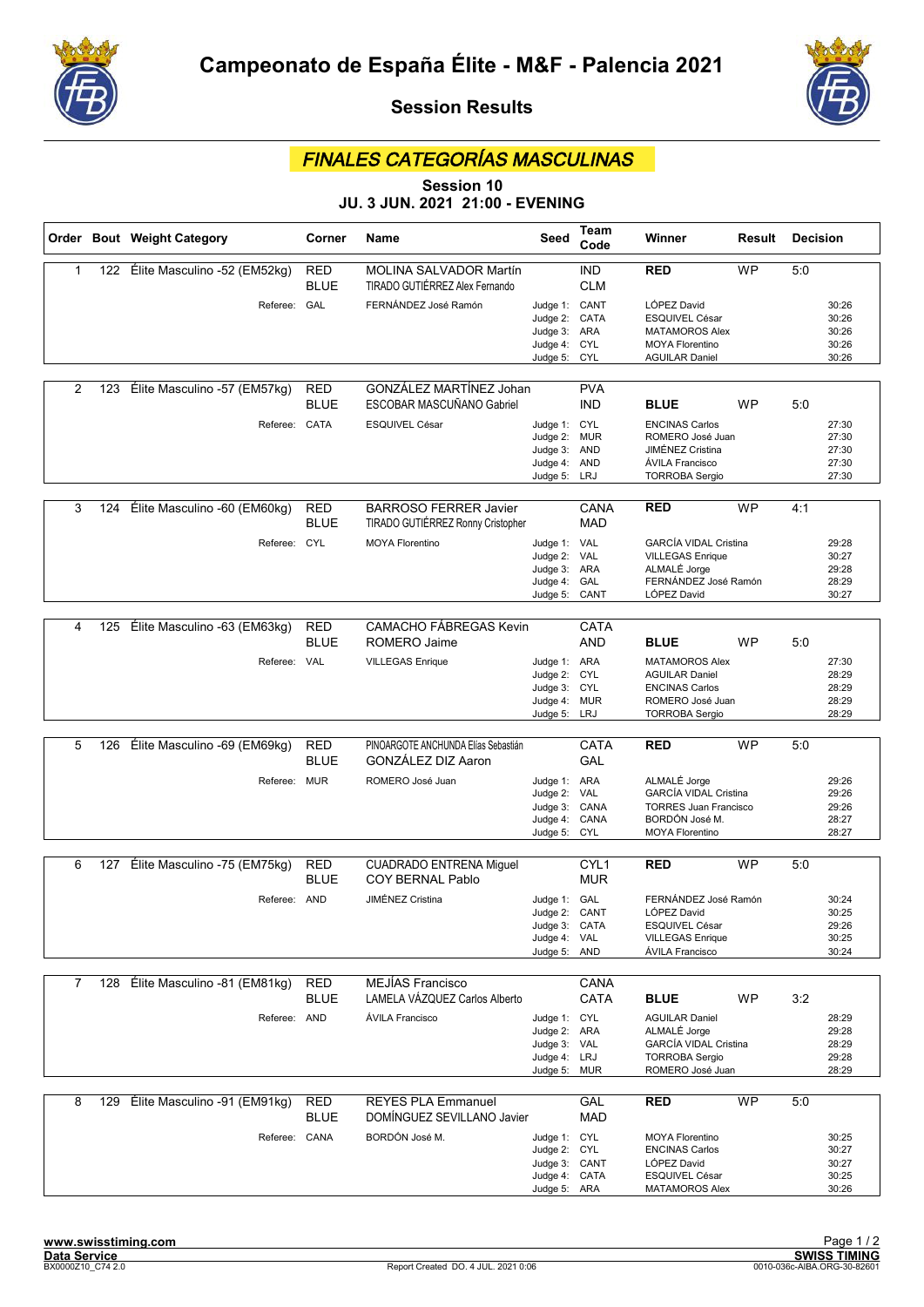



#### Session 10

#### JU. 3 JUN. 2021 21:00 - EVENING

|   |     | <b>Order Bout Weight Category</b> | Corner      | <b>Name</b>                                                  | Seed                                                                         | Team<br>Code       | Winner                                                                                                                 | Result | <b>Decision</b>                           |
|---|-----|-----------------------------------|-------------|--------------------------------------------------------------|------------------------------------------------------------------------------|--------------------|------------------------------------------------------------------------------------------------------------------------|--------|-------------------------------------------|
| 9 | 130 | Elite Masculino +91 (EM92kg) RED  | <b>BLUE</b> | GHADFA DRISSI EL AISSAOUI Ayoub<br>DIOP NIANG Makhtar Ndiaga |                                                                              | <b>MAD</b><br>CANA | <b>RED</b>                                                                                                             | WP     | 5:0                                       |
|   |     | Referee: ARA                      |             | ALMALÉ Jorge                                                 | Judge 1: VAL<br>Judge 2: AND<br>Judge 3: CYL<br>Judge 4: AND<br>Judge 5: GAL |                    | <b>VILLEGAS Enrique</b><br>ÁVILA Francisco<br><b>AGUILAR Daniel</b><br><b>JIMÉNEZ Cristina</b><br>FERNÁNDEZ José Ramón |        | 29:26<br>29:26<br>29:26<br>29:26<br>29:26 |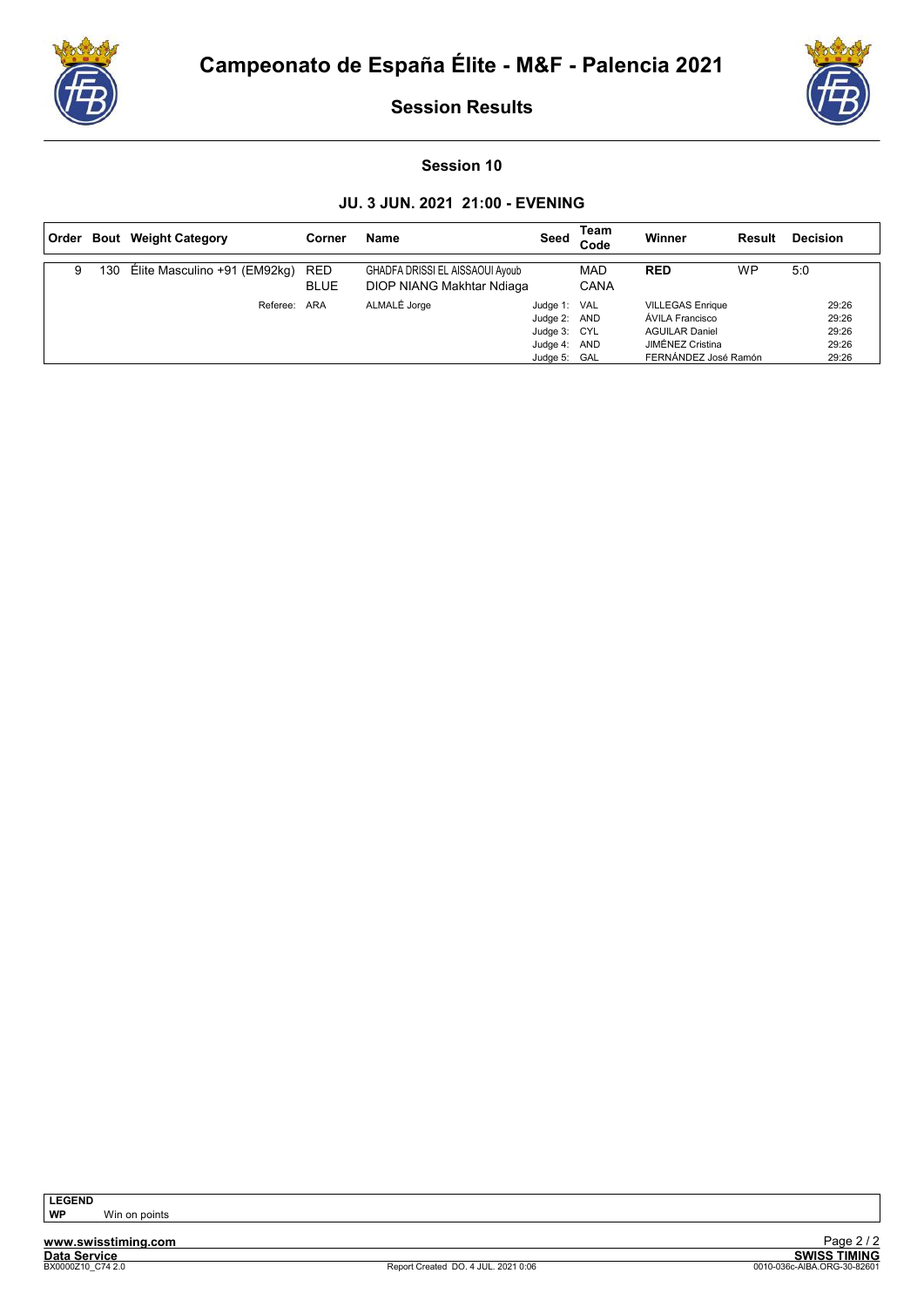

#### **NOTA ACLARATORIA SOBRE CAMPEONES DE ESPAÑA EN -69 Y -81 KG**

La Federación Española de Boxeo quiere dejar constancia de que en las divisiones de peso de - 69 kg y -81 kg de la división masculina, los Campeones de España no se corresponden con aquellos que ganaron la competición en cada uno de los pesos.

La razón es que los deportistas que consiguieron la victoria en la final no reunían las condiciones requeridas (nacionalidad vigente) para optar al Título de Campeón de España.

Por tanto, en -69 kg, el Campeón de España 2021 es **Aarón González Diz** (Galicia), siendo Sebastián Pinoargote Anchundia el Campeón del Torneo.

En -81 kg, el Campeón de España 2021 es **Francisco Mejías** (Canarias), siendo Carlos Alberto Lamela Vázquez el Campeón del Torneo.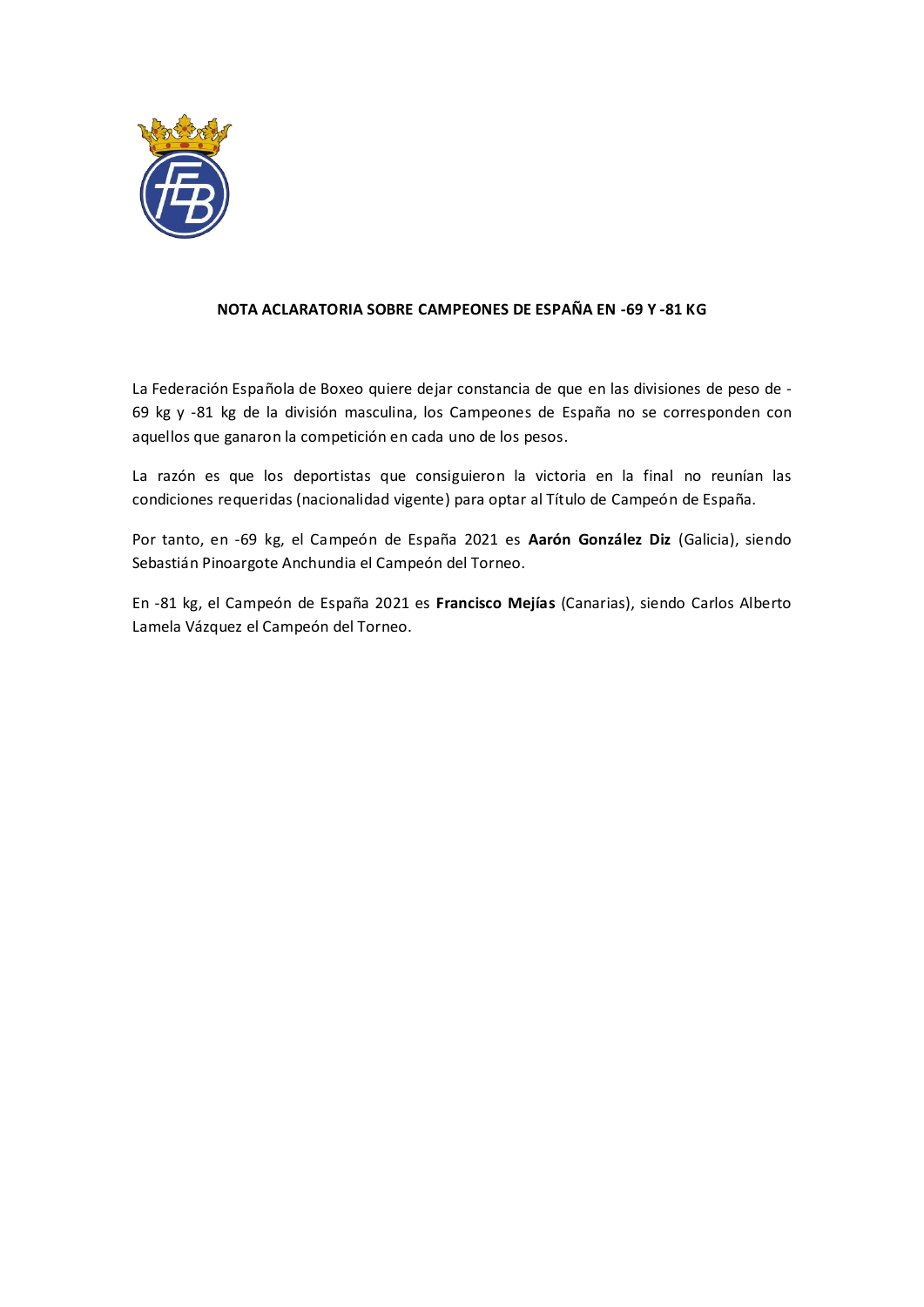

Élite Femenino -48 (EF48 kg)



Draw Sheet

## As of SÁ. 3 JUL. 2021



**NOTES** 

Sorting order for ranked 3rd: from semifinals, first, loser against the gold medallist, second, loser against the silver medallist. For ranked 5th: from quarterfinals, same criteria to list the first two losers and then, loser against 1st listed with ranking 3, then 2nd listed with ranking 3

LEGEND

**WP** Win on points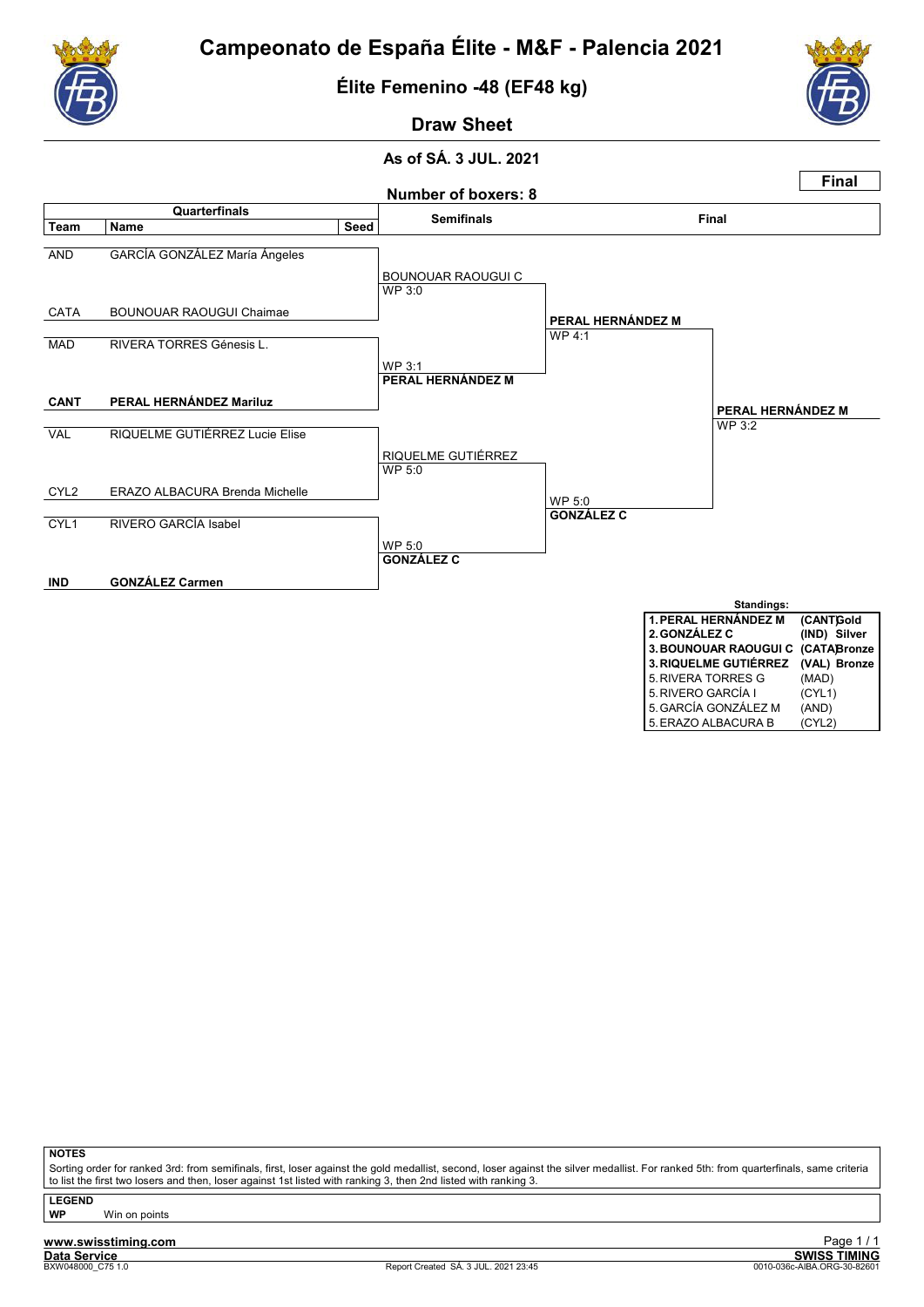

Élite Femenino -51 (EF51 kg)



Draw Sheet

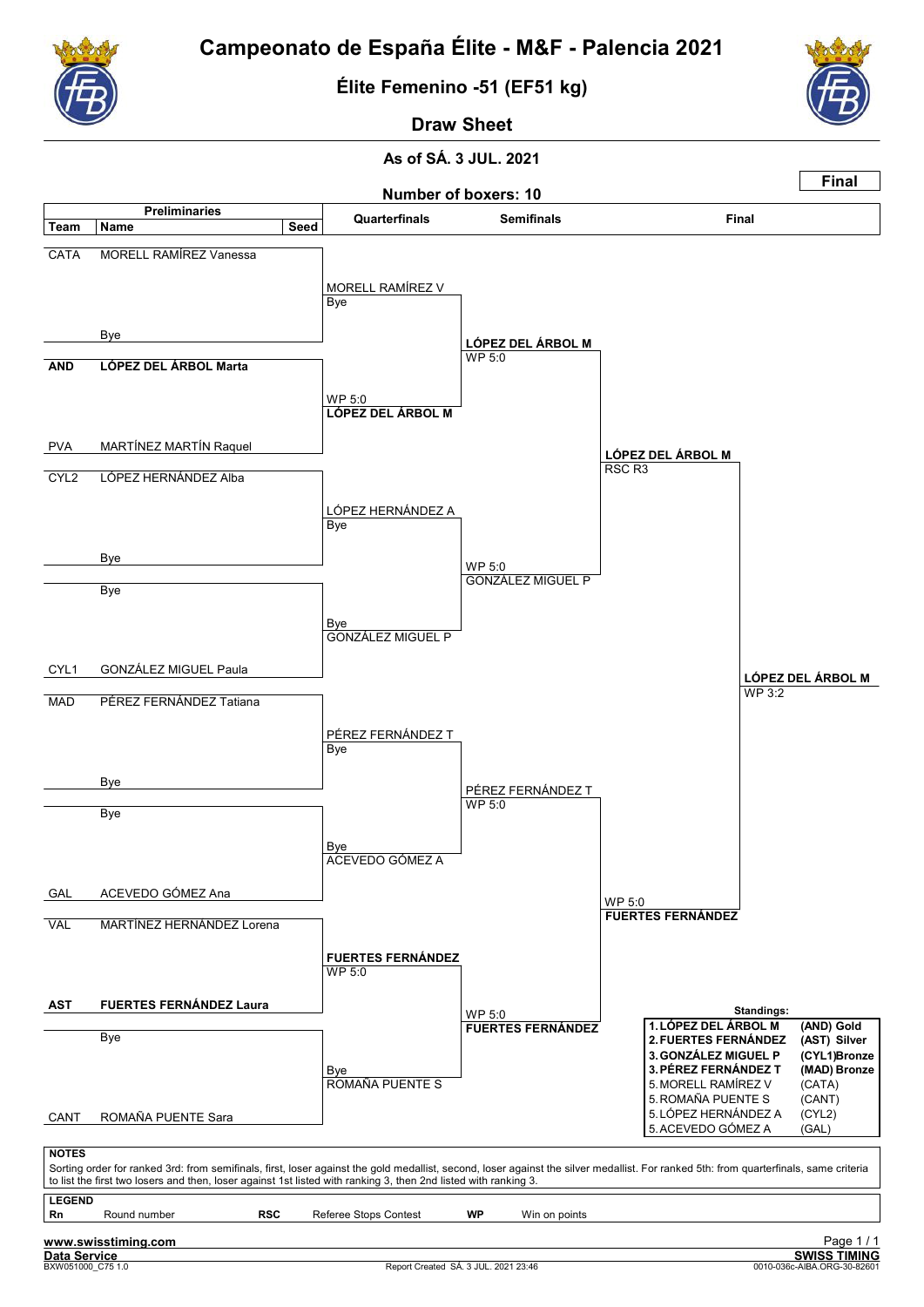

Élite Femenino -54 (EF54 kg)



## Draw Sheet



| <b>NOTES</b>                                                                                                                                                                                                                                                                                             |                     |            |                       |    |                     |  |  |  |
|----------------------------------------------------------------------------------------------------------------------------------------------------------------------------------------------------------------------------------------------------------------------------------------------------------|---------------------|------------|-----------------------|----|---------------------|--|--|--|
| Sorting order for ranked 3rd: from semifinals, first, loser against the gold medallist, second, loser against the silver medallist. For ranked 5th: from quarterfinals, same criteria<br>to list the first two losers and then, loser against 1st listed with ranking 3, then 2nd listed with ranking 3. |                     |            |                       |    |                     |  |  |  |
|                                                                                                                                                                                                                                                                                                          |                     |            |                       |    |                     |  |  |  |
| <b>LEGEND</b>                                                                                                                                                                                                                                                                                            |                     |            |                       |    |                     |  |  |  |
| Rn                                                                                                                                                                                                                                                                                                       | Round number        | <b>RSC</b> | Referee Stops Contest | WP | Win on points       |  |  |  |
|                                                                                                                                                                                                                                                                                                          |                     |            |                       |    |                     |  |  |  |
|                                                                                                                                                                                                                                                                                                          | www.swisstiming.com |            |                       |    | Page 1/1            |  |  |  |
|                                                                                                                                                                                                                                                                                                          | <b>Data Service</b> |            |                       |    | <b>SWISS TIMING</b> |  |  |  |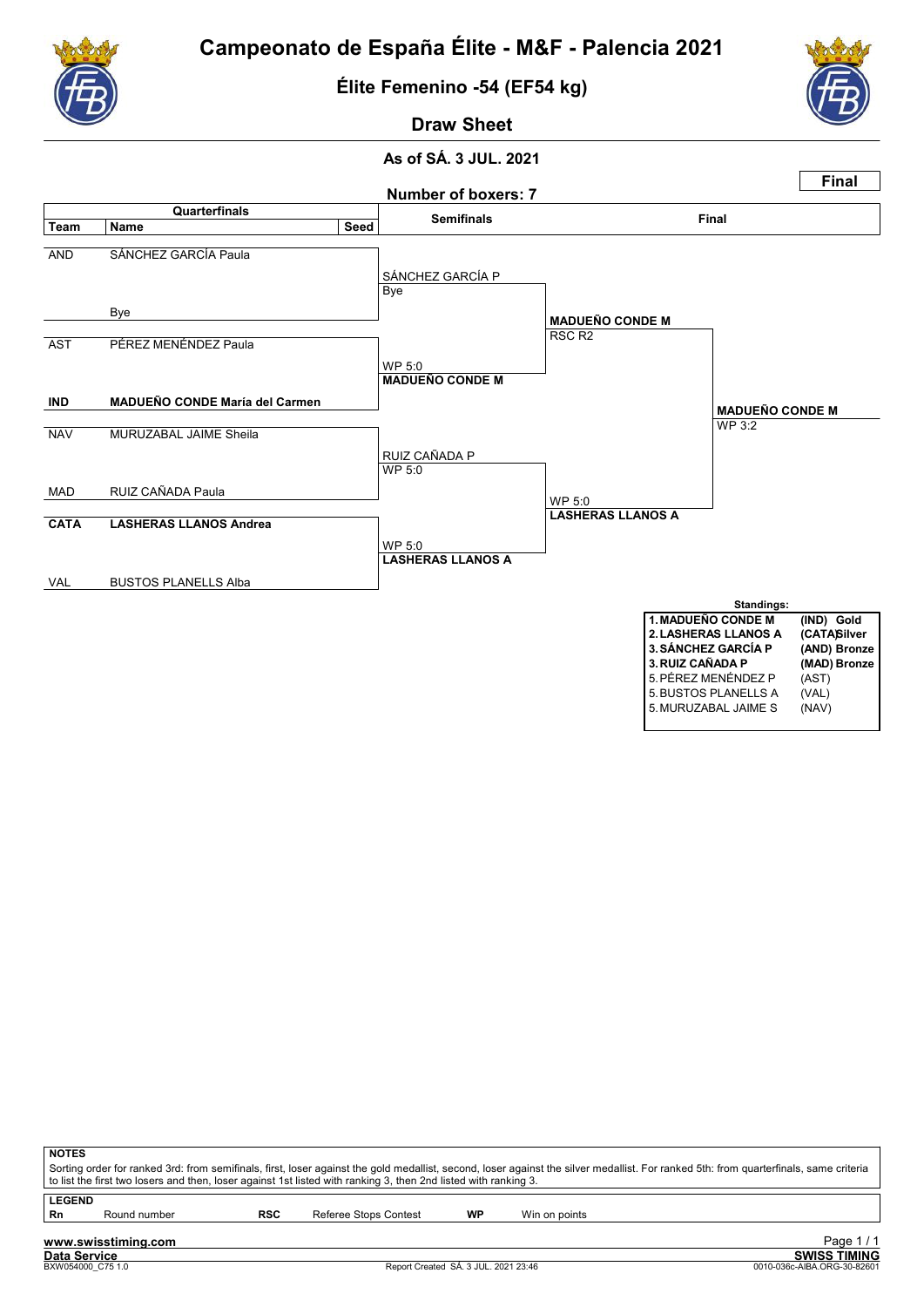

Élite Femenino -57 (EF57 kg)





#### As of SÁ. 3 JUL. 2021



**NOTES** 

Sorting order for ranked 3rd: from semifinals, first, loser against the gold medallist, second, loser against the silver medallist. For ranked 5th: from quarterfinals, same criteria to list the first two losers and then, loser against 1st listed with ranking 3, then 2nd listed with ranking 3.

LEGEND

**WP** Win on points

www.swisstiming.com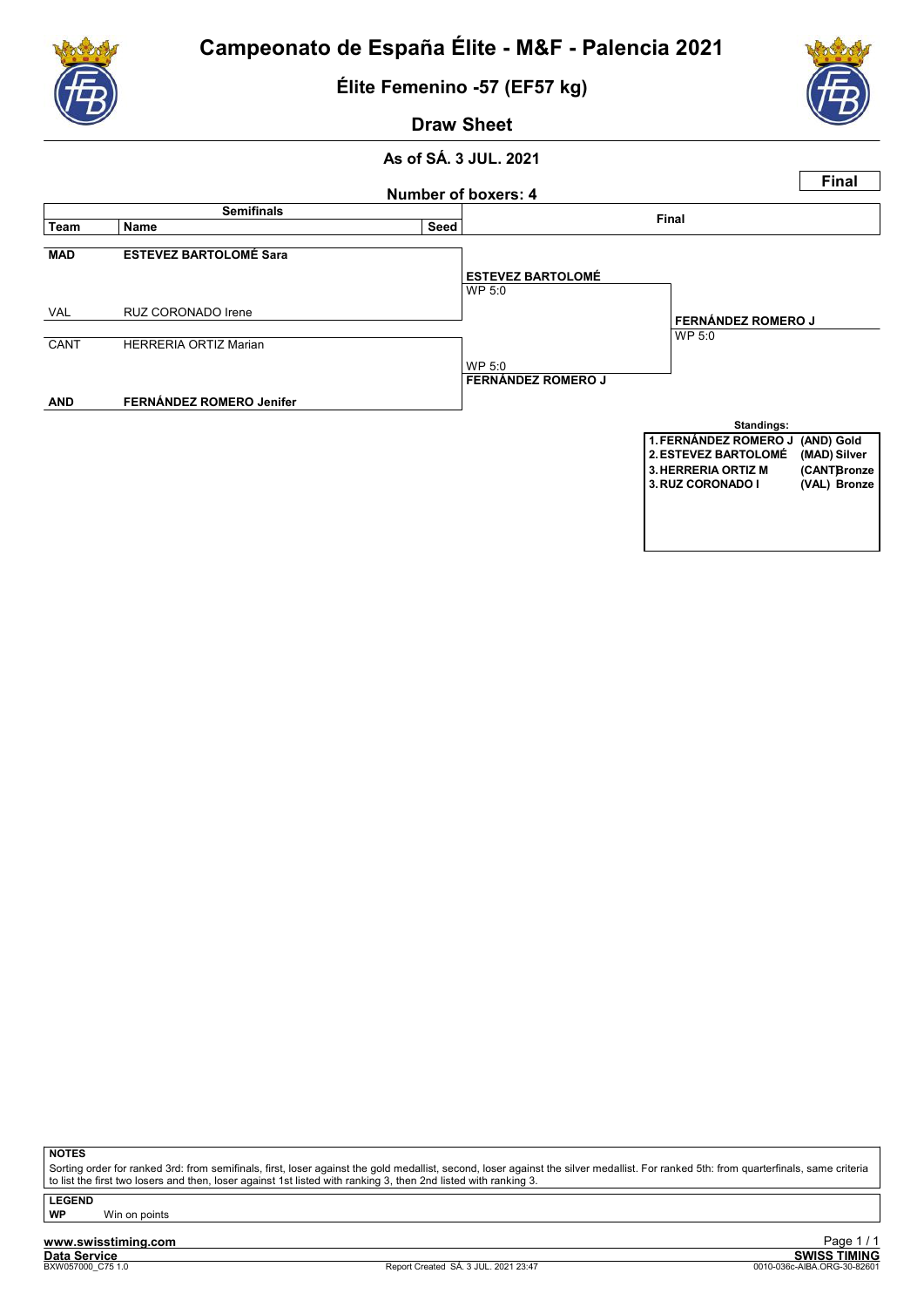

Élite Femenino -60 (EF60 kg)



Draw Sheet

#### As of SÁ. 3 JUL. 2021



**NOTES** 

Sorting order for ranked 3rd: from semifinals, first, loser against the gold medallist, second, loser against the silver medallist. For ranked 5th: from quarterfinals, same criteria to list the first two losers and then, loser against 1st listed with ranking 3, then 2nd listed with ranking 3.

LEGEND

**WP** Win on points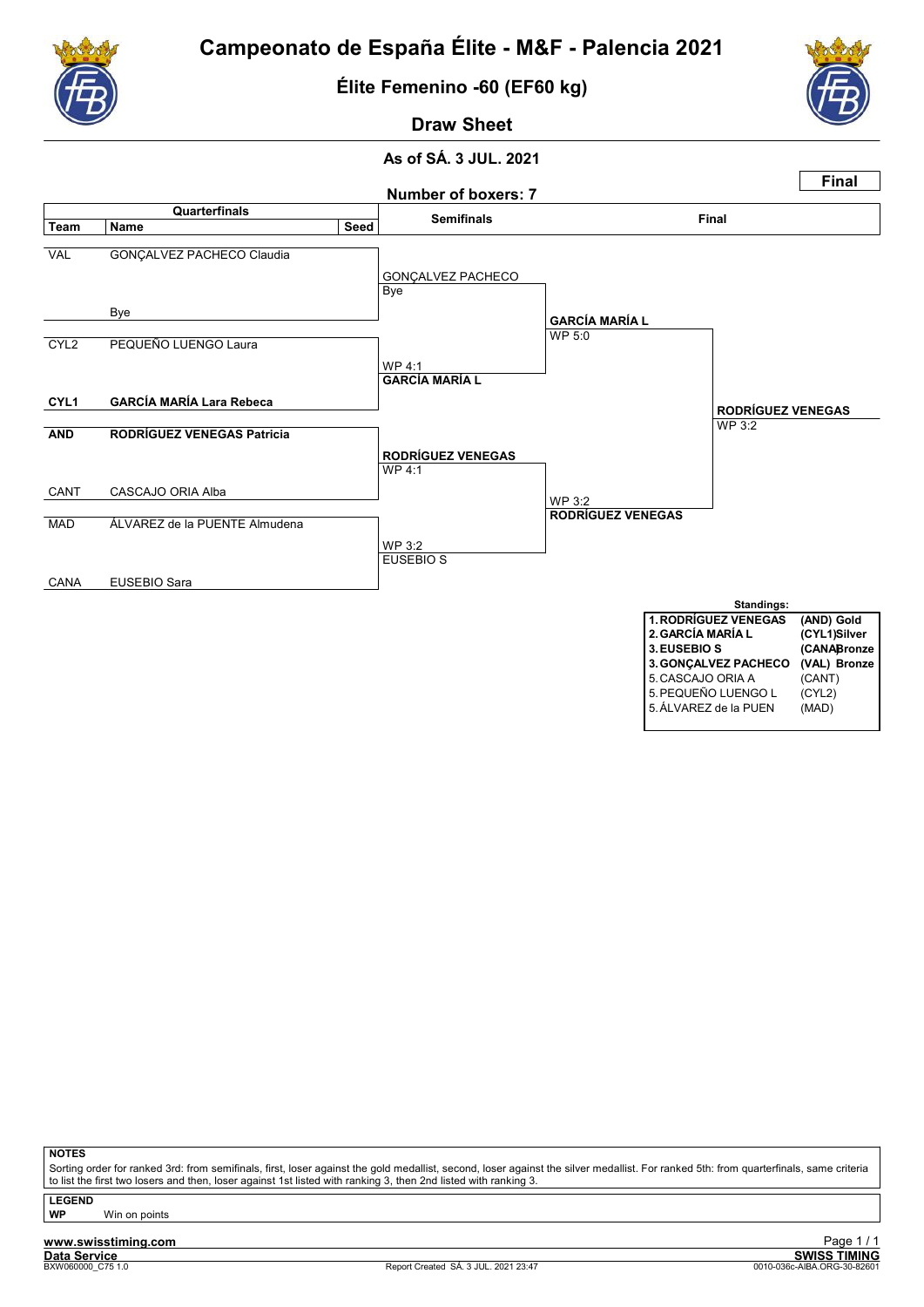

Élite Femenino -64 (EF64 kg)



Draw Sheet

#### As of SÁ. 3 JUL. 2021



**NOTES** 

Sorting order for ranked 3rd: from semifinals, first, loser against the gold medallist, second, loser against the silver medallist. For ranked 5th: from quarterfinals, same criteria to list the first two losers and then, loser against 1st listed with ranking 3, then 2nd listed with ranking 3.

LEGEND

**WP** Win on points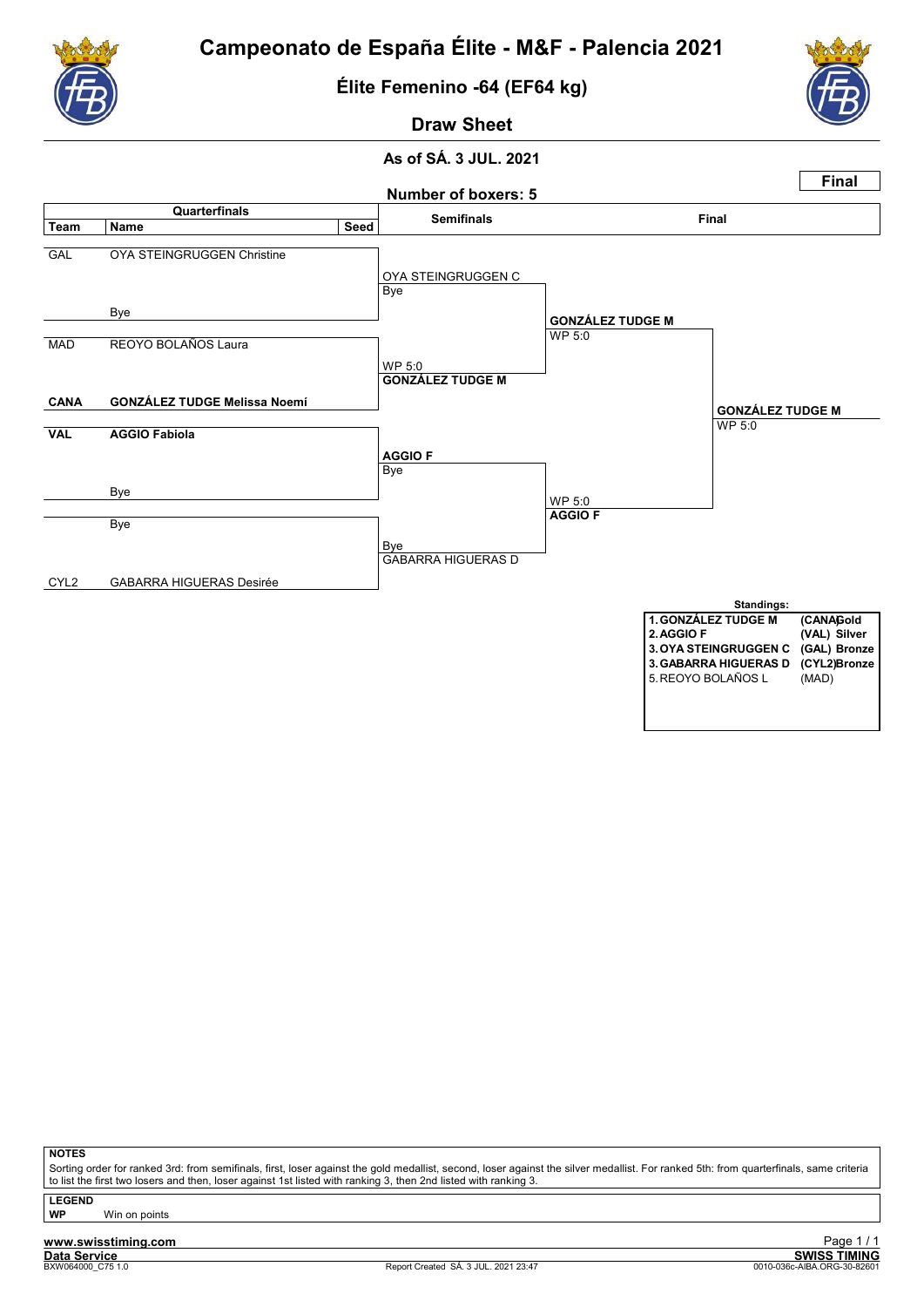

Élite Femenino -69 (EF69 kg)



Draw Sheet



| <b>NOTES</b>  |                                                                                                                                                                                       |            |                                                                                                                 |    |               |  |  |  |
|---------------|---------------------------------------------------------------------------------------------------------------------------------------------------------------------------------------|------------|-----------------------------------------------------------------------------------------------------------------|----|---------------|--|--|--|
|               | Sorting order for ranked 3rd: from semifinals, first, loser against the gold medallist, second, loser against the silver medallist. For ranked 5th: from quarterfinals, same criteria |            |                                                                                                                 |    |               |  |  |  |
|               |                                                                                                                                                                                       |            | to list the first two losers and then, loser against 1st listed with ranking 3, then 2nd listed with ranking 3. |    |               |  |  |  |
| <b>LEGEND</b> |                                                                                                                                                                                       |            |                                                                                                                 |    |               |  |  |  |
| <b>Rn</b>     | Round number                                                                                                                                                                          | <b>RSC</b> | Referee Stops Contest                                                                                           | WP | Win on points |  |  |  |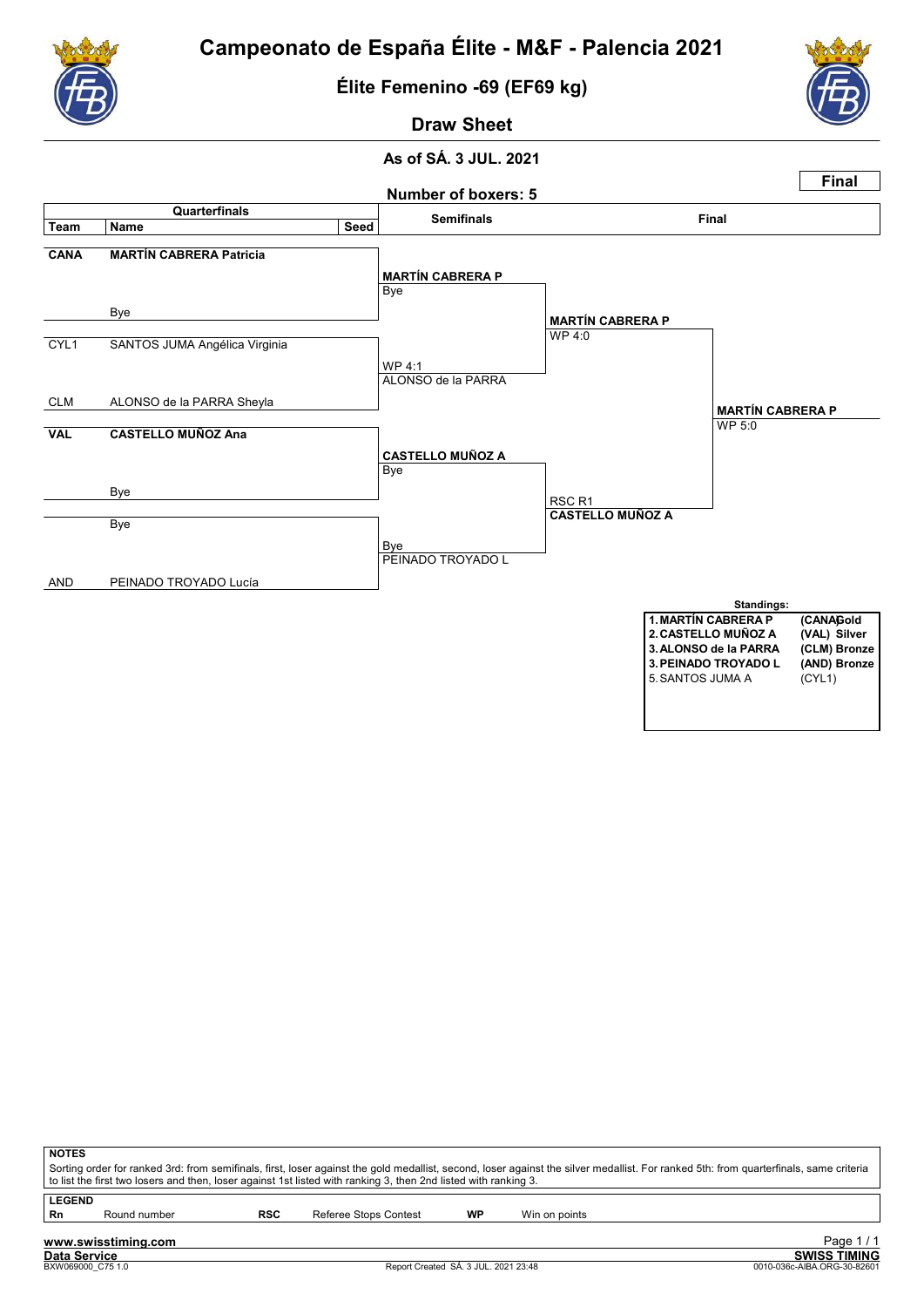

Élite Femenino -75 (EF75 kg)





## Draw Sheet

## As of SÁ. 3 JUL. 2021 Number of boxers: 3 Final semifinals in the Semifinal Semifinal Seed of the Seed of the Seed of the Seed of the Seed of the Seed of the Seed of the Seed of the Seed of the Seed of the Seed of the Seed of the Seed of the Seed of the Seed of the Seed CANT DÍEZ GUTIÉRREZ Ondiz Bye Bye GAL VÁZQUEZ CARO Olga WP 3:2 MAD HUMBRÍAS AYMERICH Andrea DÍEZ GUTIÉRREZ O RSC R1 VÁZQUEZ CARO O VÁZQUEZ CARO O Standings: 1. VÁZQUEZ CARO O (GAL) Gold<br>2. DÍEZ GUTIÉRREZ O (CANTSIlver 2. DÍEZ GUTIÉRREZ O (CANT)<br>3. HUMBRÍAS AYMERICH (MAD) Bronze 3. HUMBRÍAS AYMERICH

|    | <b>NOTES</b>                                                                                                                                                                          |            |                       |    |               |  |  |  |
|----|---------------------------------------------------------------------------------------------------------------------------------------------------------------------------------------|------------|-----------------------|----|---------------|--|--|--|
|    | Sorting order for ranked 3rd: from semifinals, first, loser against the gold medallist, second, loser against the silver medallist. For ranked 5th: from quarterfinals, same criteria |            |                       |    |               |  |  |  |
|    | to list the first two losers and then, loser against 1st listed with ranking 3, then 2nd listed with ranking 3.                                                                       |            |                       |    |               |  |  |  |
|    | <b>LEGEND</b>                                                                                                                                                                         |            |                       |    |               |  |  |  |
| Rn | Round number                                                                                                                                                                          | <b>RSC</b> | Referee Stops Contest | WP | Win on points |  |  |  |

|  | Rouna nu |  |
|--|----------|--|
|  |          |  |
|  |          |  |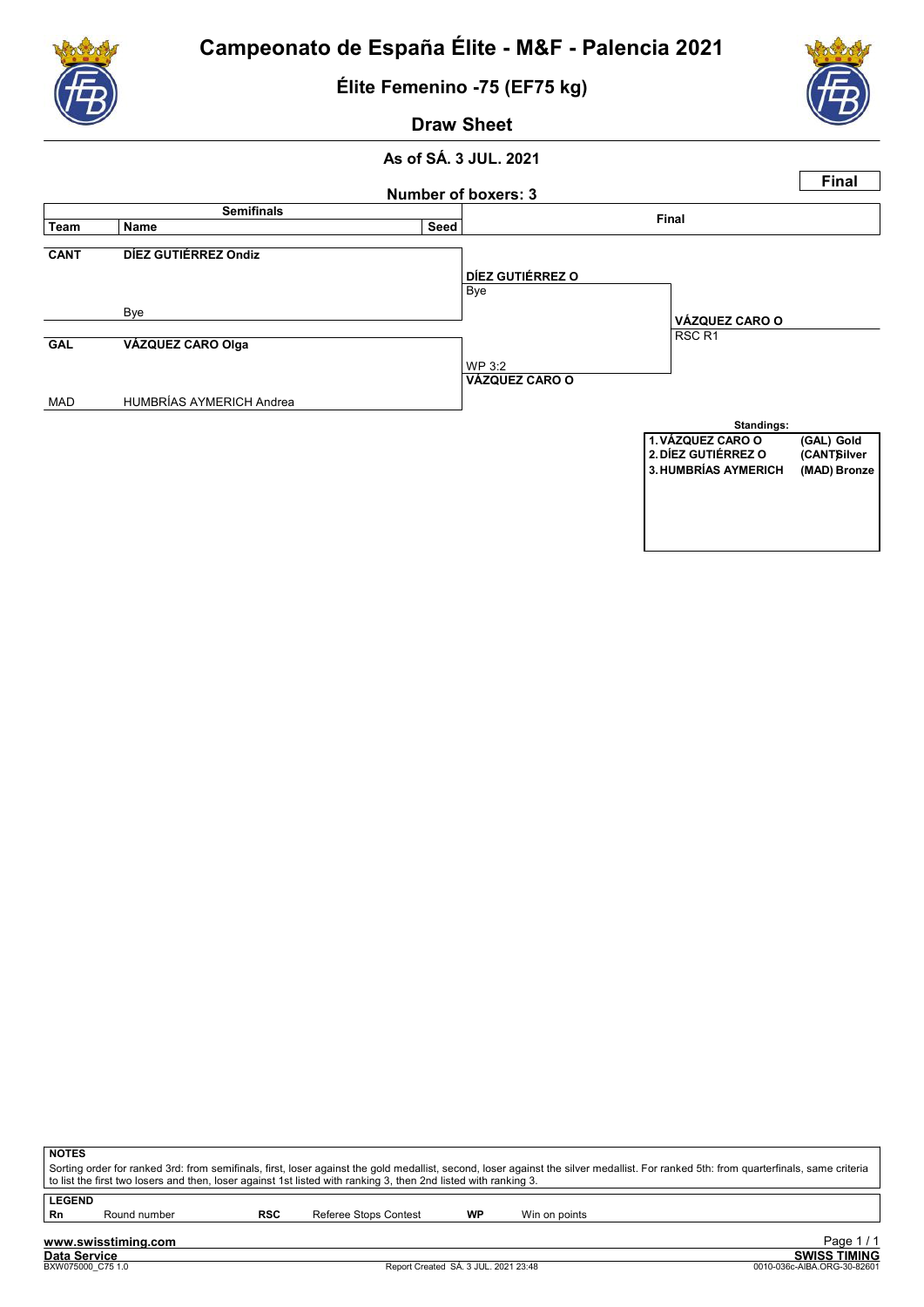

Élite Femenino +81 (EF82 kg)

Draw Sheet



## As of SÁ. 3 JUL. 2021



**NOTES** 

Sorting order for ranked 3rd: from semifinals, first, loser against the gold medallist, second, loser against the silver medallist. For ranked 5th: from quarterfinals, same criteria to list the first two losers and then, loser against 1st listed with ranking 3, then 2nd listed with ranking 3.

LEGEND

**WP** Win on points

www.swisstiming.com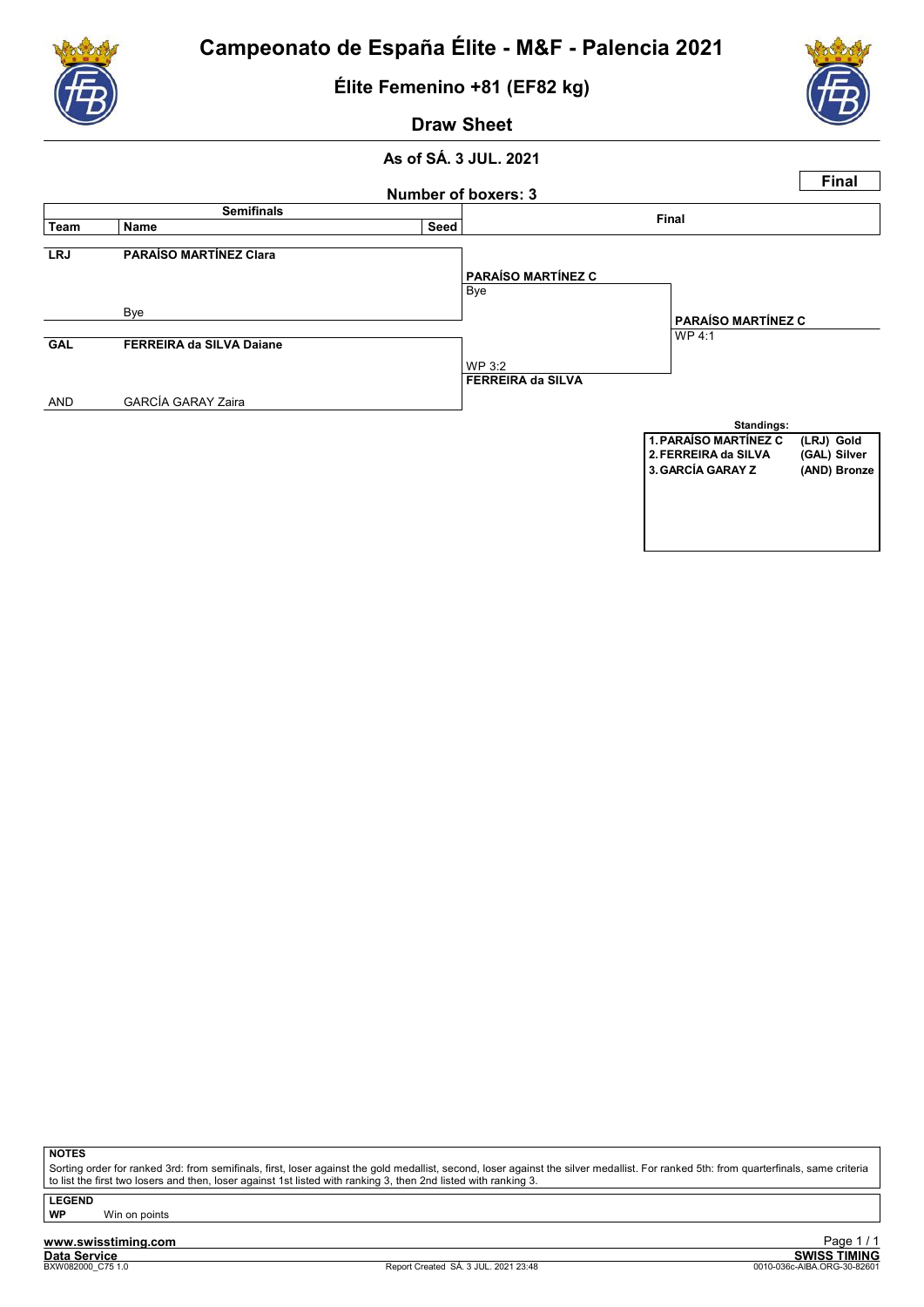

Élite Masculino -52 (EM52 kg)



Draw Sheet



| NOTES         |                     |            | to list the first two losers and then, loser against 1st listed with ranking 3, then 2nd listed with ranking 3. |    | Sorting order for ranked 3rd: from semifinals, first, loser against the gold medallist, second, loser against the silver medallist. For ranked 5th: from quarterfinals, same criteria |                     |
|---------------|---------------------|------------|-----------------------------------------------------------------------------------------------------------------|----|---------------------------------------------------------------------------------------------------------------------------------------------------------------------------------------|---------------------|
| <b>LEGEND</b> |                     |            |                                                                                                                 |    |                                                                                                                                                                                       |                     |
| l Rn          | Round number        | <b>RSC</b> | Referee Stops Contest                                                                                           | WP | Win on points                                                                                                                                                                         |                     |
|               | www.swisstiming.com |            |                                                                                                                 |    |                                                                                                                                                                                       | Page 1/1            |
|               | <b>Data Service</b> |            |                                                                                                                 |    |                                                                                                                                                                                       | <b>SWISS TIMING</b> |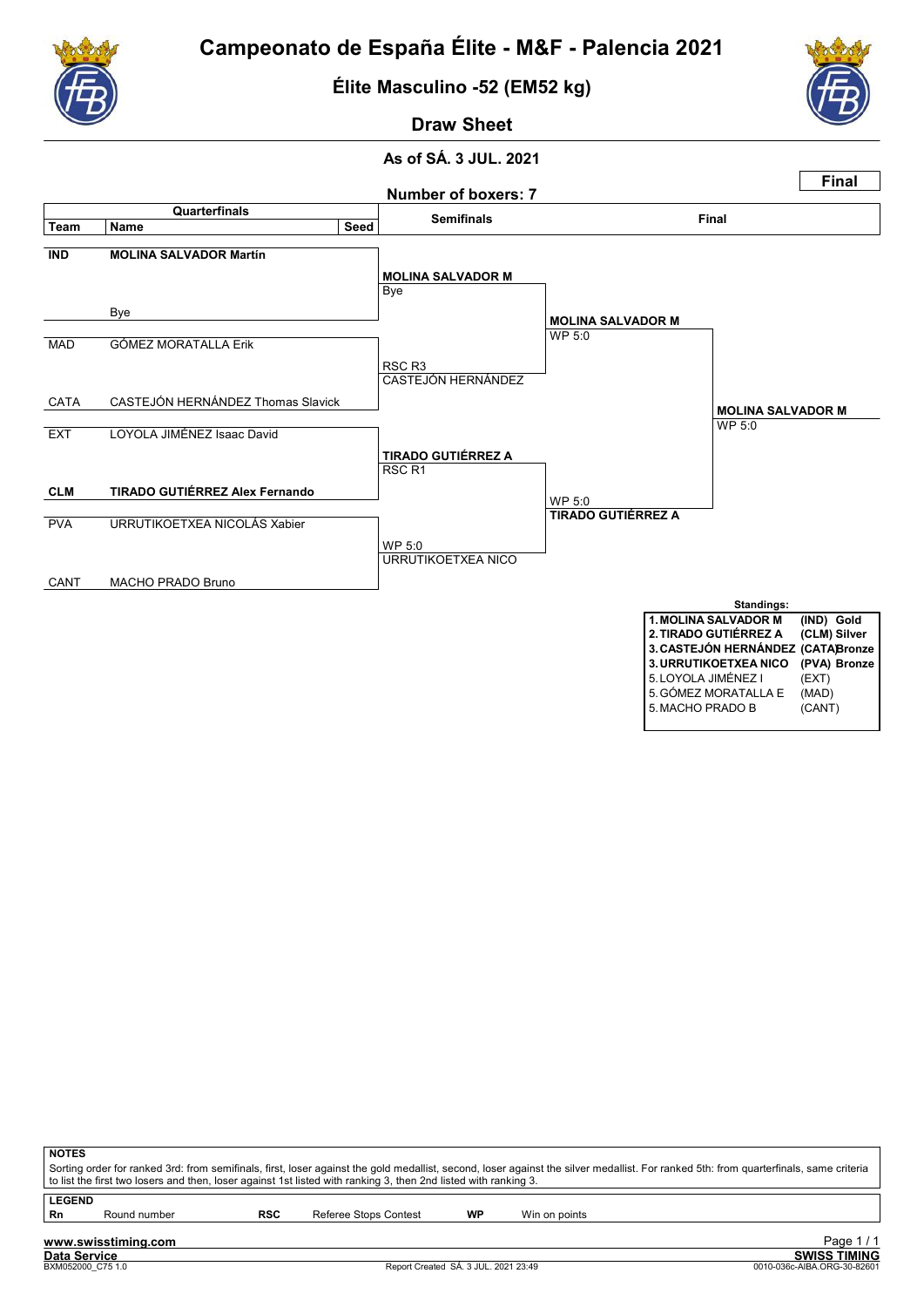

Élite Masculino -57 (EM57 kg)



## Draw Sheet

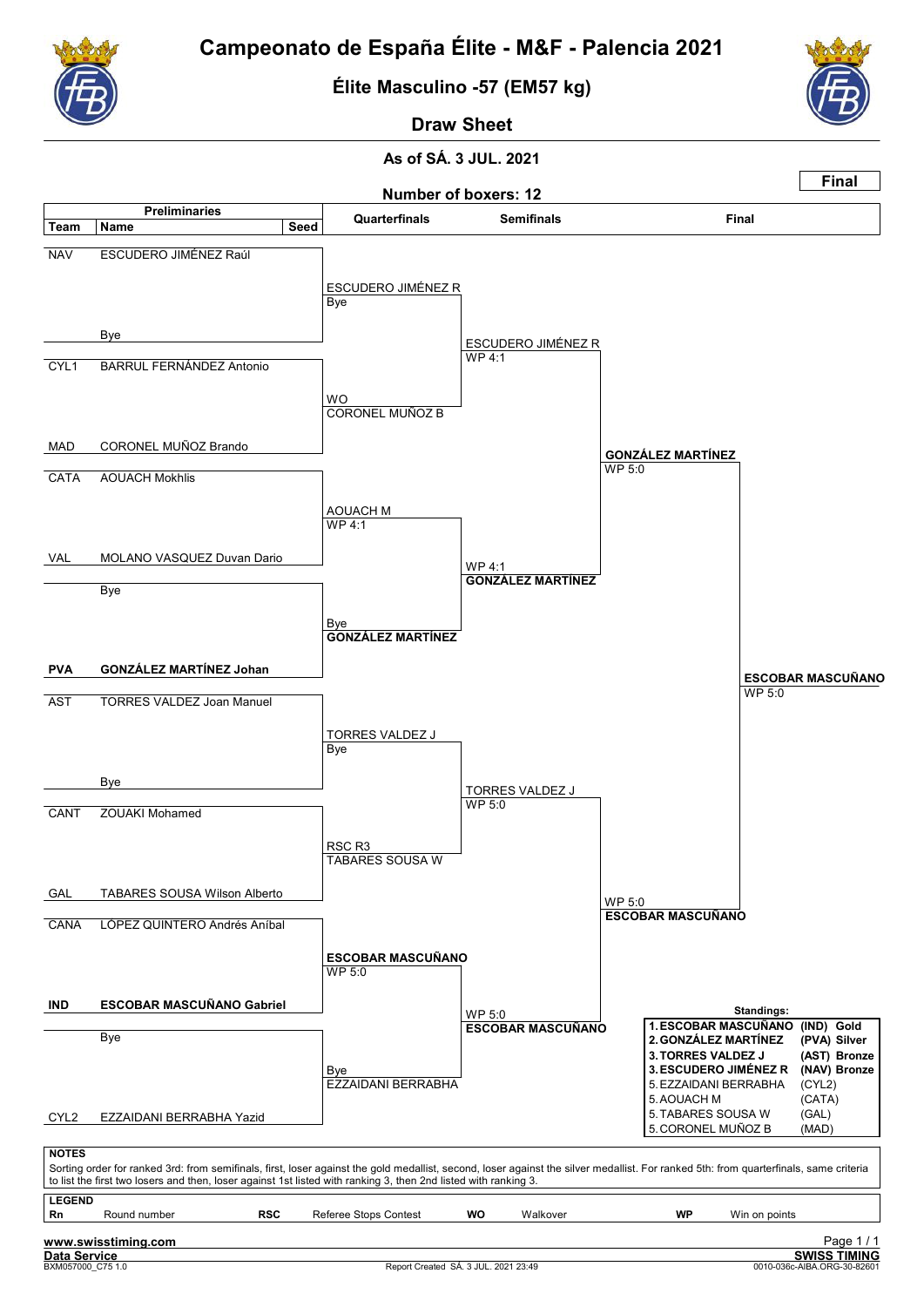

Élite Masculino -60 (EM60 kg)



Draw Sheet

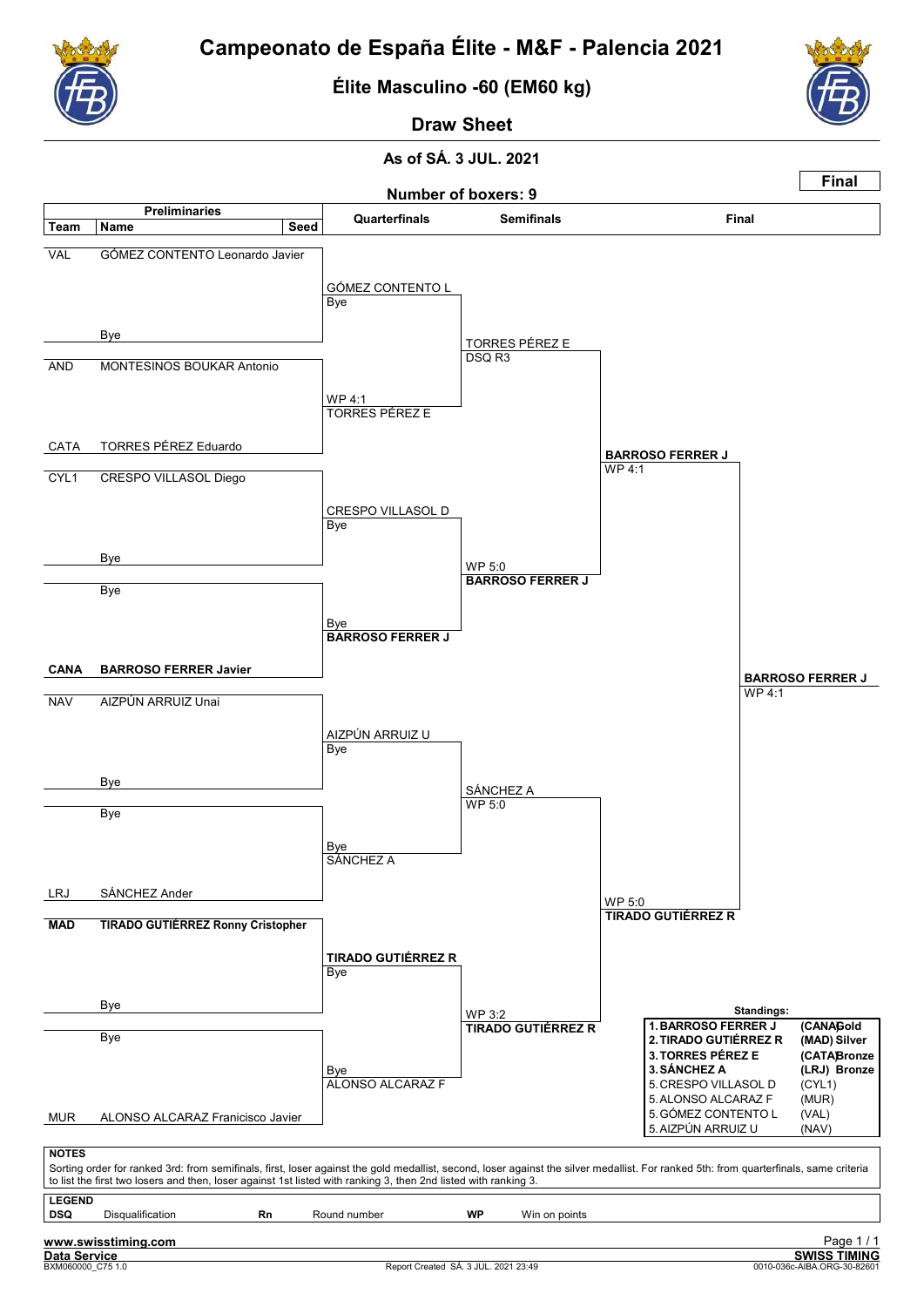![](_page_36_Picture_0.jpeg)

Élite Masculino -63 (EM63 kg)

![](_page_36_Picture_3.jpeg)

Draw Sheet

![](_page_36_Figure_6.jpeg)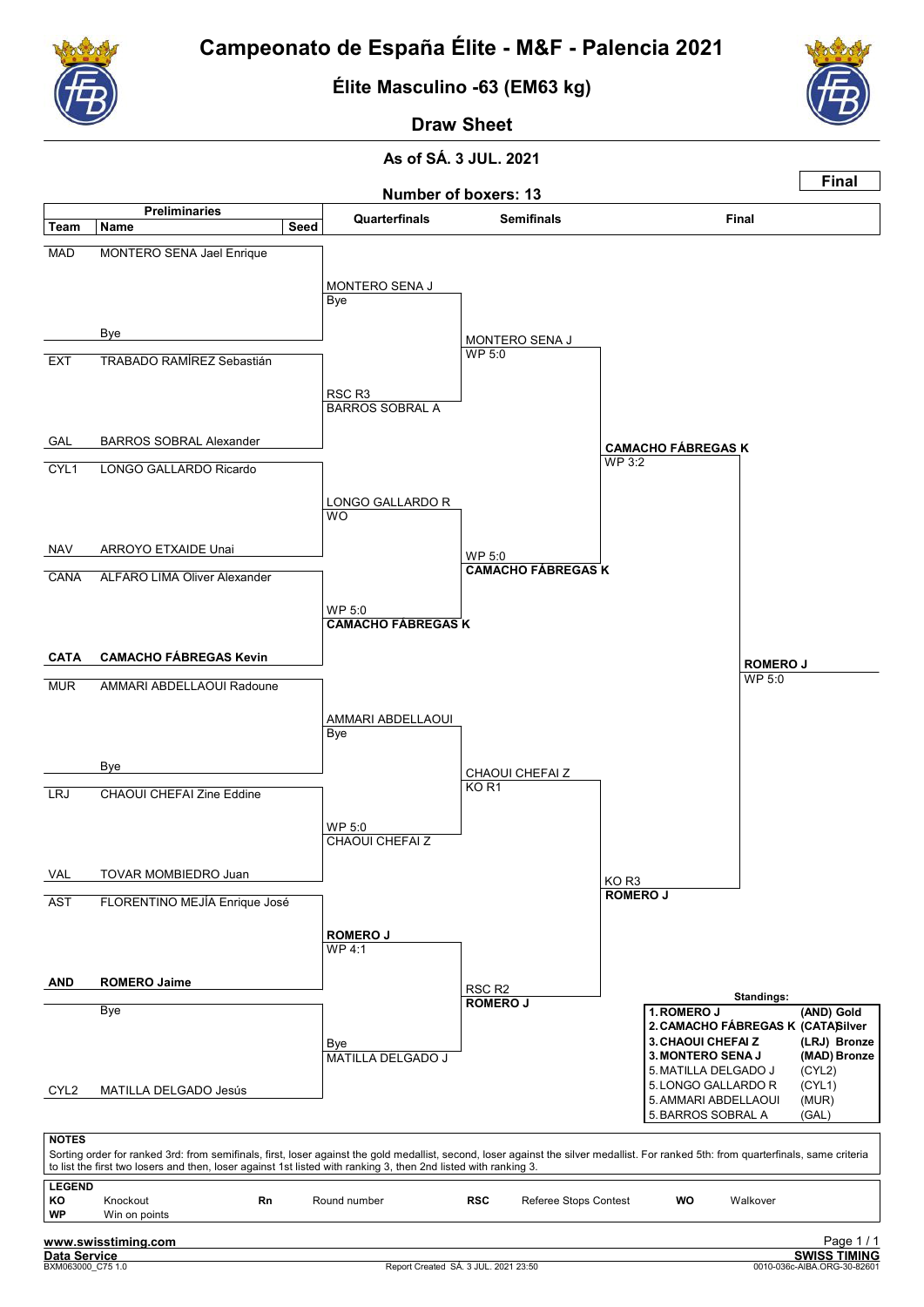![](_page_37_Picture_0.jpeg)

Élite Masculino -69 (EM69 kg)

![](_page_37_Picture_3.jpeg)

Draw Sheet

![](_page_37_Figure_6.jpeg)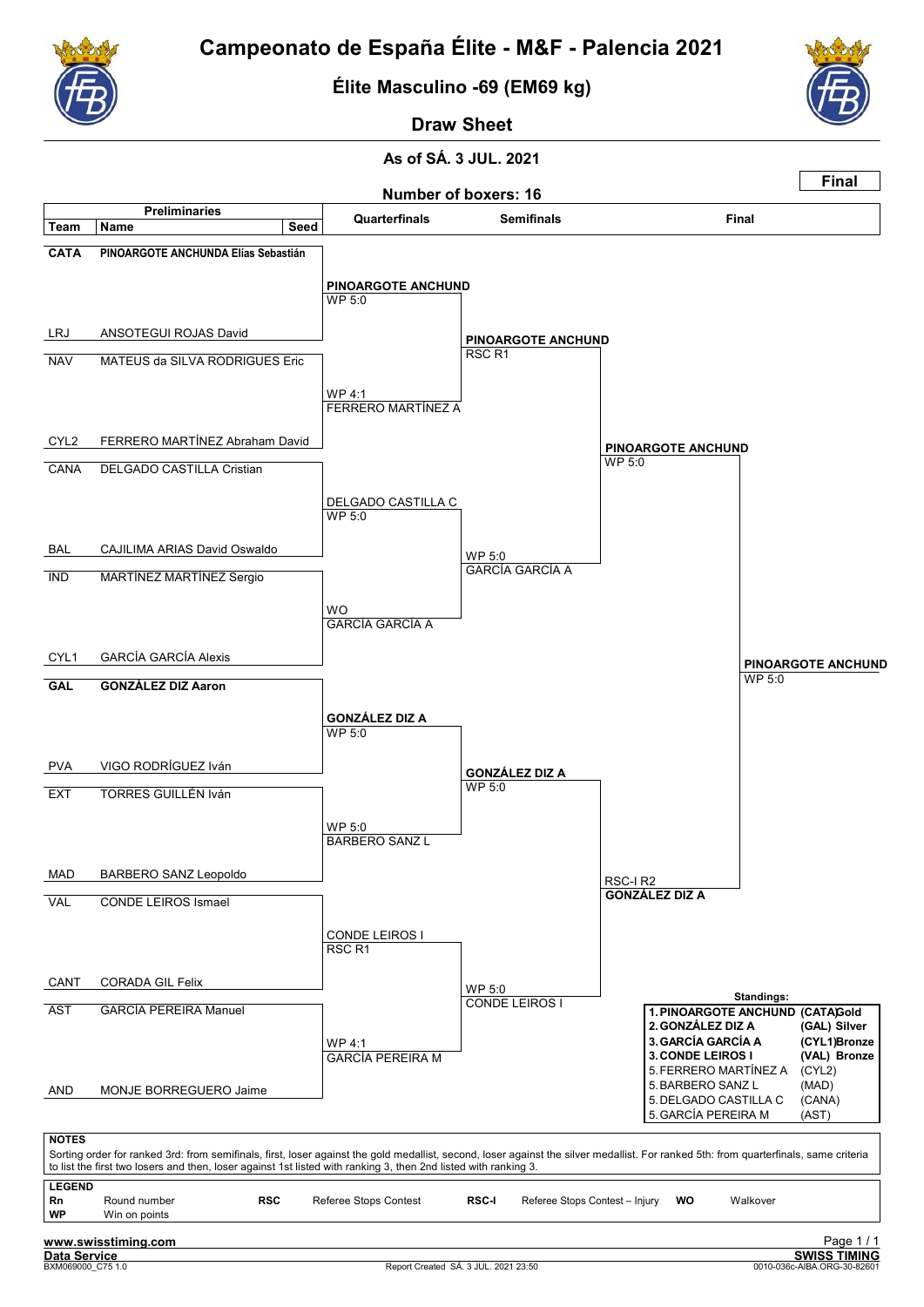![](_page_38_Picture_0.jpeg)

Élite Masculino -75 (EM75 kg)

![](_page_38_Picture_3.jpeg)

Draw Sheet

![](_page_38_Figure_6.jpeg)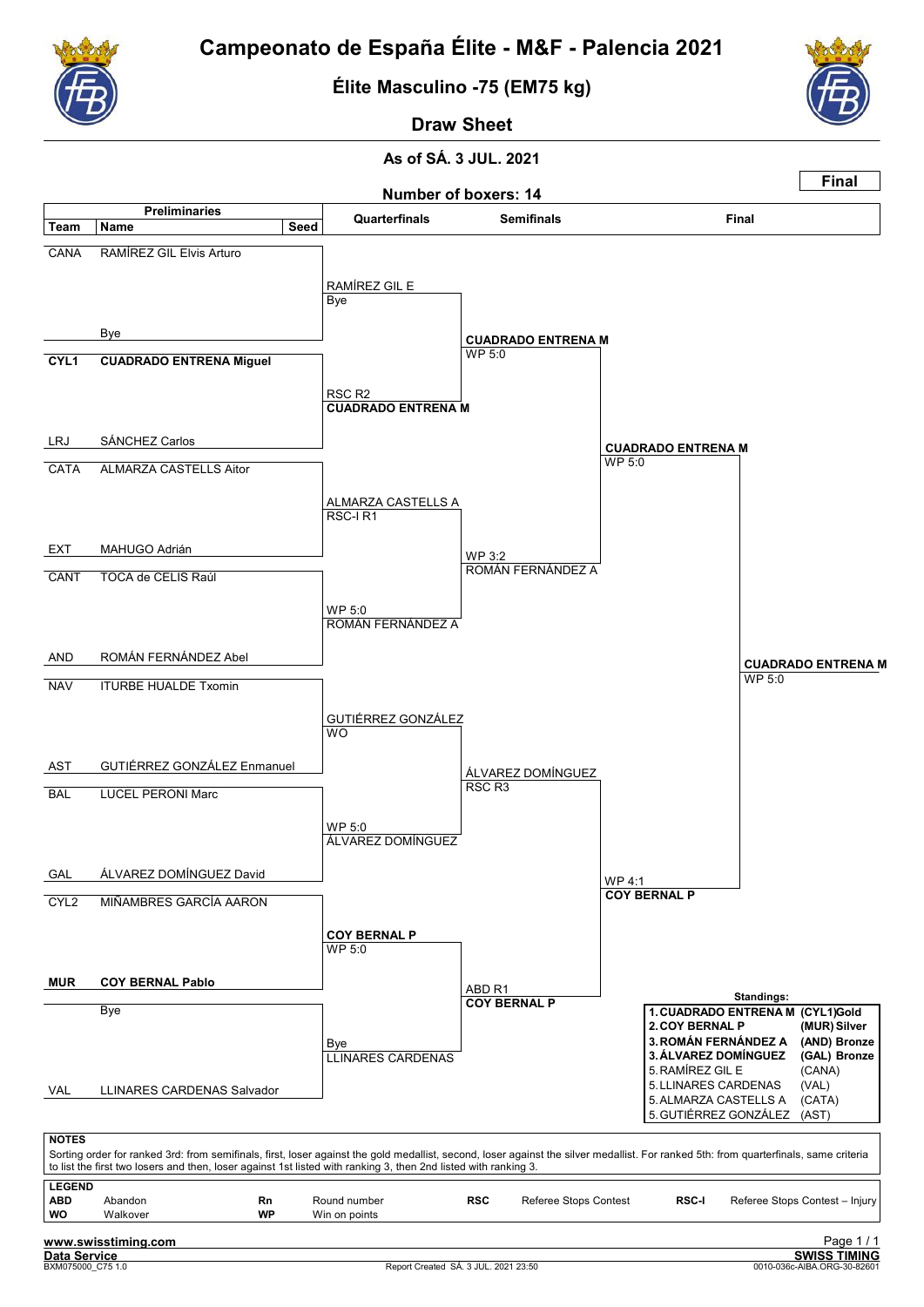![](_page_39_Picture_0.jpeg)

Élite Masculino -81 (EM81 kg)

![](_page_39_Picture_3.jpeg)

Draw Sheet

![](_page_39_Figure_6.jpeg)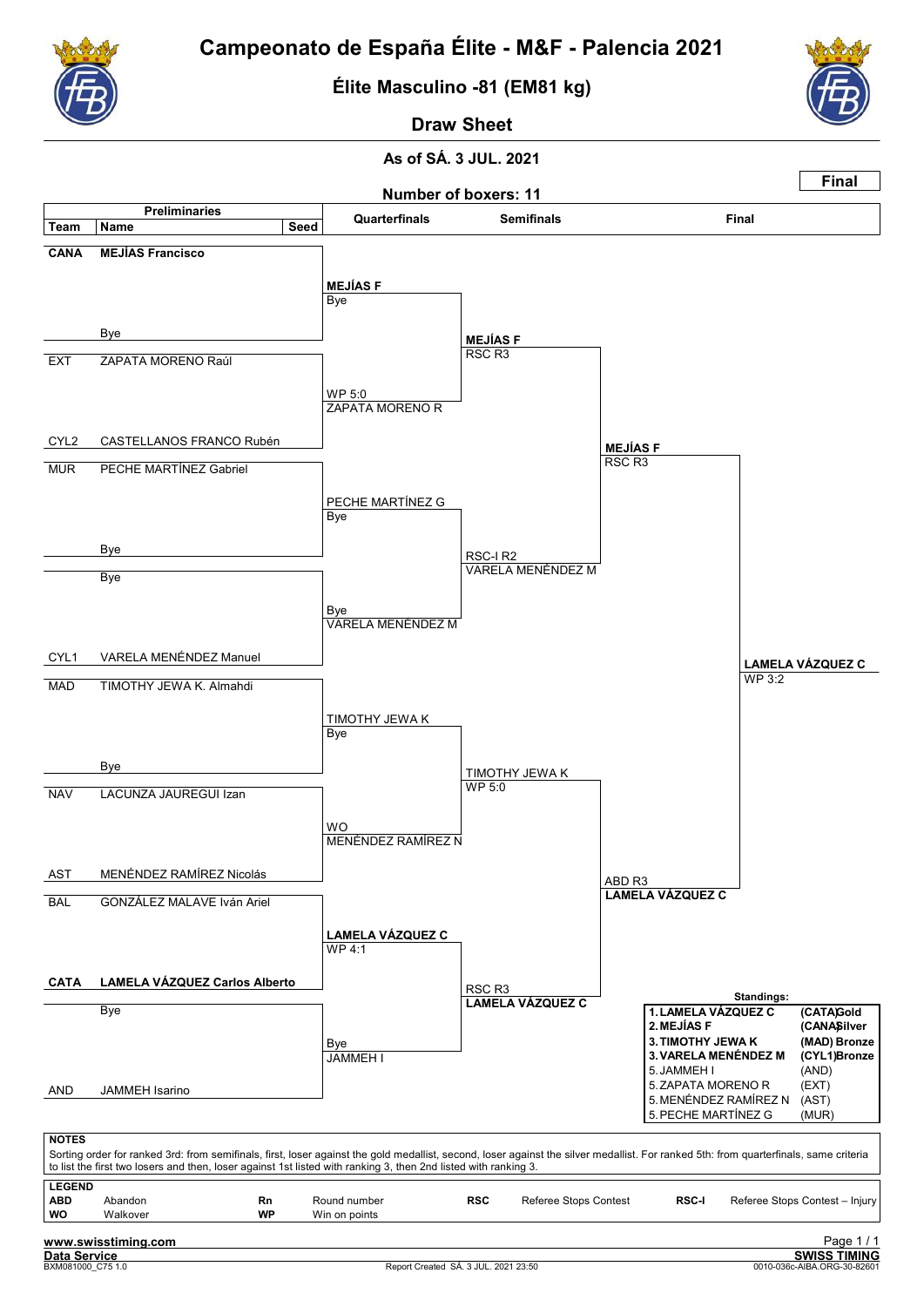![](_page_40_Picture_0.jpeg)

Élite Masculino -91 (EM91 kg)

![](_page_40_Picture_3.jpeg)

Draw Sheet

![](_page_40_Figure_6.jpeg)

| <b>NOTES</b>  |                                                                                                                                                                                       |    |               |    |              |            |                       |  |  |  |
|---------------|---------------------------------------------------------------------------------------------------------------------------------------------------------------------------------------|----|---------------|----|--------------|------------|-----------------------|--|--|--|
|               | Sorting order for ranked 3rd: from semifinals, first, loser against the gold medallist, second, loser against the silver medallist. For ranked 5th: from quarterfinals, same criteria |    |               |    |              |            |                       |  |  |  |
|               | to list the first two losers and then, loser against 1st listed with ranking 3, then 2nd listed with ranking 3.                                                                       |    |               |    |              |            |                       |  |  |  |
| <b>LEGEND</b> |                                                                                                                                                                                       |    |               |    |              |            |                       |  |  |  |
| <b>ABD</b>    | Abandon                                                                                                                                                                               | ĸо | Knockout      | Rn | Round number | <b>RSC</b> | Referee Stops Contest |  |  |  |
| <b>WO</b>     | Walkover                                                                                                                                                                              | WP | Win on points |    |              |            |                       |  |  |  |
|               |                                                                                                                                                                                       |    |               |    |              |            |                       |  |  |  |
|               | www.swisstiming.com                                                                                                                                                                   |    |               |    |              |            | Page 1/1              |  |  |  |
| Data Service  |                                                                                                                                                                                       |    |               |    |              |            | <b>SWISS TIMING</b>   |  |  |  |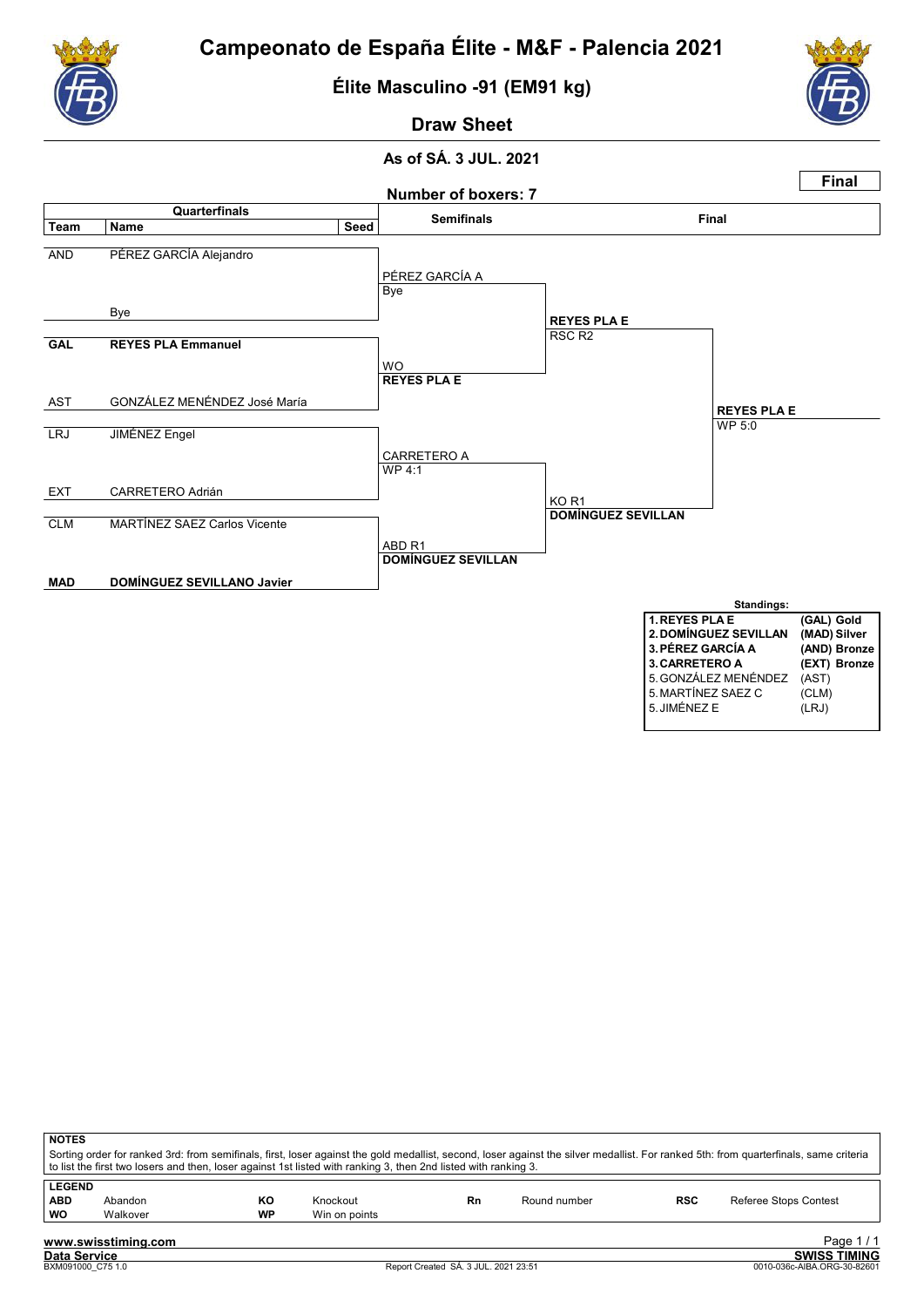![](_page_41_Picture_0.jpeg)

Élite Femenino -48 (EF48 kg)

![](_page_41_Picture_3.jpeg)

Draw Sheet

## As of DO. 4 JUL. 2021

![](_page_41_Figure_6.jpeg)

**NOTES** 

Sorting order for ranked 3rd: from semifinals, first, loser against the gold medallist, second, loser against the silver medallist. For ranked 5th: from quarterfinals, same criteria to list the first two losers and then, loser against 1st listed with ranking 3, then 2nd listed with ranking 3

LEGEND

**WP** Win on points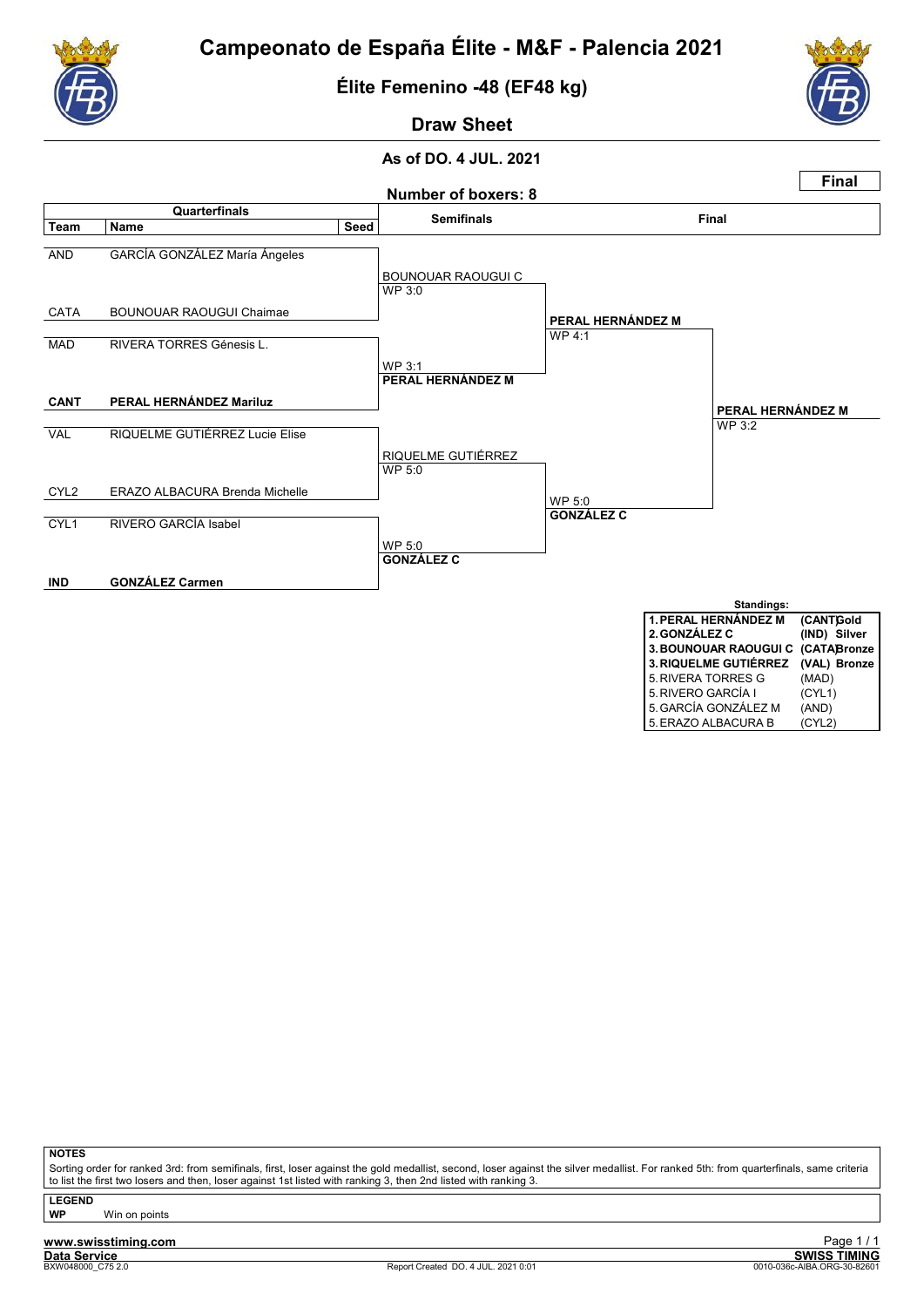![](_page_42_Picture_0.jpeg)

Finals Results

![](_page_42_Picture_3.jpeg)

MI. 2 JUN. 2021 START TIME: 21:00 - EVENING

|                |     | <b>Bout Weight Category</b>     | <b>Medal</b>                 | Name                                                                        | Seed | Team<br>Code                   | Winner      |            | <b>Result Decision</b> |
|----------------|-----|---------------------------------|------------------------------|-----------------------------------------------------------------------------|------|--------------------------------|-------------|------------|------------------------|
| $\mathbf{1}$   |     | 113 Élite Femenino -48 (EF48kg) | <b>GOLD</b><br><b>SILVER</b> | PERAL HERNÁNDEZ Mariluz<br><b>GONZÁLEZ Carmen</b>                           |      | CANT<br><b>IND</b>             | <b>RED</b>  | <b>WP</b>  | 3:2                    |
|                |     |                                 |                              | BRONZE BOUNOUAR RAOUGUI Chaimae<br>BRONZE RIQUELME GUTIÉRREZ Lucie Elise    |      | <b>CATA</b><br>VAL             |             |            |                        |
|                |     |                                 |                              |                                                                             |      |                                |             |            |                        |
| 2              |     | 114 Élite Femenino -51 (EF51kg) | <b>GOLD</b><br><b>SILVER</b> | LÓPEZ DEL ÁRBOL Marta<br>FUERTES FERNÁNDEZ Laura                            |      | <b>AND</b><br>AST              | <b>RED</b>  | <b>WP</b>  | 3:2                    |
|                |     |                                 |                              | BRONZE GONZÁLEZ MIGUEL Paula<br>BRONZE PÉREZ FERNÁNDEZ Tatiana              |      | CYL <sub>1</sub><br><b>MAD</b> |             |            |                        |
|                |     |                                 |                              |                                                                             |      |                                |             |            |                        |
| 3              |     | 115 Élite Femenino -54 (EF54kg) | <b>GOLD</b><br><b>SILVER</b> | MADUEÑO CONDE María del Carmen<br><b>LASHERAS LLANOS Andrea</b>             |      | <b>IND</b><br><b>CATA</b>      | <b>RED</b>  | <b>WP</b>  | 3:2                    |
|                |     |                                 |                              | BRONZE SÁNCHEZ GARCÍA Paula<br>BRONZE RUIZ CAÑADA Paula                     |      | <b>AND</b><br><b>MAD</b>       |             |            |                        |
|                |     |                                 |                              |                                                                             |      |                                |             |            |                        |
| 4              | 116 | Élite Femenino -57 (EF57kg)     | <b>GOLD</b><br><b>SILVER</b> | FERNÁNDEZ ROMERO Jenifer<br>ESTEVEZ BARTOLOMÉ Sara                          |      | <b>AND</b><br><b>MAD</b>       | <b>BLUE</b> | <b>WP</b>  | 5:0                    |
|                |     |                                 |                              | BRONZE HERRERIA ORTIZ Marian<br>BRONZE RUZ CORONADO Irene                   |      | CANT<br>VAL                    |             |            |                        |
|                |     |                                 |                              |                                                                             |      |                                |             |            |                        |
| 5              | 117 | Élite Femenino -60 (EF60kg)     | <b>GOLD</b><br><b>SILVER</b> | RODRÍGUEZ VENEGAS Patricia<br>GARCÍA MARÍA Lara Rebeca                      |      | <b>AND</b><br>CYL <sub>1</sub> | <b>BLUE</b> | <b>WP</b>  | 3:2                    |
|                |     |                                 |                              | <b>BRONZE EUSEBIO Sara</b><br>BRONZE GONÇALVEZ PACHECO Claudia              |      | CANA<br><b>VAL</b>             |             |            |                        |
|                |     |                                 |                              |                                                                             |      |                                |             |            |                        |
| 6              |     | 118 Élite Femenino -64 (EF64kg) | <b>GOLD</b><br><b>SILVER</b> | GONZÁLEZ TUDGE Melissa Noemí<br><b>AGGIO Fabiola</b>                        |      | <b>CANA</b><br><b>VAL</b>      | <b>RED</b>  | <b>WP</b>  | 5:0                    |
|                |     |                                 |                              | <b>BRONZE OYA STEINGRUGGEN Christine</b><br>BRONZE GABARRA HIGUERAS Desirée |      | <b>GAL</b><br>CYL <sub>2</sub> |             |            |                        |
|                |     |                                 |                              |                                                                             |      |                                |             |            |                        |
| $\overline{7}$ |     | 119 Élite Femenino -69 (EF69kg) | <b>GOLD</b><br><b>SILVER</b> | <b>MARTÍN CABRERA Patricia</b><br>CASTELLO MUÑOZ Ana                        |      | CANA<br><b>VAL</b>             | <b>RED</b>  | <b>WP</b>  | 5:0                    |
|                |     |                                 |                              | BRONZE ALONSO de la PARRA Sheyla<br>BRONZE PEINADO TROYADO Lucía            |      | <b>CLM</b><br><b>AND</b>       |             |            |                        |
|                |     |                                 |                              |                                                                             |      |                                |             |            |                        |
| 8              |     | 120 Élite Femenino -75 (EF75kg) | <b>GOLD</b><br><b>SILVER</b> | VÁZQUEZ CARO Olga<br>DÍEZ GUTIÉRREZ Ondiz                                   |      | <b>GAL</b><br>CANT             | <b>BLUE</b> | <b>RSC</b> | R <sub>1</sub>         |
|                |     |                                 |                              | BRONZE HUMBRÍAS AYMERICH Andrea                                             |      | <b>MAD</b>                     |             |            |                        |
|                |     |                                 |                              |                                                                             |      |                                |             |            |                        |
| 9              |     | 121 Élite Femenino +81 (EF82kg) | <b>GOLD</b><br>SILVER        | PARAÍSO MARTÍNEZ Clara<br>FERREIRA da SILVA Daiane                          |      | <b>LRJ</b><br>GAL              | <b>RED</b>  | <b>WP</b>  | 4:1                    |
|                |     |                                 |                              | BRONZE GARCÍA GARAY Zaira                                                   |      | <b>AND</b>                     |             |            |                        |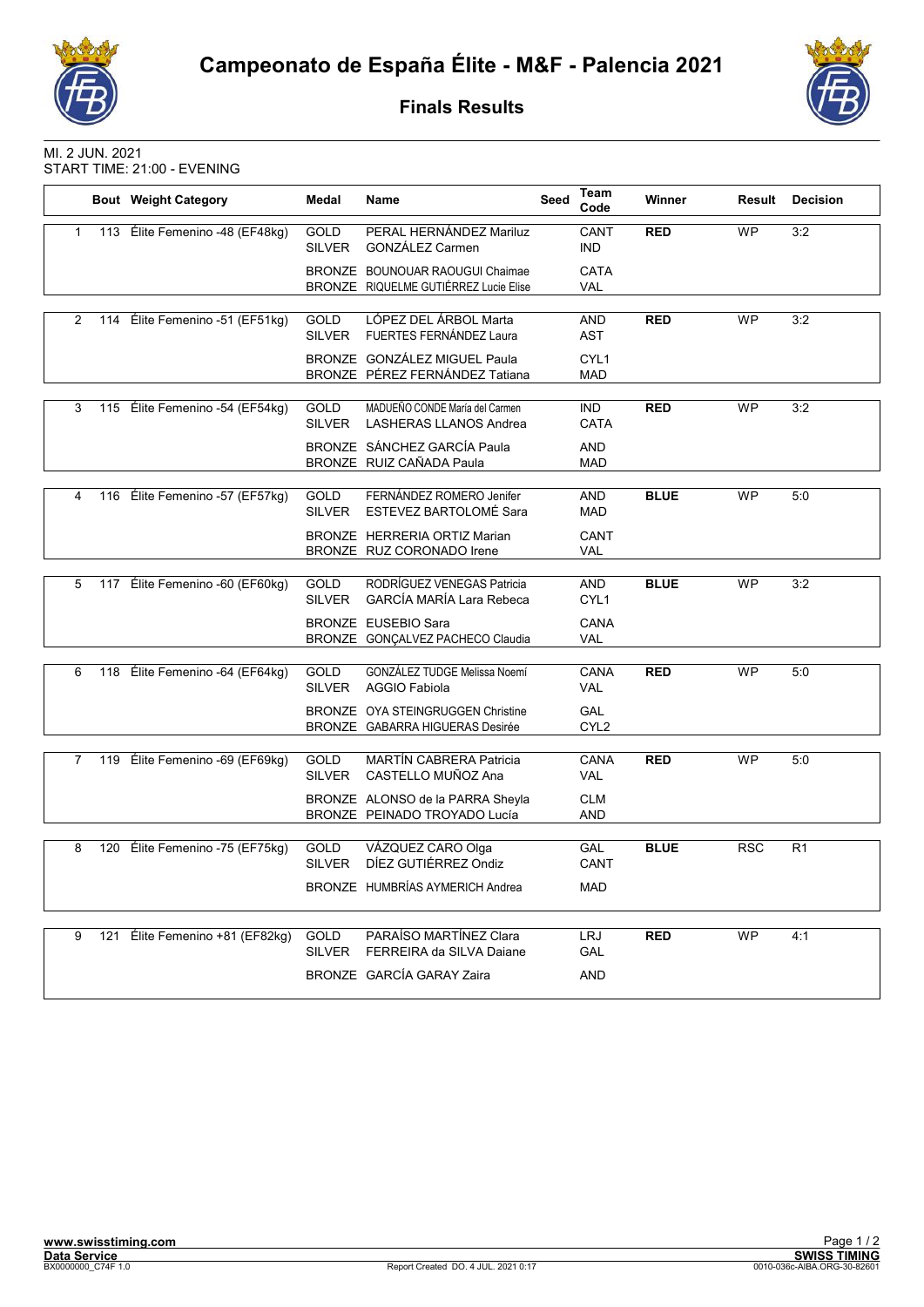![](_page_43_Picture_0.jpeg)

Finals Results

![](_page_43_Picture_3.jpeg)

JU. 3 JUN. 2021 START TIME: 21:00 - EVENING

|    |     | <b>Bout Weight Category</b>      | Medal                        | Name                                                                            | Seed | Team<br>Code                   | Winner      | Result    | <b>Decision</b> |
|----|-----|----------------------------------|------------------------------|---------------------------------------------------------------------------------|------|--------------------------------|-------------|-----------|-----------------|
| 10 |     | 122 Élite Masculino -52 (EM52kg) | GOLD<br><b>SILVER</b>        | MOLINA SALVADOR Martín<br>TIRADO GUTIÉRREZ Alex Fernando                        |      | <b>IND</b><br>CLM              | <b>RED</b>  | <b>WP</b> | 5:0             |
|    |     |                                  |                              | BRONZE CASTEJÓN HERNÁNDEZ Thomas Slavick<br>BRONZE URRUTIKOETXEA NICOLÁS Xabier |      | CATA<br><b>PVA</b>             |             |           |                 |
|    |     |                                  |                              |                                                                                 |      |                                |             |           |                 |
| 11 |     | 123 Élite Masculino -57 (EM57kg) | GOLD<br><b>SILVER</b>        | ESCOBAR MASCUÑANO Gabriel<br>GONZÁLEZ MARTÍNEZ Johan                            |      | <b>IND</b><br><b>PVA</b>       | <b>BLUE</b> | <b>WP</b> | 5:0             |
|    |     |                                  |                              | BRONZE TORRES VALDEZ Joan Manuel<br>BRONZE ESCUDERO JIMÉNEZ Raúl                |      | <b>AST</b><br><b>NAV</b>       |             |           |                 |
|    |     |                                  |                              |                                                                                 |      |                                |             |           |                 |
| 12 | 124 | Élite Masculino -60 (EM60kg)     | GOLD<br><b>SILVER</b>        | <b>BARROSO FERRER Javier</b><br>TIRADO GUTIÉRREZ Ronny Cristopher               |      | CANA<br>MAD                    | <b>RED</b>  | <b>WP</b> | 4:1             |
|    |     |                                  |                              | BRONZE TORRES PÉREZ Eduardo<br>BRONZE SÁNCHEZ Ander                             |      | <b>CATA</b><br><b>LRJ</b>      |             |           |                 |
|    |     |                                  |                              |                                                                                 |      |                                |             |           |                 |
| 13 |     | 125 Élite Masculino -63 (EM63kg) | <b>GOLD</b><br><b>SILVER</b> | ROMERO Jaime<br><b>CAMACHO FÁBREGAS Kevin</b>                                   |      | <b>AND</b><br>CATA             | <b>BLUE</b> | <b>WP</b> | 5:0             |
|    |     |                                  |                              | BRONZE CHAOUI CHEFAI Zine Eddine<br>BRONZE MONTERO SENA Jael Enrique            |      | LRJ<br><b>MAD</b>              |             |           |                 |
|    |     |                                  |                              |                                                                                 |      |                                |             |           |                 |
| 14 |     | 126 Élite Masculino -69 (EM69kg) | <b>GOLD</b><br><b>SILVER</b> | PINOARGOTE ANCHUNDA Elías Sebastián<br>GONZÁLEZ DIZ Aaron                       |      | <b>CATA</b><br>GAL             | <b>RED</b>  | <b>WP</b> | 5:0             |
|    |     |                                  |                              | BRONZE GARCÍA GARCÍA Alexis<br>BRONZE CONDE LEIROS Ismael                       |      | CYL1<br><b>VAL</b>             |             |           |                 |
|    |     |                                  |                              |                                                                                 |      |                                |             |           |                 |
| 15 | 127 | Élite Masculino -75 (EM75kg)     | GOLD<br><b>SILVER</b>        | <b>CUADRADO ENTRENA Miguel</b><br><b>COY BERNAL Pablo</b>                       |      | CYL <sub>1</sub><br><b>MUR</b> | <b>RED</b>  | <b>WP</b> | 5:0             |
|    |     |                                  |                              | BRONZE ROMÁN FERNÁNDEZ Abel<br>BRONZE ÁLVAREZ DOMÍNGUEZ David                   |      | <b>AND</b><br>GAL              |             |           |                 |
|    |     |                                  |                              |                                                                                 |      |                                |             |           |                 |
| 16 | 128 | Élite Masculino -81 (EM81kg)     | <b>GOLD</b><br><b>SILVER</b> | LAMELA VÁZQUEZ Carlos Alberto<br>MEJÍAS Francisco                               |      | CATA<br>CANA                   | <b>BLUE</b> | <b>WP</b> | 3:2             |
|    |     |                                  |                              | BRONZE TIMOTHY JEWA K. Almahdi<br>BRONZE VARELA MENÉNDEZ Manuel                 |      | <b>MAD</b><br>CYL1             |             |           |                 |
|    |     |                                  |                              |                                                                                 |      |                                |             |           |                 |
| 17 | 129 | Élite Masculino -91 (EM91kg)     | <b>GOLD</b><br><b>SILVER</b> | <b>REYES PLA Emmanuel</b><br>DOMINGUEZ SEVILLANO Javier                         |      | GAL<br>MAD                     | <b>RED</b>  | <b>WP</b> | 5:0             |
|    |     |                                  |                              | BRONZE PÉREZ GARCÍA Alejandro<br>BRONZE CARRETERO Adrián                        |      | <b>AND</b><br><b>EXT</b>       |             |           |                 |
|    |     |                                  |                              |                                                                                 |      |                                |             |           |                 |
| 18 |     | 130 Élite Masculino +91 (EM92kg) | <b>GOLD</b><br><b>SILVER</b> | GHADFA DRISSI EL AISSAOUI Ayoub<br>DIOP NIANG Makhtar Ndiaga                    |      | MAD<br>CANA                    | <b>RED</b>  | <b>WP</b> | 5:0             |
|    |     |                                  |                              | BRONZE LEAUTAUD QUIROGA Alex Ray<br>BRONZE ROMERO BERNARDO David Andrés         |      | CATA<br><b>VAL</b>             |             |           |                 |

| <b>LEGEND</b>       |                       |              |                                |             |                         |           |                 |                     |
|---------------------|-----------------------|--------------|--------------------------------|-------------|-------------------------|-----------|-----------------|---------------------|
|                     | Preferred winner      | ABD          | Abandon                        | <b>BDSQ</b> | Double Disqualification | DKO       | Double Knockout |                     |
| <b>DSQ</b>          | Disqualification      | KО           | Knockout                       | <b>NC</b>   | No Contest              | Rn        | Round number    |                     |
| <b>RSC</b>          | Referee Stops Contest | <b>RSC-I</b> | Referee Stops Contest - Injury | WO          | Walkover                | <b>WP</b> | Win on points   |                     |
|                     | www.swisstiming.com   |              |                                |             |                         |           |                 | Page $2/2$          |
| <b>Data Service</b> |                       |              |                                |             |                         |           |                 | <b>SWISS TIMING</b> |